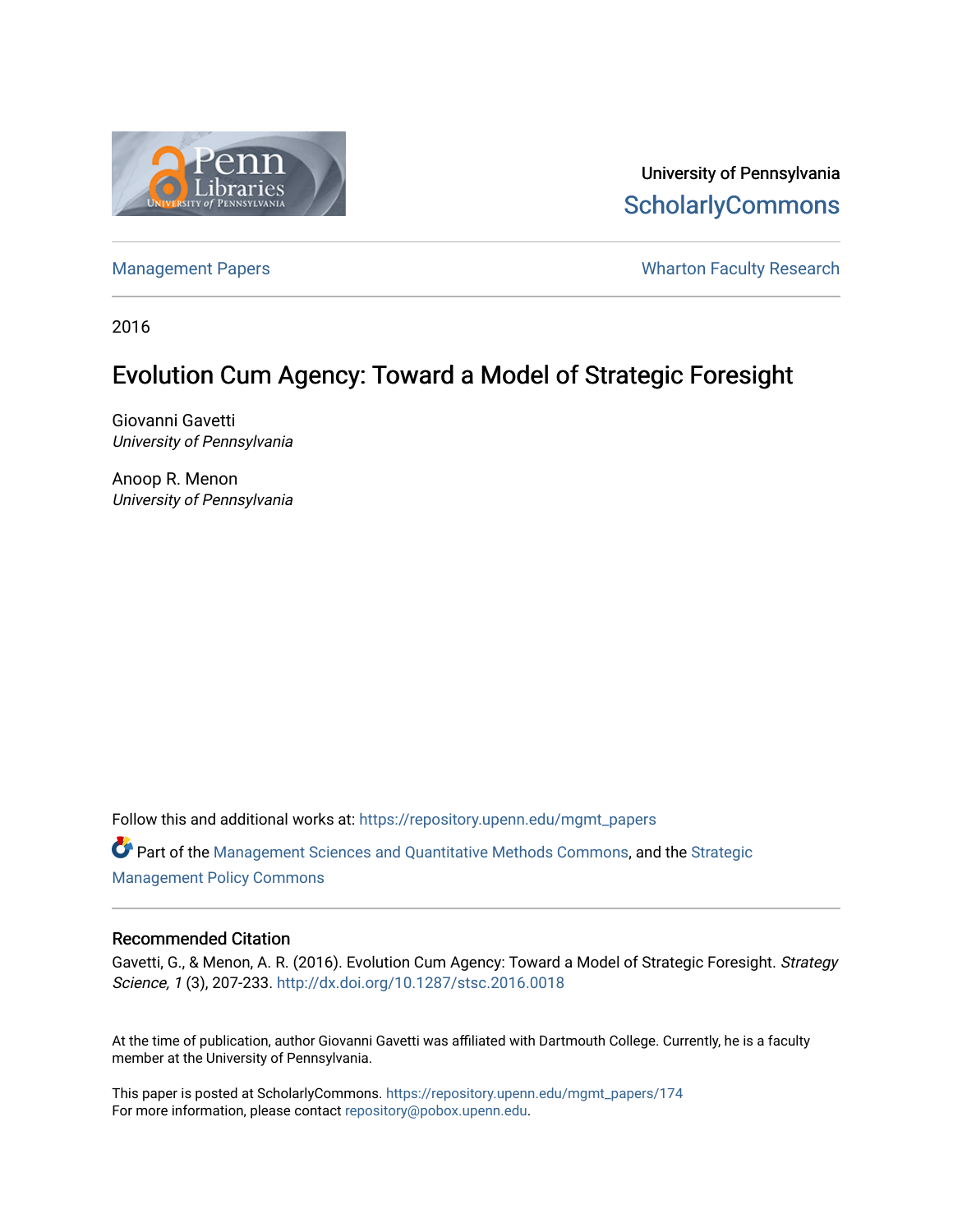# Evolution Cum Agency: Toward a Model of Strategic Foresight

# **Abstract**

This study examines the origin of the strategic innovation that changed the face of financial services—Charles Merrill's financial supermarket business model—through three well-known and largely juxtaposed conceptual models of strategic foresight. Our study, whose purpose, business historical focus, and structure mirrors Graham Allison's famous "Conceptual Models of the Cuban Missile Crisis," allows us to make three contributions. First, it sharpens our understanding of the models we used in the study. Second, it provides the foundations of an integrated view and model of strategic foresight that suggests disciplined strategic foresight is possible, understandable, and replicable within some precise boundaries. Finally, it suggests directions for future behavioral strategy work.

# Keywords

competitive strategy, managerial and organizational cognition, strategic positioning, strategy formulation, evolutionary economics

# **Disciplines**

Management Sciences and Quantitative Methods | Strategic Management Policy

# **Comments**

At the time of publication, author Giovanni Gavetti was affiliated with Dartmouth College. Currently, he is a faculty member at the University of Pennsylvania.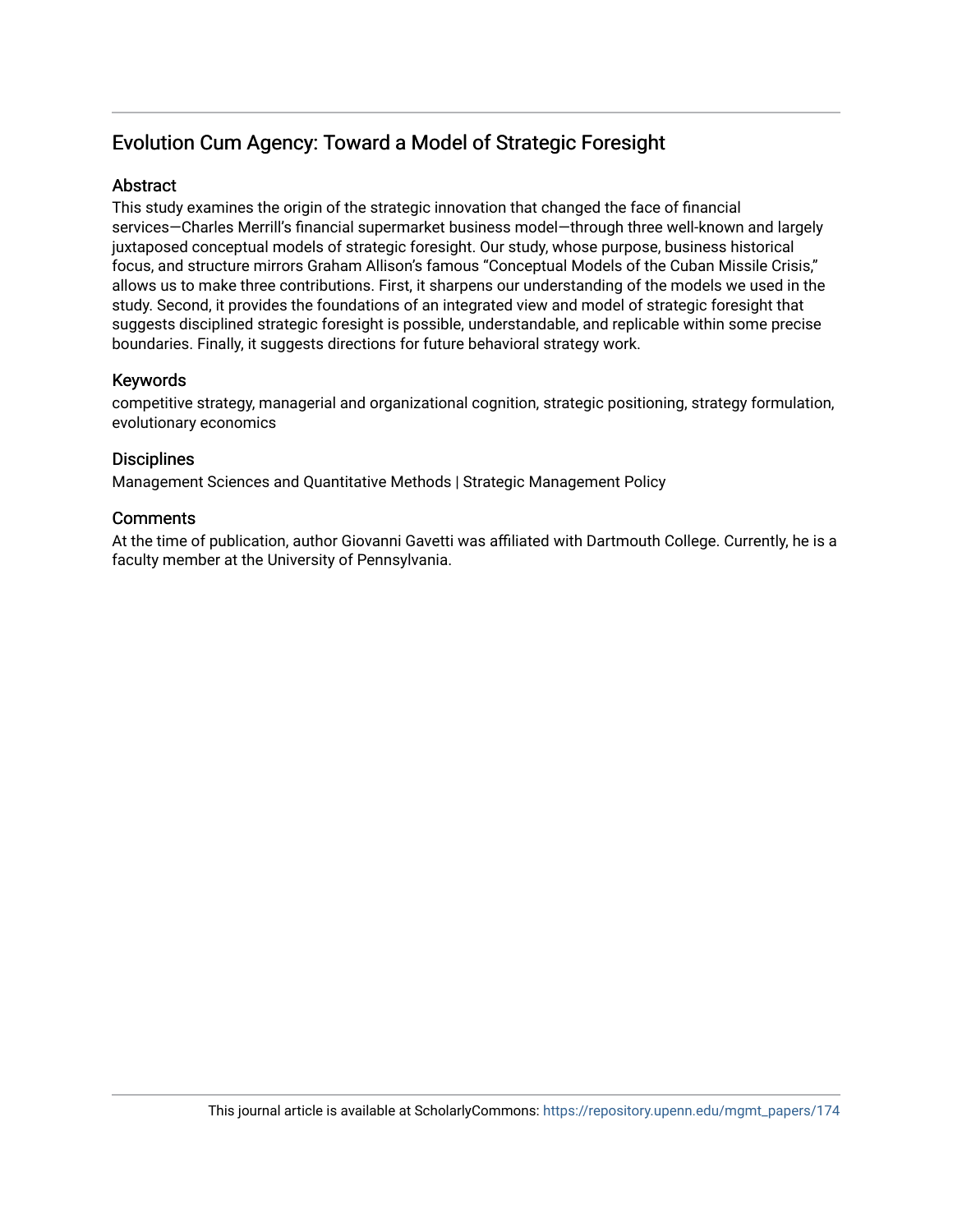# **EVOLUTION CUM AGENCY: TOWARD A MODEL OF STRATEGIC FORESIGHT\***

Giovanni Gavetti Anoop Menon Tuck School of Business The Wharton School Hanover, NH 03755 Philadelphia, PA 19104 (603) 646-9262 (215) 898-6377 giovanni.gavetti@tuck.dartmouth.edu amenon@wharton.upenn.edu

Dartmouth College University of Pennsylvania Tuck Drive 3620 Locust Walk

*Strategy Science, forthcoming*

\* For helpful comments, we are grateful to Gino Cattani, Dan Levinthal, Dan Raff, Sidney Winter, the participants in the and EOI Workshop at the Wharton School, University of Pennsylvania, the participants in the 2015 Behavioral Strategy conference that was held at the NYU Stern School of Business, and two anonymous referees. A special thank you goes to Edwin Perkins for his generous comments and for providing precious historical documents. Errors remain our own.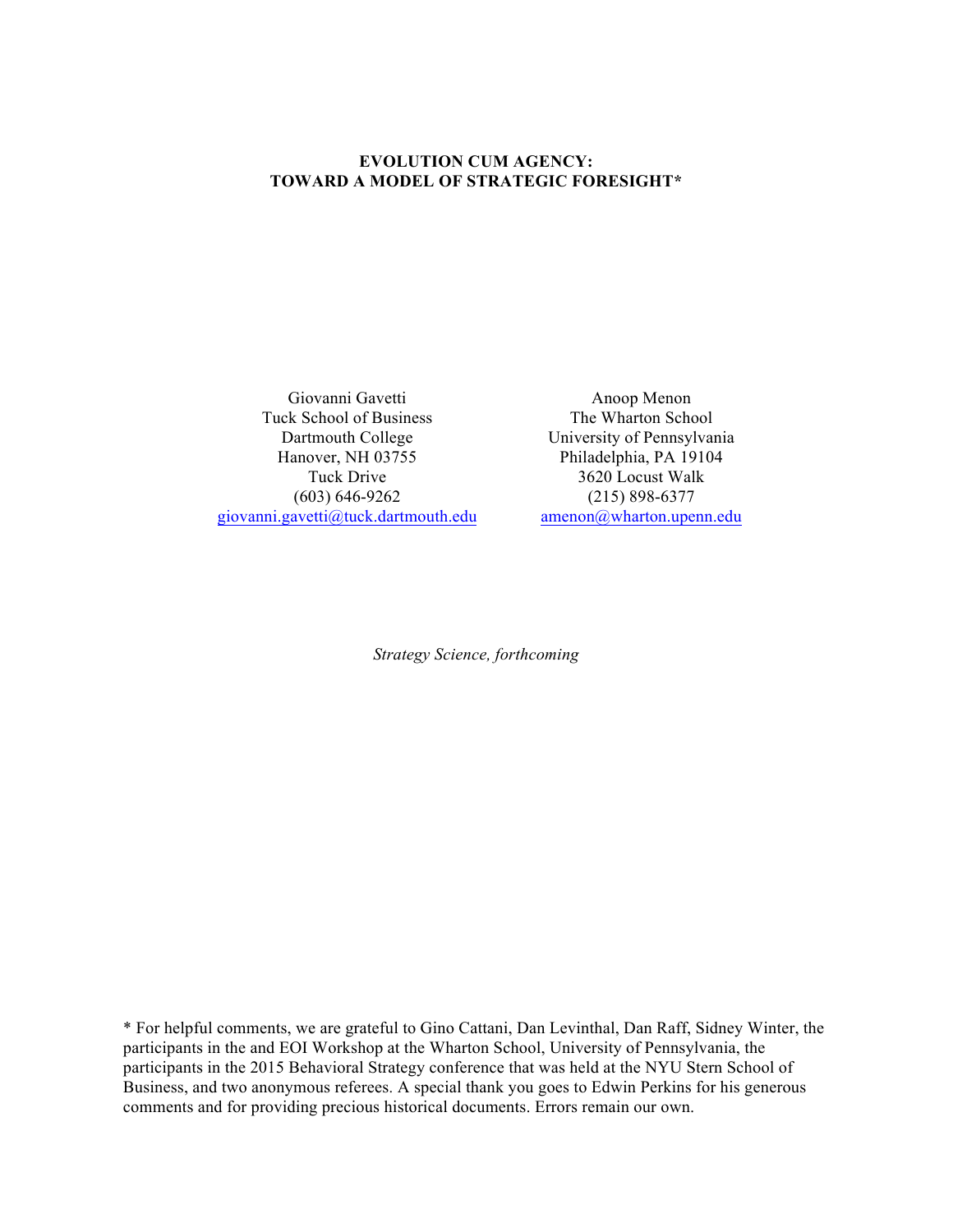# **Evolution Cum Agency: Toward a Model of Strategic Foresight**

**Abstract:** The study examines the origin of the strategic innovation that changed the face of financial services—Charles Merrill's financial supermarket business model—through three well-known and largely juxtaposed conceptual models of strategic foresight. Our study, whose purpose, business historical focus, and structure mirrors Graham Allison's famous "Conceptual Models of the Cuban Missile Crisis," allows us to make three contributions. First, it sharpens our understanding of the models we used in the study. Second, it provides the foundations of an integrated view and model of strategic foresight that suggests disciplined strategic foresight is possible, understandable, and replicable within some precise boundaries. Finally, it suggests directions for future behavioral strategy work.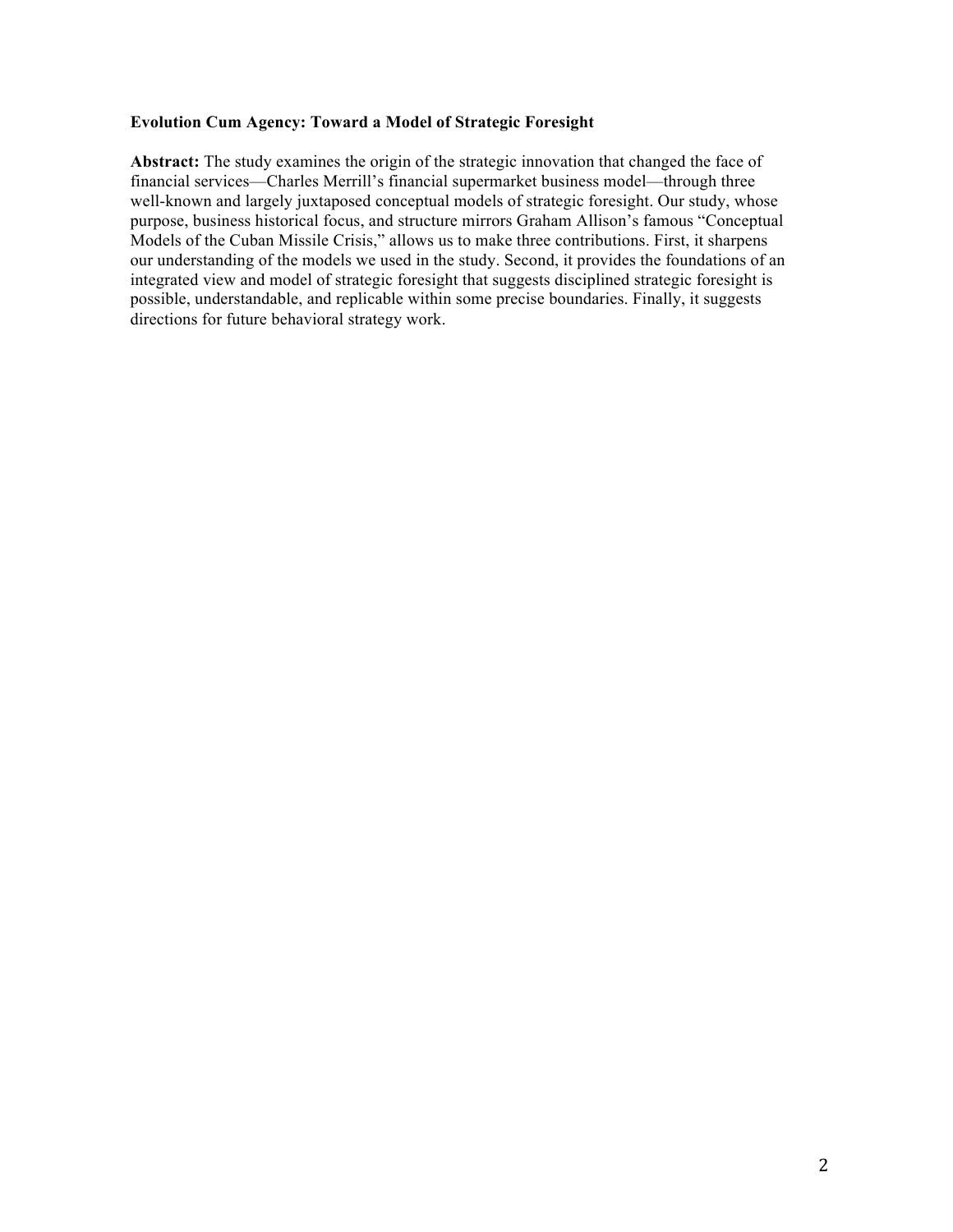"Today when we conjure up the names of the great American financiers, we tend to think of people like J. P. Morgan and Warren Buffett and even Michael Milken. But none of them had the effect on American life that Charles Merrill had. In fact, they're not even close." Joseph Nocera, Time Magazine, 2009

# **1 Introduction**

The concept of strategic foresight--that is, the ability of a strategist to identify a superior course of action, especially one that is markedly different from the status quo, and foresee its consequences--is the focal point of a polarized debate in business strategy. Some argue that strategic foresight is simply impossible or, at best, heavily constrained; yet others assert that it is not only possible but also *the* learnable skill that defines the role of the strategist. It is therefore natural to ask if these opposing viewpoints can be reconciled, or if the clash is unavoidable. In this article we propose an answer to this question. We do so by sketching the foundations of a view and a model of strategic foresight that has general applicability within some clearly defined boundaries. The position we take synthesizes the pessimistic and the optimistic viewpoints on foresight, and perhaps on strategy more generally. It synthesizes evolution and agency. This position has implications for future strategy research of a behavioral bent.

Our conception of this study is almost completely indebted to Graham Allison's "Conceptual Models and the Cuban Missile Crisis" (Allison, 1969). But whereas Allison focused on the Cuban Missile Crisis, we instead focus on one of the most important strategic innovations in the history of the financial services industry: Charles Merrill's "financial supermarket" business model. Conceived of at the end of the thirties, this strategy not only gave impetus to what then became a Wall Street icon, Merrill Lynch, but also opened up the then elitist Wall Street to middle-class America. Just as Allison looked at the Cuban Missile Crisis through three different models of decision-making, so too do we look at the genesis of Merrill Lynch's strategy through three different models of strategic foresight.

Polarized debates often focus on demonstrating the superiority of a particular worldview over others rather than on progressing understanding. Allison's approach rejected such antagonistic logic. Allison focused on the fact that any conceptual model is a partial representation of a phenomenon, centering on certain things while ignoring others. Therefore, any conceptual model (at least those he employed in his study) has something valuable to offer, provided that it is understood in ways that respect its original character and intent. Multiple lenses, used at once, can produce a fuller understanding of a complex phenomenon. It is in this vein that we can understand Allison's aspirations. First, Allison greatly valued clarifying what different models truly can and cannot explain,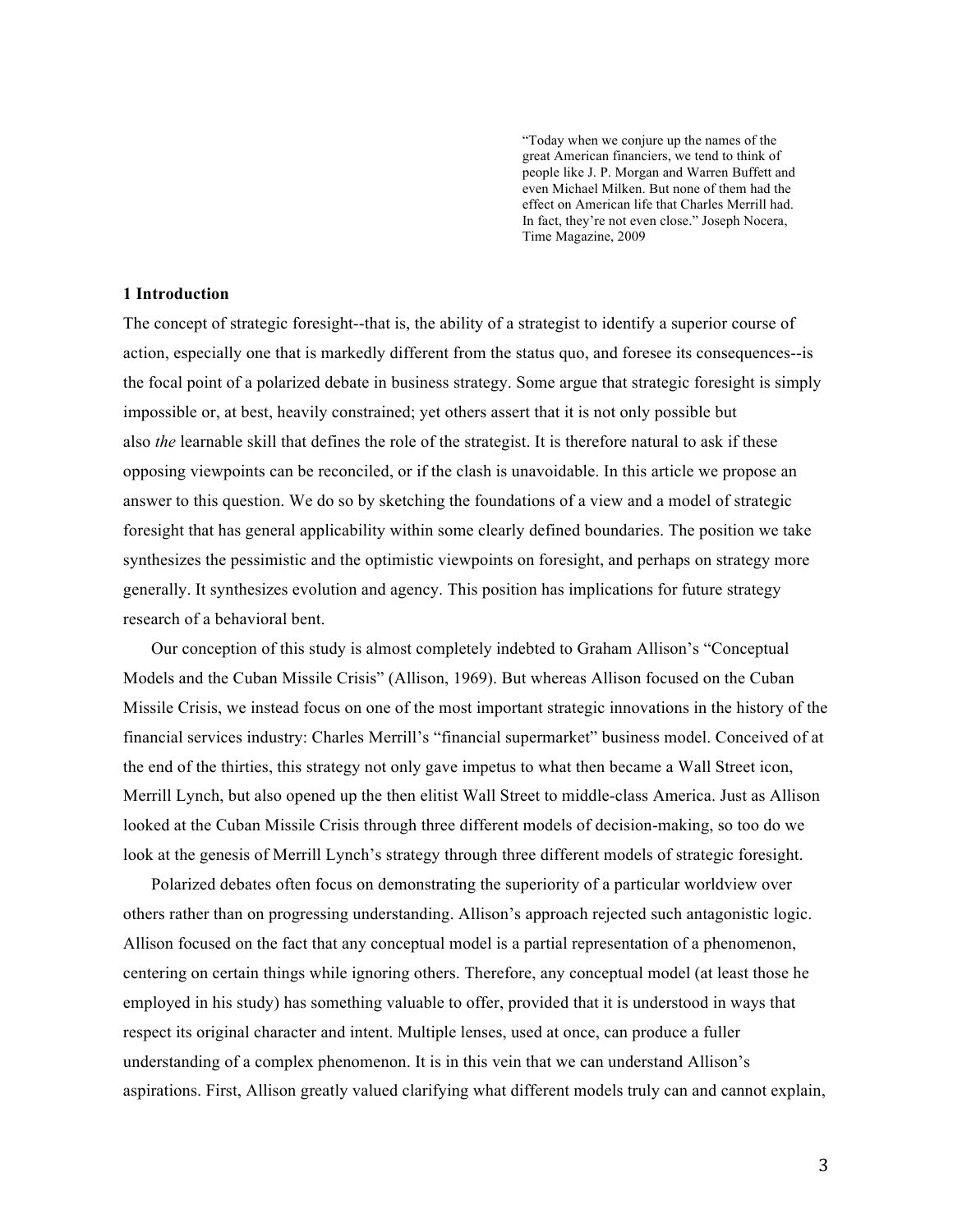especially in relation to other relevant models. This was his main goal, and he pursued it first through an in-depth appreciation of the conceptual architecture of three models of decision-making and then through what this architecture means in practice, i.e., in the explanation of the Cuban Missile Crisis. Second, Allison greatly valued exploring relationships among different conceptual models and the possibility of a theoretical integration that goes beyond current explanations. Allison pursued this second goal as well.

Allison's aspirations define the aspirations and structure of our study. Like Allison, we first dissect three well-known conceptual models of strategic foresight. For each model, we lay out its core postulates and explanatory mechanisms. We then put the models, as Allison would say, *to work*. That is, we view the focal events through three different points of view. More precisely, for each model we ask the following question: given the discovery of the strategy that changed the face of financial services, what evidence do we find in the available historical records that is consistent with the model's explanatory engine? The end result should be the unambiguous characterization of the models' practical meaning as well as a richer representation of the focal phenomenon since each model illuminates different aspects of it. Finally, we pursue an integrated conceptualization of strategic foresight that can somewhat resolve current divisions in the field and offer a richer yet behaviorally realistic understanding of strategic foresight.

We first consider a viewpoint that is rooted in the Carnegie School, specifically "A Behavioral Theory of the Firm" (Cyert and March, 1958), and found a more developed expression in evolutionary economics thinking applied to strategy (Nelson and Winter, 1982 and 2000; Levinthal, 1997; Denrell et al., 2003; Winter 2012). Here reliably attaining distant strategic foresight is viewed as impossible, or at least very unlikely. Given their bounded rationality and the irreducible complexity and instability of competitive situations, agents cannot anticipate the consequences of distant courses of action. They are inherently myopic (Levinthal and March, 1993). If the management of a firm discovers a seemingly distant strategic opportunity, it is not because it has a superior insight or a superior representation of the environment; rather, this is due to the fact that the firm is pre-adapted (Cattani 2006). Indeed, in the pursuit of something other than the opportunity it eventually discovered, the firm moved to a position that made the discovery of the opportunity a relatively easy task. The discovery of the opportunity is thus serendipitous (Denrell et al., 2003). In caricature you have to be lucky enough to stumble upon a well-hidden \$10 bill, alert enough to realize that you stumbled on it, and flexible enough so that you can bend and pick it up. We call this set of perspectives the "*evolutionary view*", and focus on "*preadaptation*" as a specific model of strategic foresight within this view.

The second viewpoint we consider, also rooted in the Carnegie School, falls within Simon's pragmatist lineage of the school (Simon, 1947; Cohen, 2007). Here, agents cope with their inherent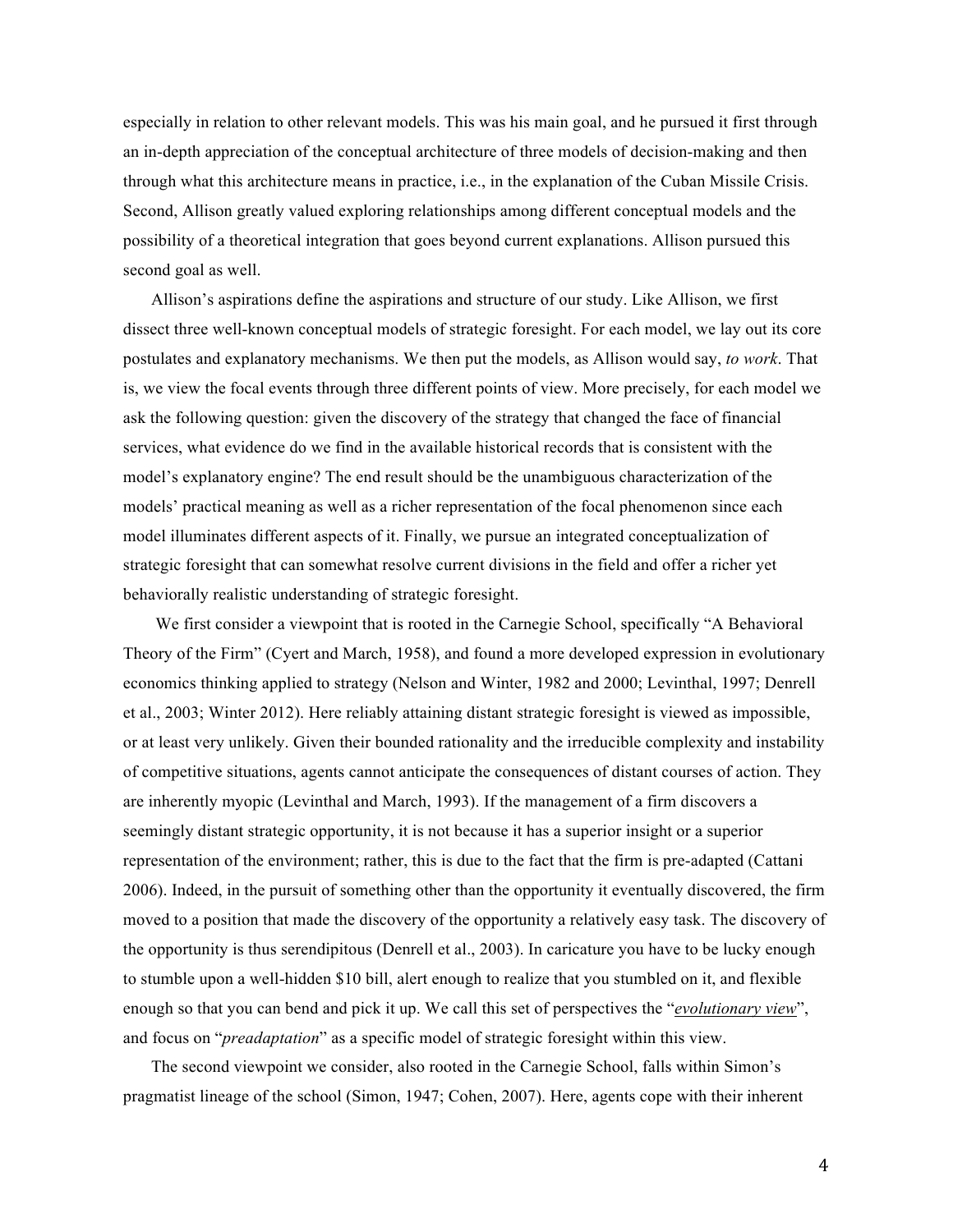myopia by approaching the strategic problem at hand on the basis of simplified mental representations of the problem (Gavetti and Levinthal, 2000). While in most competitive settings strategic leaders share similar mental representations, deviations from a dominant representation can lead one to see courses of action that are outside of her peers' field of vision (Gavetti, 2013). According to this model, attaining intelligence in the choice of a new mental representation is possible, for instance, through the skilled use of analogy (Gavetti et al., 2005). This is the sense in which this viewpoint differs from the evolutionary view, leading us to call it the "*cognitive view.*" Within this view, we focus on "*analogy*" as a specific model of strategic foresight.

The third viewpoint is that of the positioning school of strategy (for representative examples: Porter, 1980, 1985; Ghemawat, 1991; Brandenburger and Stuart, 1996). In contrast to the other two models, this model is not concerned with the rationality with which agents strategize. Instead, it assumes that: a) agents reason and conduct analyses by means of economic principles, and b) that they are good at doing so once they possess manageable principles. Rationality per se is therefore not problematic. What is problematic or relevant is the sophistication of the principles through which the strategist approaches the strategic problem. Much of the action in this research tradition therefore lies in sharpening the economic principles for thinking about strategy. Here the imagery connected to the opportunity discovery process (and the conception of the strategist) is that of an agent who seeks strategic insight via economic principles. We call this perspective the "*economic view*", and focus on "*positioning*" as a specific model of strategic foresight within this view.

We then put the models to work. In other words, we use each of the models to interpret in-depth historical evidence about how Charles Merrill arrived at his decision. We gathered this evidence via an exhaustive analysis of the available historical sources including company documents, Charles Merrill's personal notes, articles, books, a biography of Charles Merrill, and more. The integral transcript of the 1940 off-site meeting that spearheaded Merrill & Lynch's financial supermarket era played an especially central role in our historical reconstruction of events<sup>1</sup>. Notably, one of the reasons that makes this historical case particularly interesting is that it is a case of strategic foresight *ante litteram*: it anteceded scholarly attempts specifically directed at explaining and informing the discovery of strategic opportunities. If there are typical, systematic factors that underpin strategic foresight, we expect some combination of them to be more likely represented in a case of this sort (as opposed to a situation that has been "polluted" by recipes focusing the strategist's attention on some mechanisms over others).

In the final section we bring the three narrative together and use them to sketch the foundations of an integrated model of disciplined strategic foresight, one that suggests disciplined strategic foresight

 

<sup>1</sup> We thank Edwin Perkins for sharing with us this document, which is currently not publicly available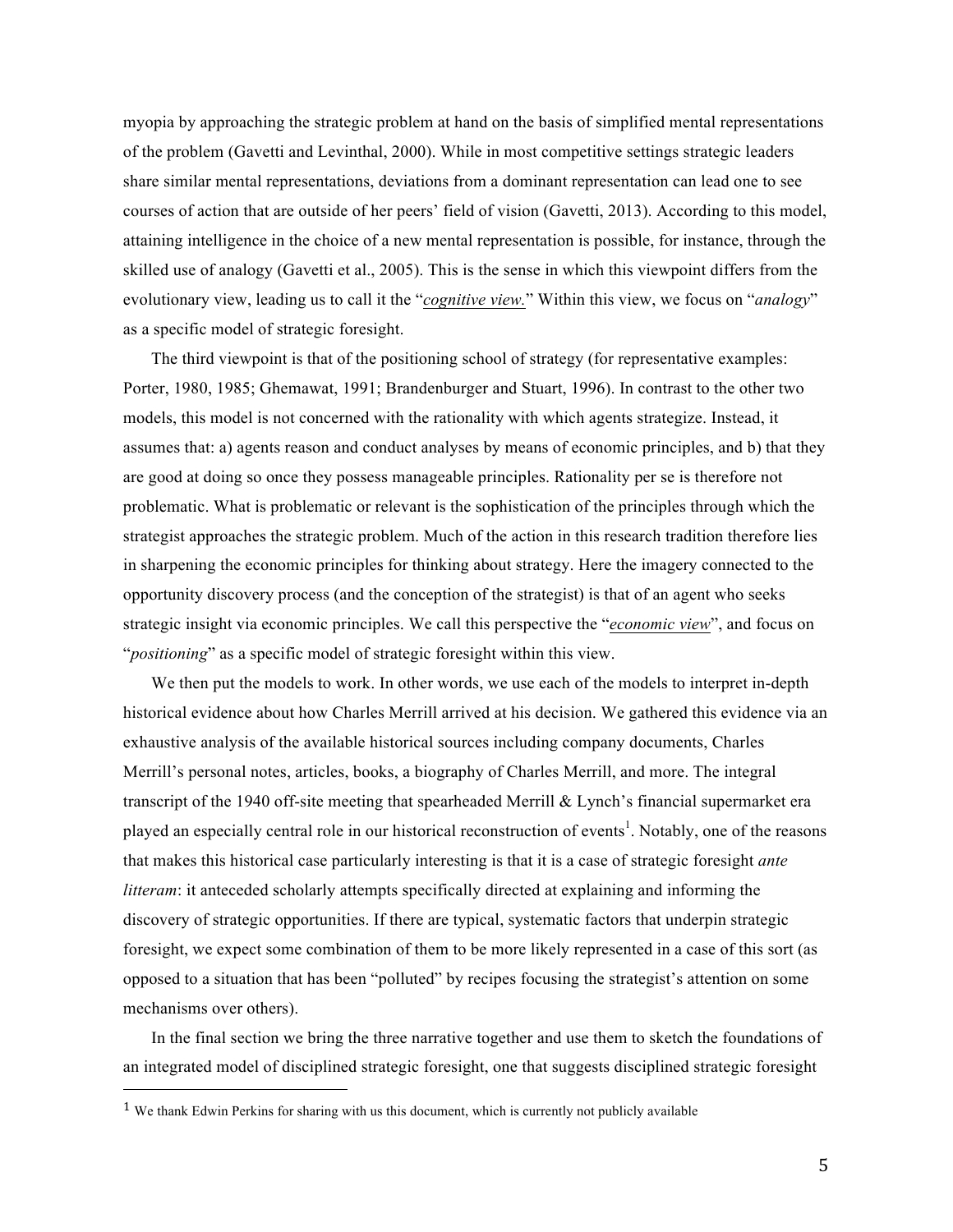is possible, understandable, and replicable within some precise boundaries. The model is profoundly evolutionary in its emphasis on the constraining role of history, especially the role of strategists' idiosyncratic experiences in a given set of relevant domains; it is profoundly cognitive in its emphasis on cognitive representation and analogical reasoning; and it is profoundly economic in its emphasis on the role of economic first principles.

# **2 Conceptual Models of Strategic Foresight**

We introduce each model by first briefly discussing their general premises and the intellectual milieu in which they were conceived, the respective "viewpoint". Within each viewpoint, we then describe a focal model of strategic foresight. Finally, we articulate the central postulates (explicit and implicit assumptions) that each model hinges upon. This last step aims to capture in a parsimonious way the differences among the models. As Allison pointed out, articulating and simplifying "…*a largely implicit framework is of necessity to caricature. But caricature can be instructive" (*Allison, 1969: 693*).* We strive for caricatures that are both accurate and instructive.

# **2.1 Definitions**

 

Before proceeding to the models, we define a few concepts that will be used in all of them. Strategic Opportunity: By strategic opportunity we mean a course of action that supports positive NPV. By course of action we mean a combination of many components such as commodities, resources, or activities, which can be more or less interdependent.

Complexity: Given a mapping between all conceivable courses of action and payoff, by complexity we mean the measure of interdependence among the course of action's components. In turn, assuming that each component of a given course of action contributes to the course of action's performance, interdependence among components means that the contribution of a given component to overall performance hinges on the specific nature of the other components<sup>2</sup>.

Bounded Rationality: Following Simon (1947 and 1969), by bounded rationality we mean limitations in knowledge of the alternatives that are open to choice, and/or limitations in knowledge of the consequences that follow on each of the alternatives. In turn, these limitations can be a function of lack of information and/or limited computational abilities.

Cognitive Representation: By cognitive representation of a given reality we mean a simplified understanding (or mental image) of said reality. In our context, a cognitive representation of the strategic problem means a simplified mental mapping between all conceivable courses of action and

 $2^2$  For instance, if TV advertising, the nature of the product or service produced, and the target market are interdependent, it means that the marginal contribution of TV advertising to overall performance hinges upon what specific product or service is produced, and what specific market is being targeted.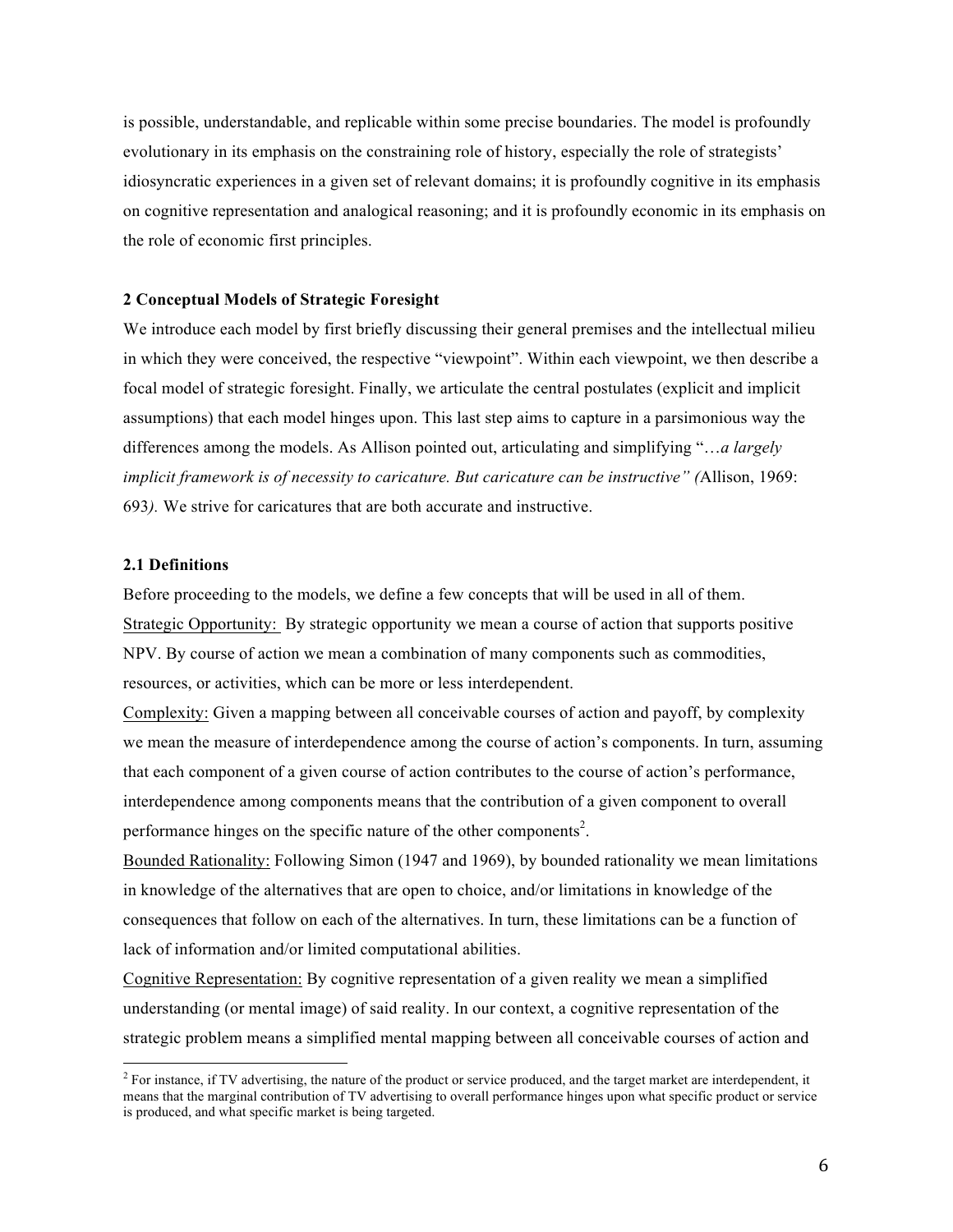their payoffs. "Simplified" means that an agent holding a cognitive representation of the strategic problem "views" only a tiny fraction of all possible courses of action, and views them in coarse terms (i.e., the key defining traits of said courses of action).

#### **2.2 The Evolutionary View**

#### *Background*

Half a century ago, Cyert and March wrote a book "*about the business firm and the way it makes decisions*" (Cyert and March, 1963:1) that viewed its theoretical premises as "*A set of more frontal attacks on the assumptions [of the standard economic theory of the firm]*" (Cyert and March, 1963:8). The path-breaking nature of this book found one of its most subversive manifestations in the assumption that managers "*avoid the requirement that they correctly anticipate events in the distant future by using decision rules emphasizing short-run reactions to short-run feedback rather than anticipation of long-run uncertain events. They solve pressing problems rather than develop long-run strategies... In short they achieve a reasonably manageable decision situation by avoiding planning where plans depend on predictions of uncertain future events...*" (Cyert and March,1963:167).

Three decades ago, this skepticism about the possibility of intelligent anticipation found new interpreters in Nelson and Winter. For Nelson and Winter (1982:134), "*As a first approximation, therefore, firms can be expected to behave in the future according to the routines they employed in the past,*" because "*Learning guided by short-term feedback can be remarkably powerful, even in addressing complex challenges. But that sort of learning does little to enable sophisticated foresight, logically structured deliberation and/or the improvisation of novel action patterns—and situations that demand these are rarely handled well*" (Nelson and Winter, 2002:29).

Stated differently: a) The anticipation of future events in uncertain worlds outstrips the bounds of managers' rationality; b) Managers deal with this challenge by avoiding anticipation altogether; c) Managers resort to reliable coping mechanisms like short-term reaction to short-term feedback, routines, and the establishment of aspiration levels that trigger search when performance falls below such levels. The image is that of cognitively bounded agents who can see only a short distance from their current position, who are mostly coasting along on their existing routines, and where change happens in response to unsatisfactory outcomes through local modifications of the status quo, with the environment then selecting performance-improving adaptations. Path dependence in capabilities development is a fundamental consequence of individual and organizational myopia.

The evolutionary sensibility of these pioneering contributions has had great influence on work on organizations and strategy, from work on organizational learning (Levitt and March, 1988; Levinthal and March, 1993; Cohen and Sproull, 1996; March et al., 1996; Argote, 1999), to work on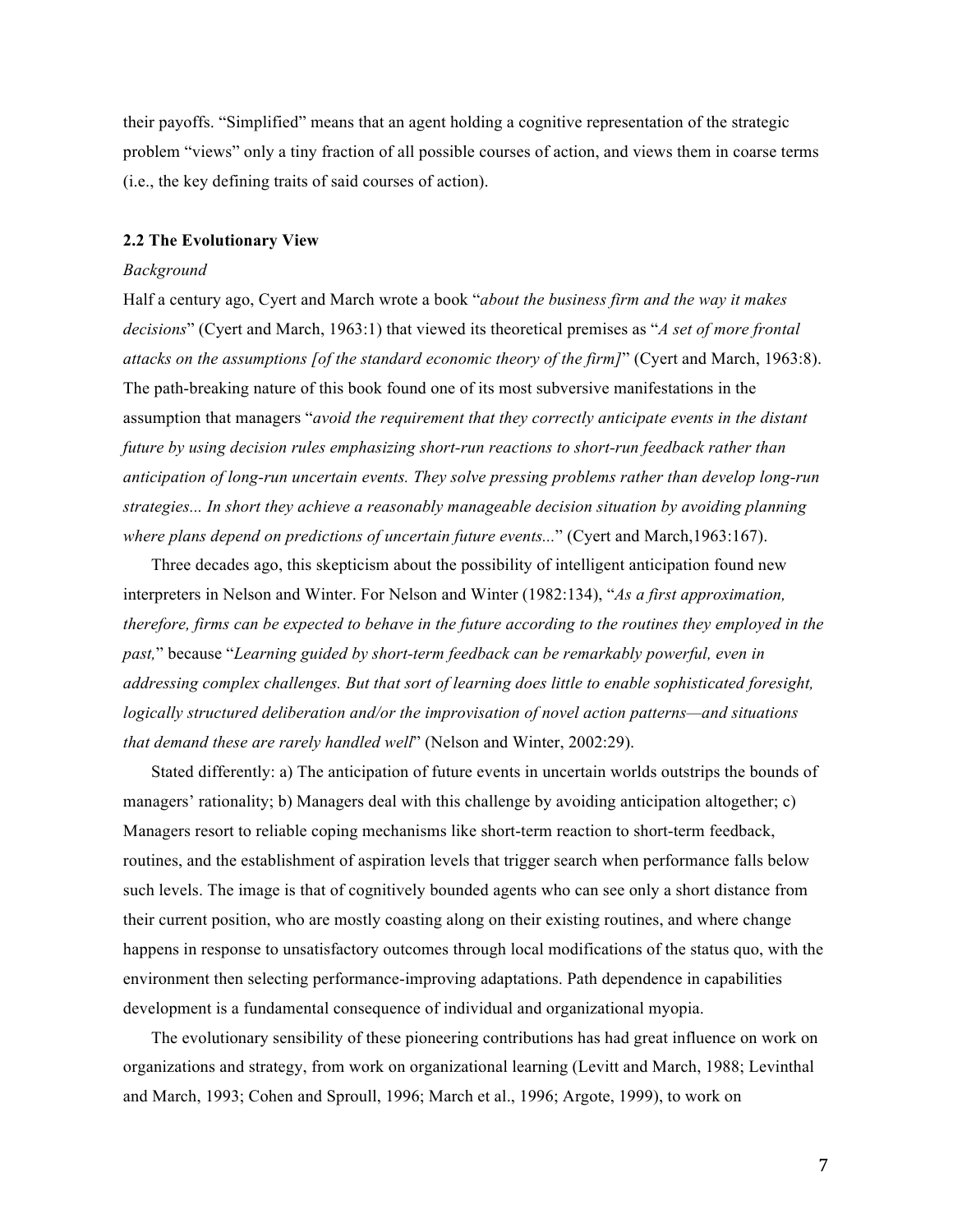organizational knowledge (Kogut and Zander, 1992), to the so-called "capabilities" paradigm of strategy research (Teece et al., 1997; Dosi et al., 2000), which came to be a dominant voice in the current strategy debate (for a review, see Gavetti and Levinthal, 2004).

# *Model of Foresight: Preadaptation and Local Search*

It should not come as a surprise that this perspective, which assumes sharp constraints to anticipation, does not pay much attention to foresight. Work in this tradition has taken the aforementioned assumptions for granted and mostly ignored the foresight problem while celebrating substitute sources of organizational intelligence. But there are exceptions, most notably the line of work of Sidney Winter and colleagues on strategy and strategic opportunities (cfr. especially Winter, 1987; Nelson and Winter, 2002; Denrell et al., 2003 (DFW from now on); Winter, 2012). Because this stream of work is almost unique in this tradition in its direct tackling of foresight, it is on its basis, especially DFW, and Cattani's related work on pre-adaptation (Cattani 2006), that we lay out the focal model for the evolutionary view. DFW is particularly revealing of the school's position on foresight, or lack thereof, because it focuses squarely on our focal question: given that a firm has discovered a strategic opportunity, what process is likely to have led to it?

Here is the gist of their answer: "*We argue that…[the discovery of a strategic opportunity] is likely to have been serendipitous… The firm that did spot the opportunity must, for some reason, already have been in possession of several of the necessary components. The reason is the same as emphasized by Simon in his discussion of the evolution of complexity (Simon, 1962; 1969). A complex system is unlikely to emerge if it requires that numerous elements are simultaneously combined. It is much more likely to emerge if it can be assembled via existing subsystems. In this case, the evolution of the system does not hinge upon the chance event that all necessary components emerged simultaneously in the right combination. Applied to the context of opportunity recognition, Simon's argument suggests that it is much more likely that an opportunity that requires a complex combination of commodities would be discovered if it could be assembled using subsystems that were already available since they were considered valuable by themselves" (DFW: 986)*. Further, "*it is more likely in proportion as more of those subsystems are known to a single firm*" (DFW: 986), because if several firms had this knowledge, the strategic opportunity could be quickly contested.

Foresight then, especially *distant* foresight (i.e., the ability to anticipate courses of action that are distant from the status quo and whose consequences depend on distant environments) does not play a primary role in the evolutionary story. Much of the action lies in the unintentional (for the purposes of the opportunity discovery) acquisition or development of most of the subsystems that are required to seize the opportunity: in order to recognize the opportunity, the firm must be almost there. Critical to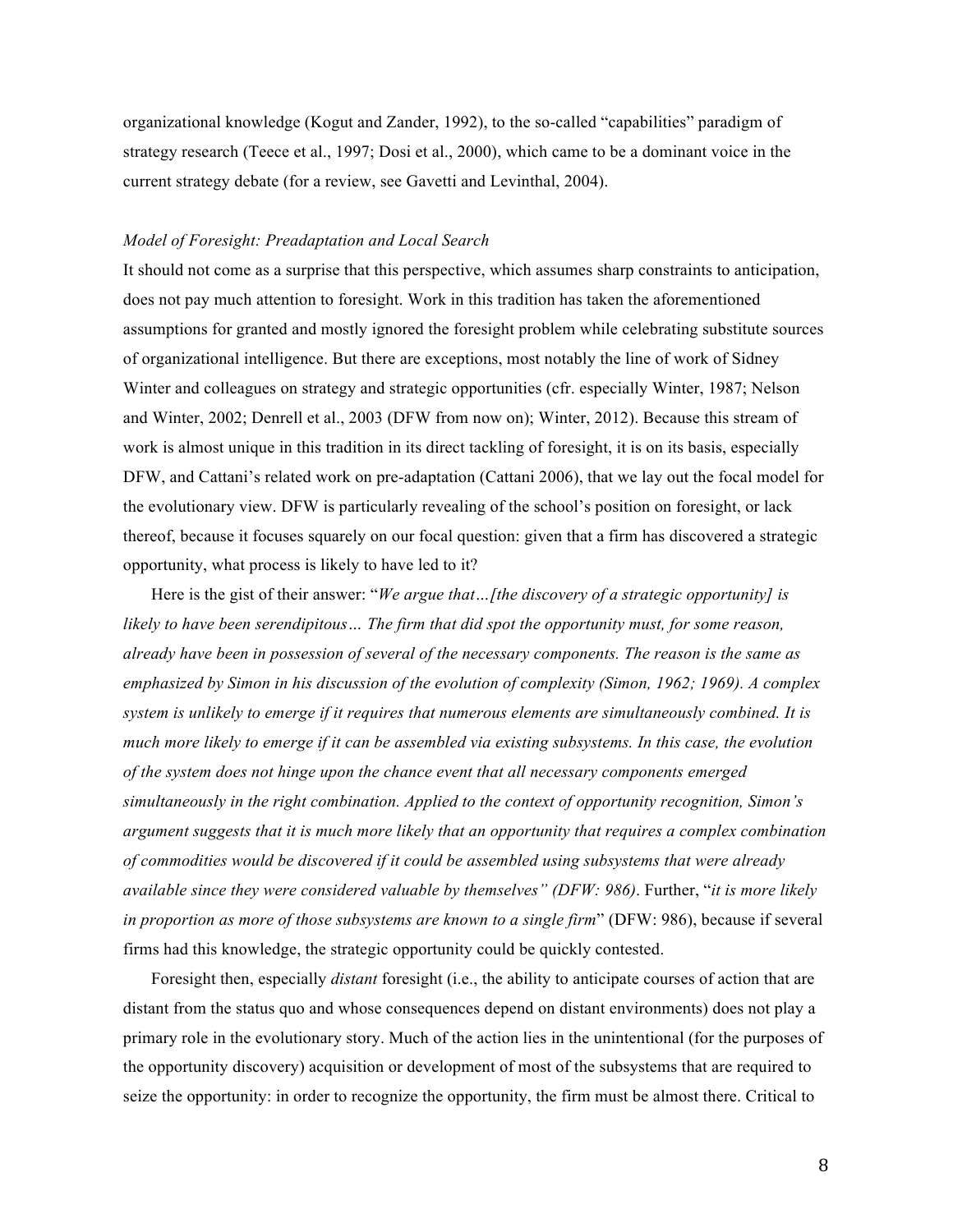this account is therefore the idiosyncratic history of the focal firm, which makes its management team uniquely able to see what other firms' management teams cannot see. To the extent that foresight enters the equation, it does so once the opportunity has been identified, and it involves the recognition of the incremental additional steps (i.e., missing subsystems) that need to be taken in order to pursue the opportunity. In metaphor, the process of opportunity recognition is "*analogous to an individual facing a jigsaw puzzle with only a few lacking pieces. Even if the individual did not have any idea of the final picture, and thus initially could not be guided by any picture of the final outcome, when most pieces were assembled he or she would nevertheless be able to guess the final picture and thus the color and pattern of the final pieces. In a similar way, when a firm has assembled many of the necessary components, it may be able to see that these resources could be valuable if complemented with some others. As a result, the search for the last components will be intentional rather than serendipitous."* (DFW:987).

Stated differently, the firm must be pre-adapted (Cattani, 2006), like what happens in nature when "*by chance, an organ that works well in one function turns out to work well in another function after relatively little adjustment*" (Ridley, 1999:347). For instance, in the context of technological evolution, Cattani (2006) shows that Corning pioneered fiber optics (Corning's core business for many years) not because it had superior foresight of this technology's potential. Rather, when the market hinted at possible telecommunications applications of fiber optics, Corning happened to possess a series of fiber optics technologies that it had developed for other purposes that made it easy for Corning to see the opportunity, i.e., fiber optics' revolutionary telecommunication potential. Corning had the right technological subsystems in place at the right time: it was in the proximity of an opportunity when the all the conditions were in place for the opportunity to materialize.

## *Postulates*

 

The evolutionary model hinges on the following distinctive (implicit or explicit) assumptions:

 $PO_{PR}^3$ . Agents are boundedly rational and therefore sharply limited in their ability to foresee complex strategic opportunities.

P1<sub>PR</sub>. Agents cannot *reliably* develop cognitive representations that can serve as a basis for distant foresight.

 $P2_{PR}$ . Generic representations that capture fundamental truths about the world (like those stemming from the application of economic principles to real-life situations) are broadly available, but unlikely

*<sup>3</sup> The suffix PR stands for "preadaptation." Similarly, below we use the suffix A to denote "analogy" postulates, and PO to denote "positioning" postulates.*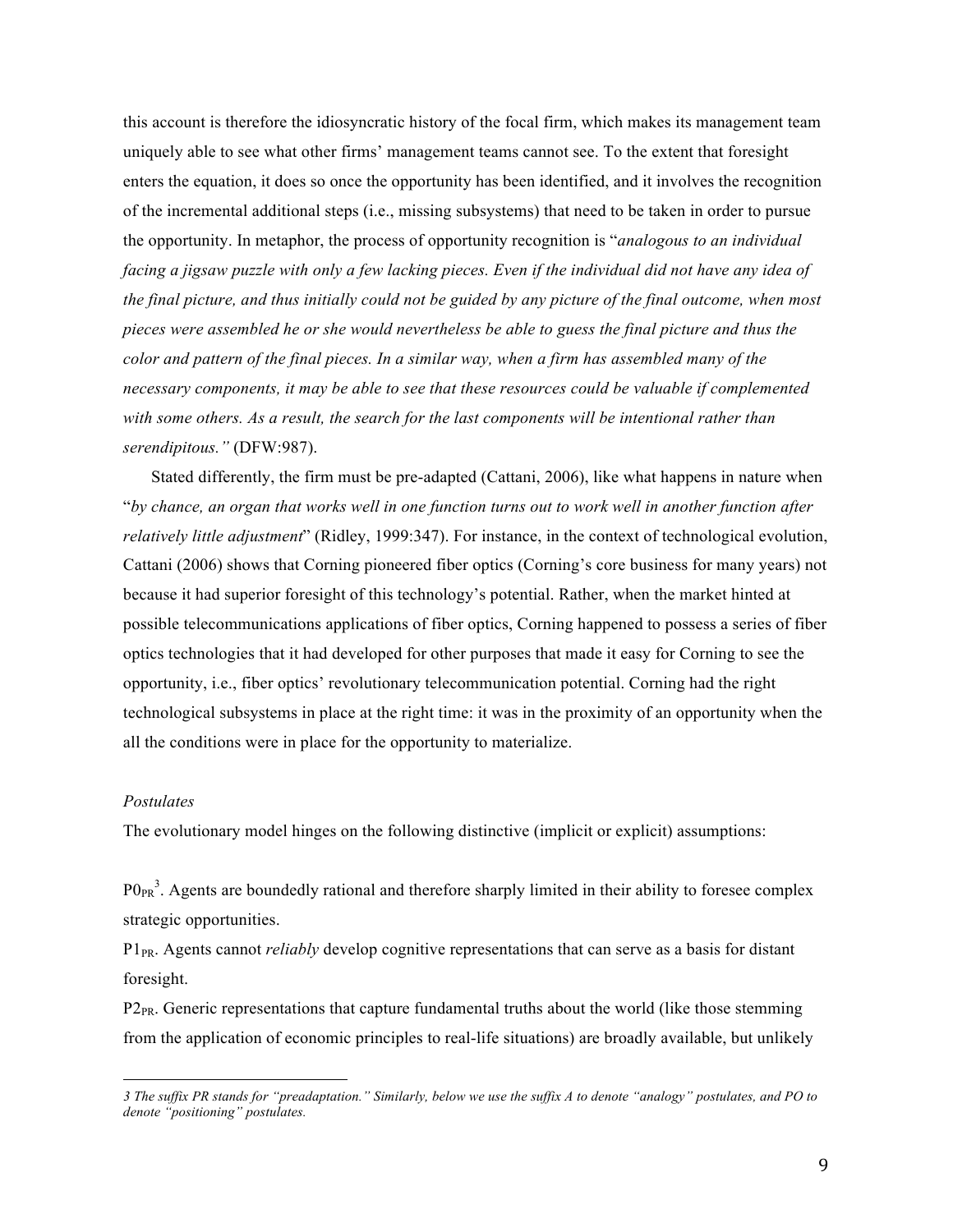to offer truly *superior* insight.

 

P3PR. Agents might be able to spot an arbitrage opportunity, but *only* if it involves an incremental change in the way certain elements are used.

 $P4_{PR}$ . In the hypothetical event that an agent attains distant foresight<sup>4</sup> for whatever reason, the future behavior of the organization would be strongly conditioned by its past experience, as recorded or reflected in its learned routines and capabilities, and also in its assets ("resources"), culture and reputations with diverse audiences.<sup>5</sup>

A brief elaboration is necessary. Relative to  $P1_{PR}$ ,  $P2_{PR}$ , and  $P3_{PR}$ , the claim that generic representations exist that are designed to help agents make sense of their strategic problems is uncontroversial (see the positioning model below). Uncontroversial is also the claim that agents routinely use cognitive representations, whether generic or idiosyncratic, to help them understand, manage, and solve strategic problems. Yet, central to this model is the proposition that an opportunity can be spotted only if the firm has most of the subsystems in place, when it is "almost there." This proposition therefore rejects the notion that *superior* insight can be had via generic representations, the reason being that something generic, and therefore held by most managers, can lead at best to spotting short-lived opportunities. It also rejects the possibility that agents can *reliably* acquire or develop idiosyncratic superior representations of their strategic problems. *"Reliably*" here indicates the possibility that something like a method can be devised that helps agents use their *idiosyncratic* experience or information toward the accurate representation of the focal situation (i.e., one that captures, for instance, the causal structure that underlies observed outcomes). The negation of reliability in the acquisition of accurate representations of the strategic problem is equivalent to negating the possibility of intelligent anticipation or foresight, especially if distant. It is largely because of this overall skepticism toward the role of representations that "*There may be little to learn from examining the strategy process of successful firms"* (DFW: 987).

 $P4_{PR}$  is a variation of what Nelson and Winter (2002) call "the behavioral continuity" assumption. As Winter (private communication) put it: "*Predictions about future behavior should privilege information about a firm's heritage over relatively abstract impressions of objectives, declaratory "strategies" and instrumentalities that are available in principle but perhaps not in practice (such as "simply" purchasing a needed capability or reputation.)"* This proposition offers a second, related rationale for the pre-adaptation model. Even if  $P1_{PR}$ ,  $P2_{PR}$ , and  $P3_{PR}$  were violated, and a firm foresaw a superior course of action that involves substantial change and depend on a remote environment, the

*<sup>4</sup> In the form, for instance, of a representation allowing the identification of the broad traits of a superior course of action. 5 P4PR did not exist in the first version of the paper. We thank Sidney Winter for highlighting the need for it.*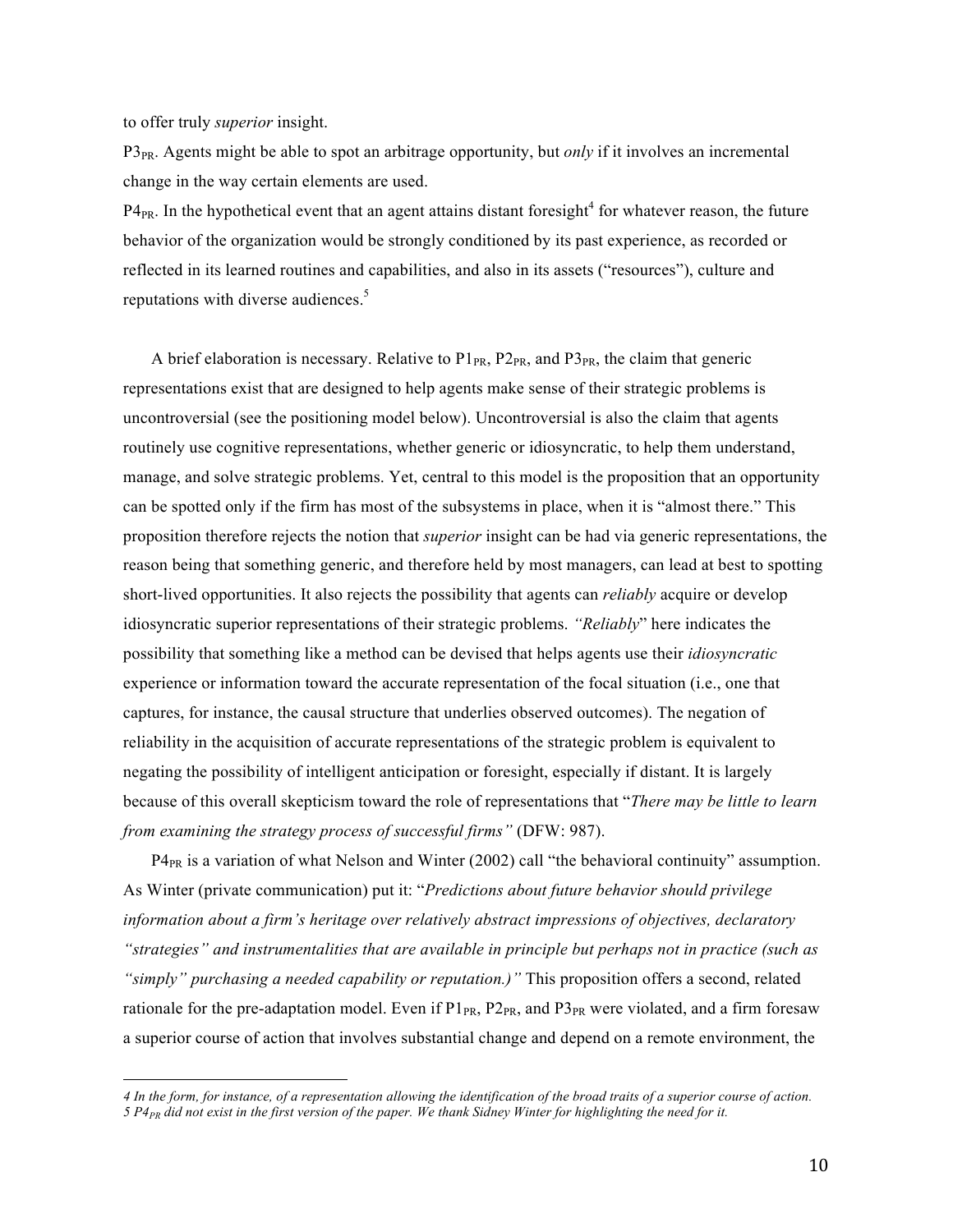journey to success should be expected to be hard and ultimately unlikely to reach the hoped-for destination.

Corollary: Heterogeneity: Since agents cannot reliably generate or choose cognitively distant representations that lead to strategic foresight, any heterogeneity that is observed among agents in their ability to seize a strategic opportunity has to be traced back to luck that caused them to become "pre-adapted" for a certain opportunity, alertness that allows them to see the opportunity when it is close enough (that is, they could have still used a cognitive representation to evaluate the course of action, but since it was "close enough" to the status quo, the status quo representation was sufficient to allow the agent to evaluate the potential performance implication of the action with small, incremental changes), and flexibility that allows them to seize the opportunity.

#### **3.3 The Cognitive View**

 

#### *Background*

Cyert and March drew on "Administrative Behavior" in their emphasis on behavioral realism, but their goals could not be more different from Simon's. Simon was a pragmatist at heart (Cohen, 2007). Where Cyert and March were interested in sheer realistic "representation" of the way decisions happen in *"the modern representative firm"* (Cyert and March, 1963:1), Simon was interested in realism insofar as its pursuit could help augment the intelligence of decisions in organizations. And this position goes back to his dissertation (then Administrative Behavior) days: "*It is the thesis of this study that the construction of a satisfactory administrative theory waits upon the solution to this final question (What administrative arrangements are conducive to "correct" choices?)"* (Simon, 1943:2).<sup>6</sup> This distinction is of central importance here because Simon's pragmatic sensibility led to a view of foresight that differs substantially from the evolutionary view. In the latter, the avoidance of anticipation must be the view's pillar insofar as that is how the representative firm normally copes with its rationality bounds. It is a central tendency in how organizations approach decisions. Indeed, for Cyert and March (1963: 121) "*Rather than looking for ways of dealing with uncertainty through certainty equivalents, the firm looks for procedures that minimize the need for predicting uncertain* 

<sup>&</sup>lt;sup>6</sup> Because his ultimate goal was not to characterize the representative firm, Simon did not build his theoretical engine around it. Cyert and March wanted to "*Link models of the firm as closely as possible to empirical observations of both the decision output and the process structure of actual business organizations*" (Cyert and March, 1963:2). In contrast, presumably due to his pragmatic preoccupation that attending to too many layers of organizational complexity makes it too hard to attain practical relevance, for Simon *"...The scantiness of my experiences with organizations posed no particular limit to my development of an alternative approach to decision making. Applying the ideas of bounded rationality to organizations could then be easily achieved with only a bookish knowledge of organizations. It was simply necessary to ask what the implications of bounded rationality were for the division of labor, for authority, for organizational identification, for coordination, and so on. Inference rather than empirical observation could, and did, guide this analysis"* Simon (1991:87). Simon's starting point for Administrative Behavior was the idea of bounded rationality and the evidence supporting it, not evidence of decisionmaking in the representative firm.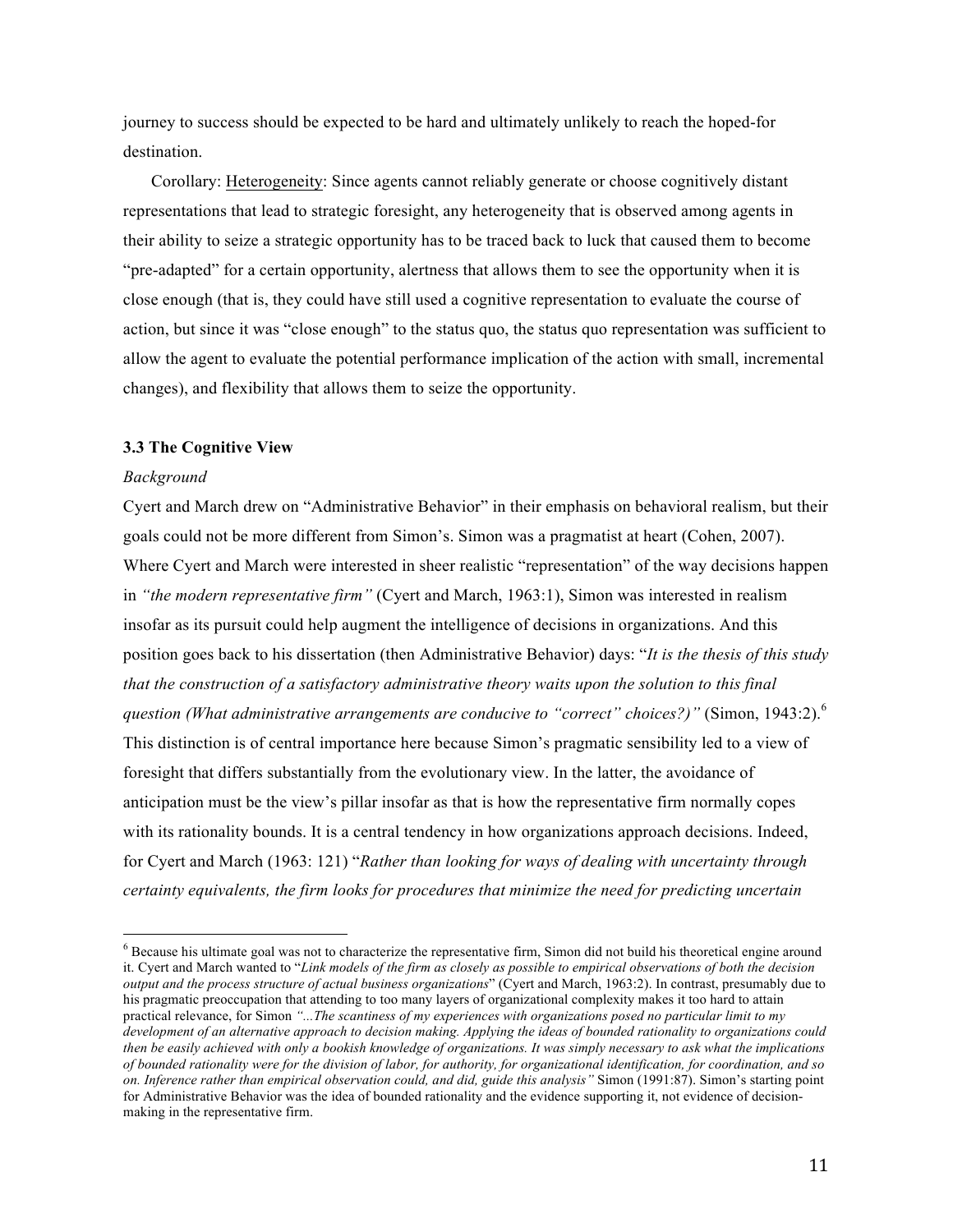*future events. One method uses short-run feedback as a trigger to action, another accepts (and enforces) standardized decision rules.*" Simon's point of departure is radically different: it is not how economic agents normally cope with the bounds of rationality, but how to augment rationality; it is not how to substitute the hard-to-attain anticipatory logic, but pushing our limits in attaining it. Thus, even if anticipation of "*the consequences that will follow on each choice*" (Simon, 1947:81) is sharply limited, and "*In actual behavior only a very few of these possible alternatives ever come to mind,"*  (Simon, 1947:81), agents can still somewhat anticipate choice alternatives and their consequences by forming mental images of future situations and their relative merits—*cognitive representations*. Indeed, "*Since these consequences lie in the future, imagination must supply the lack of experienced feeling in attaching value to them,"* (Simon, 1947:81) where imagination stands for mental representation. From this standpoint, therefore, the natural starting point of a model of foresight is the construct of cognitive representation, especially the question of whether and how the acquisition of appropriate cognitive representations of complex problems can occur. This position draws a profound dividing line between this cognitive perspective and the evolutionary view.<sup>7</sup>

Since the fifties, the concept of cognitive representation has been the leitmotiv of the "cognitive revolution," of which Simon was a main figure (Thagard, 2014). Indeed, the focal question of the intelligent acquisition of representations has been on cognitive scientists' radar screen for a long time (cfr. Simon, 1969). Yet, because of its difficulty, progress on it has proceeded slowly (Kaplan and Simon, 1990). A notable exception has been the study of analogy and related associative forms of reasoning (Gentner, 1983; Holyoak and Thagard, 1995; Hofstadter, 2001). According to analogy scholars, analogy is not only an ubiquitous source of representation or interpretation (Gentner, 1983), but also something that can be disciplined to a substantive degree.<sup>8</sup> The potential power and ubiquity of this kind of reasoning is such that it has recently become the focus of theories of decisions that emphasize behaviorally realistic accounts of decision-making in complex and uncertain worlds, whether in administrative disciplines (March, 2006; Gavetti et al. 2005; Loewenstein et al., 2003), decision theory (Gilboa and Schmeidler, 2001), economics (Mullainathan et al, 2008), or political science (Neustadt and May, 1986). Because this body of work offers a simple characterization of a (potentially) powerful and common source of representation, an understanding of what distinguishes good from bad analogizing, and anecdotal evidence that strategists often reason analogically, we take analogy as the focal model of the cognitive view. This is not to say, of course, that the intelligent

 $<sup>7</sup>$  The irony in all this is that Simon's early work was heavily influenced by behaviorism, the then dominant school of thought</sup> in psychology. Interestingly though, Simon's main influence was not mainstream behaviorist work, but Edward C. Tolman, one of behaviorism's most unorthodox voices. Tolman was the first to introduce the concept of mental map, precursor of cognitive representation, in his 1948 article "Cognitive Maps in Rats and Men" (Tolman, 1948).

<sup>8</sup> That analogy is a very important form of thinking is not a new insight. For instance, Hume (1748) concluded: "From causes which appear similar we expect similar effects. This is the sum of all our experimental conclusions."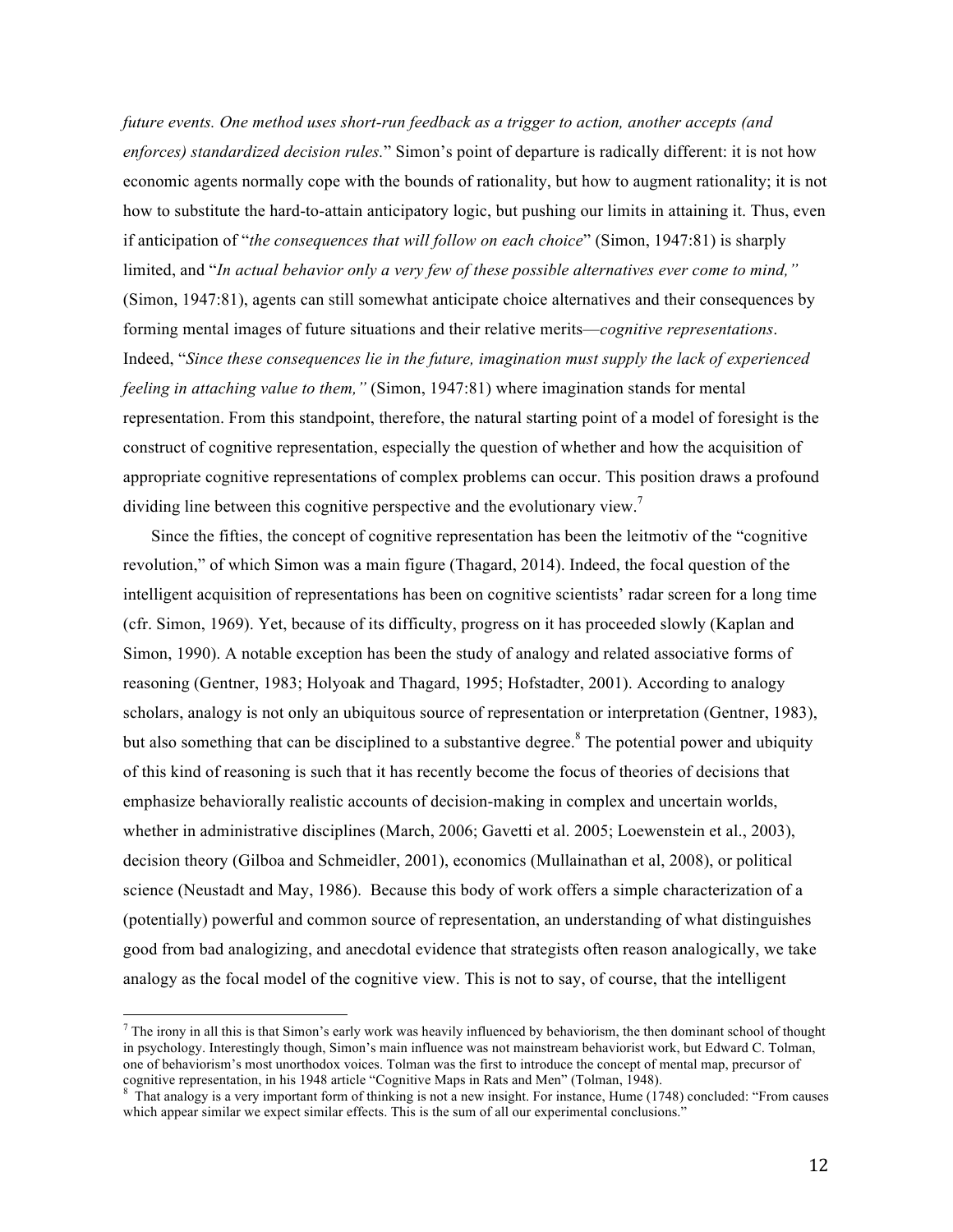acquisition of cognitive representations cannot be arrived at through different mechanisms, which can be more or less associative in nature (Edelman, 1987, Holyoak and Cheng, 2011). For instance, recent work demonstrates the possibility of acquiring and refining representations of strategic problems through a process that is more reminiscent of local hill search over the space of representations than it is of analogy (Csaszar and Levinthal, 2015). There can thus be other legitimate interpretations of the cognitive model that future work can explore to expand our analogy-based interpretation of the cognitive model.

# *Model of Foresight: Analogy*

Although our model seeks to capture the substance and spirit of the aforementioned work on analogy more generally, its language and emphasis is more aligned with work that has focused on analogy specifically in decision making and strategy settings, especially Gilboa and Schmeidler (2001) and Gavetti et al. (2005).

In its simplest form the structure of analogy can be defined along the following coordinates.

A) Agents face a problem, so-called "target" problem TP.

B) Agents have a finite memory M comprising direct and vicarious experiences, and organized in terms of "cases" – episodes, or classes of episodes (i.e., categories),  $C_1...C_N$ .

C) Formally, a case  $C_i$  is a triplet  $(P, A, O)$ , where P is a problem (also called "source" problem), A is an action (the solution to the problem), and O is an outcome. That is, agents hold memories of problems they directly or indirectly experienced, solutions to these problems, and outcomes associated to these solutions.

D) Analogical reasoning occurs when the solution A' to TP is found via perceived similarity between TP and a problem P encountered in the past. More precisely, A' is an adaptation of A, the solution that led to a satisfactory outcome O to problem P.

If these four coordinates provide the essential anatomy of analogical reasoning, the actual process can vary along at least three dimensions.

First, there is the question of how broadly individuals search their memory when facing a problem. Here we do not refer to the micro neuro-cognitive mechanisms of search (although this is an active area of research, see Anderson and Bower, 1980; Kandel et al., 2000) but to how extensively individuals search cases in their memory when facing a problem. At one extreme, there is an exhaustive search over all possible memories. Although this process is cognitively implausible, analogy-based decision-theoretic models have moved in this direction (Gilboa and Schmeidler, 2001).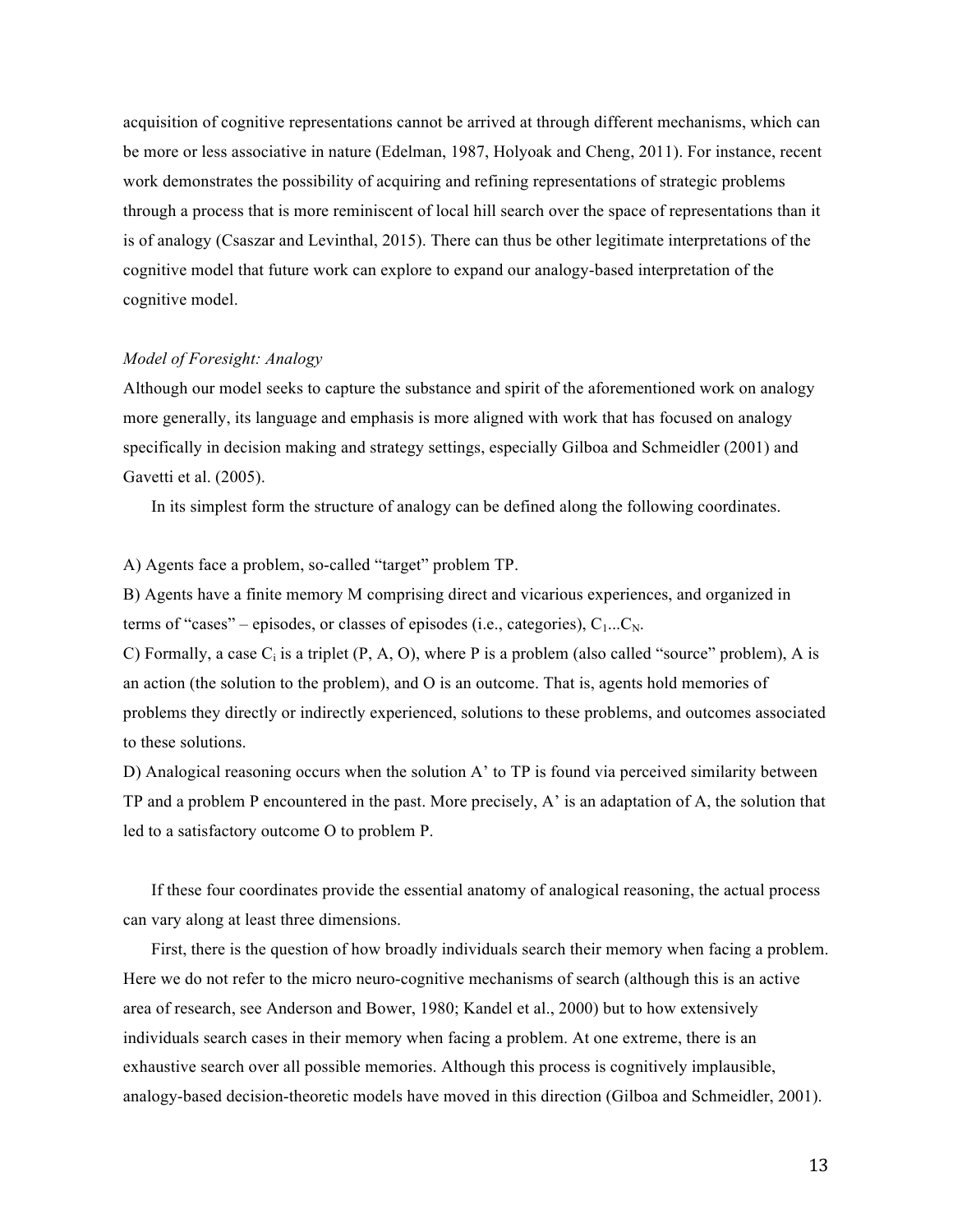At the other extreme, one can imagine the absence of search. That is, in a particular problem domain the focal agent might have one particularly salient memory through which she tends to analogize when problems arise in that domain.

Second, there is the question of the extent to which the solution A gets adapted to reflect the peculiarities of the target problem. Here, at one extreme there is the complete replica of A, and at the other extreme solutions that are used just as a coarse starting point for a process of adaptation to the idiosyncratic circumstances of the target problem.

Third, and perhaps most importantly, there is the question of how deep the focal agent draws similarities between the source problem and the target problem TP. This is thought to be the critical driver of the quality of analogical reasoning. Gentner (1983) for instance draws a sharp distinction between similarity premised on superficial features of the source problem (i.e., features that characterize the source problem but are not part of what makes a particular solution work), and similarity premised on the deep structure of the source problem (i.e., the reasons why a given solution worked well or badly in the source). More specifically, deep analogy requires an accurate causal understanding of the source: why solution A works well in problem P. This requirement in turn requires isolating the central elements of A, how they relate to each other, and what contextual conditions of P (i.e., deep features of the problem) need to be met for that particular solution to work well in P. According to Gentner, it is the latter type of analogy, also called deep or structural analogy, which is particularly likely to provide valuable solutions to the problem at hand. Gavetti et al., (2005) proposed a business strategy interpretation of this principle. They note that any business or industry can be characterized in terms of a variety of "observable characteristics"—features that managers can observe and assess. Many of these characteristics are superficial in the sense that their presence or absence does not affect the mapping between possible courses of action and economic performance. Conversely, some of these characteristics are consequential vis-a-vis economic performance: for instance whether economies of scale are present or absent in a given business typically has implications for what course of action is eventually successful. Obviously, in order for analogy to be a useful guide to choice, the assessment of similarity should proceed on the basis of deep features of the industry. For the purposes of the current study it suffices to know that there can be great variation among specific individuals and instances of analogical reasoning in terms of the extensiveness of search, the degree of adaptation of the solution, and the depth of similarity mapping.

# *Postulates*

The analogical model of the cognitive view hinges on the following distinctive (implicit or explicit) assumptions: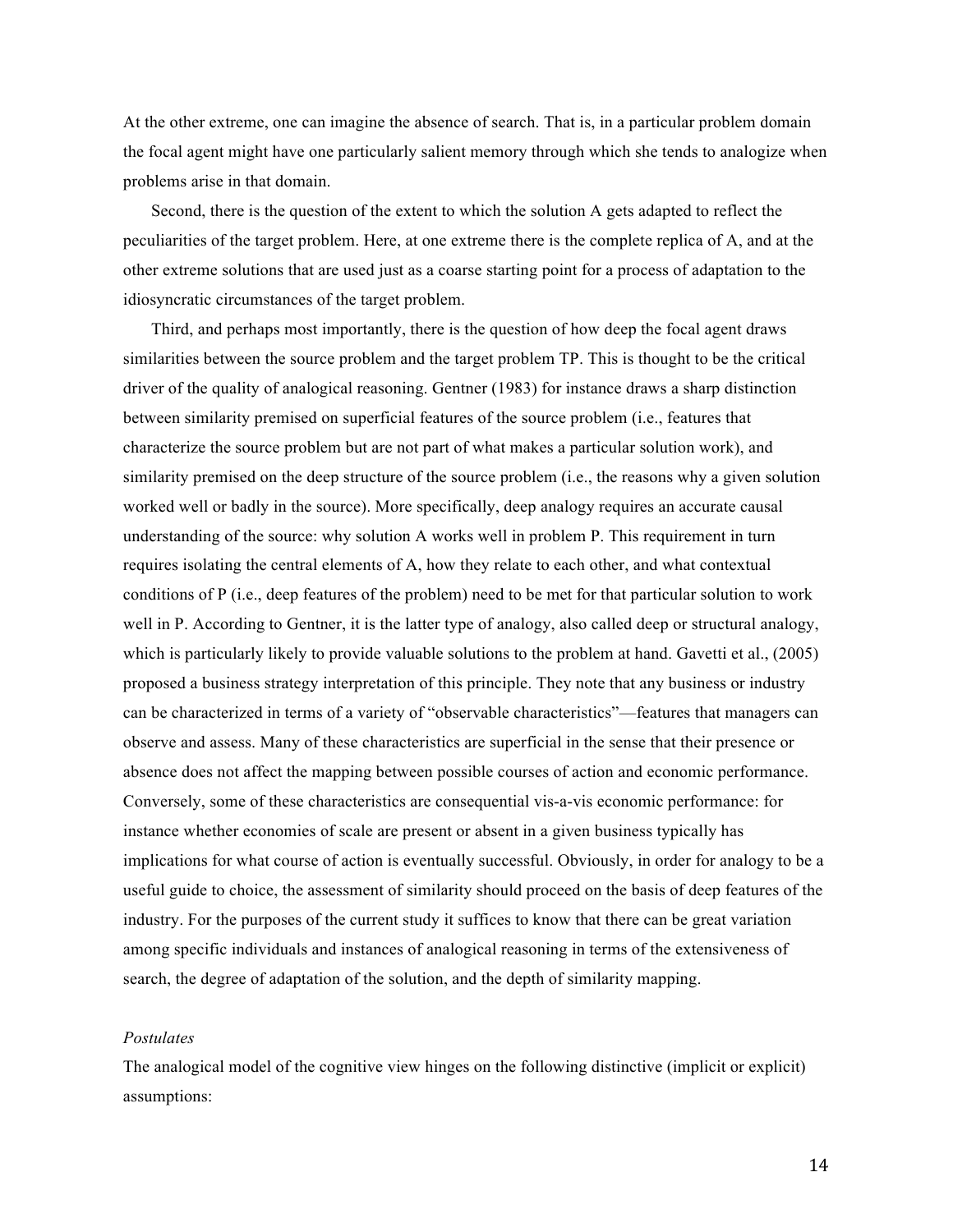P0A. Agents are boundedly rational and therefore sharply limited in their ability to foresee complex strategic opportunities.

P1A. Agents can *reliably* develop cognitive representations that can serve as a basis for distant foresight.

 $P2_A$ . A possible mechanism for reliably developing such representations is analogy.

 $P2.1_A$ : In familiar contexts or competitive settings, the causal structure of the relationship between a given strategic course of action and its payoff (i.e., what conditions of context P need to be satisfied so that course of action A leads to outcome O) can be discerned in its fundamental elements.

Def.: Deeply similar cases are those that share a similar causal structure (e.g., the conditions that need to be met in order for A to lead to O)

 $P2.2_A$ : In deeply similar problems, similar courses of action lead to similar outcomes.<sup>9</sup>

Corollary: Heterogeneity: The logical implication of the above postulates, especially  $P2_A$ ,  $P2.1_A$ , and  $P2.2_A$ , is that heterogeneity among agents in their ability to achieve strategic foresight via analogy is a function of three variables: a) The existence in agents' memory of direct and indirect experiences of a case that is structurally similar to the problem at hand; b) Agents' ability to search, retrieve and adapt such a case; c) Agents' ability to assess similarity in the problems' deep features.

# **3.4 The Economic View**

 

#### *Background*

The evolutionary and the cognitive views are different expressions of a scholarly tradition that originated, as Cyert and March put it, as a "*frontal attack*" to the "*standard economic theory of the firm*." This same economic theory is the ground in which the economic view, as we conceive of it here, originated. The story is well known (Ghemawat, 2002). In a nutshell, by the early seventies clear evidence had accumulated in Industrial Organization economics that the structure of many industries might permit incumbents to gain superior returns for long periods of time. Hundreds of empirical studies had been published that explored, in different industries, the specific industry characteristics

<sup>9</sup> This postulate finds a deep analogue in Hume's famous "*An enquiry concerning human understanding."* In particular: "*In reality, all arguments from experience are founded on the similarity which we discover among natural objects, and by which we are induced to expect effects similar to those which we have found to follow from such objects. And though none but a fool or madman will ever pretend to dispute the authority of experience, or to reject that great guide of human life, it may surely be allowed a philosopher to have so much curiosity at least as to examine the principle of human nature, which gives this mighty authority to experience, and makes us draw advantage from that similarity which nature has placed among different objects. From causes which appear similar we expect similar effects. This is the sum of all our experimental conclusions.*" (Hume 1748, Section IV)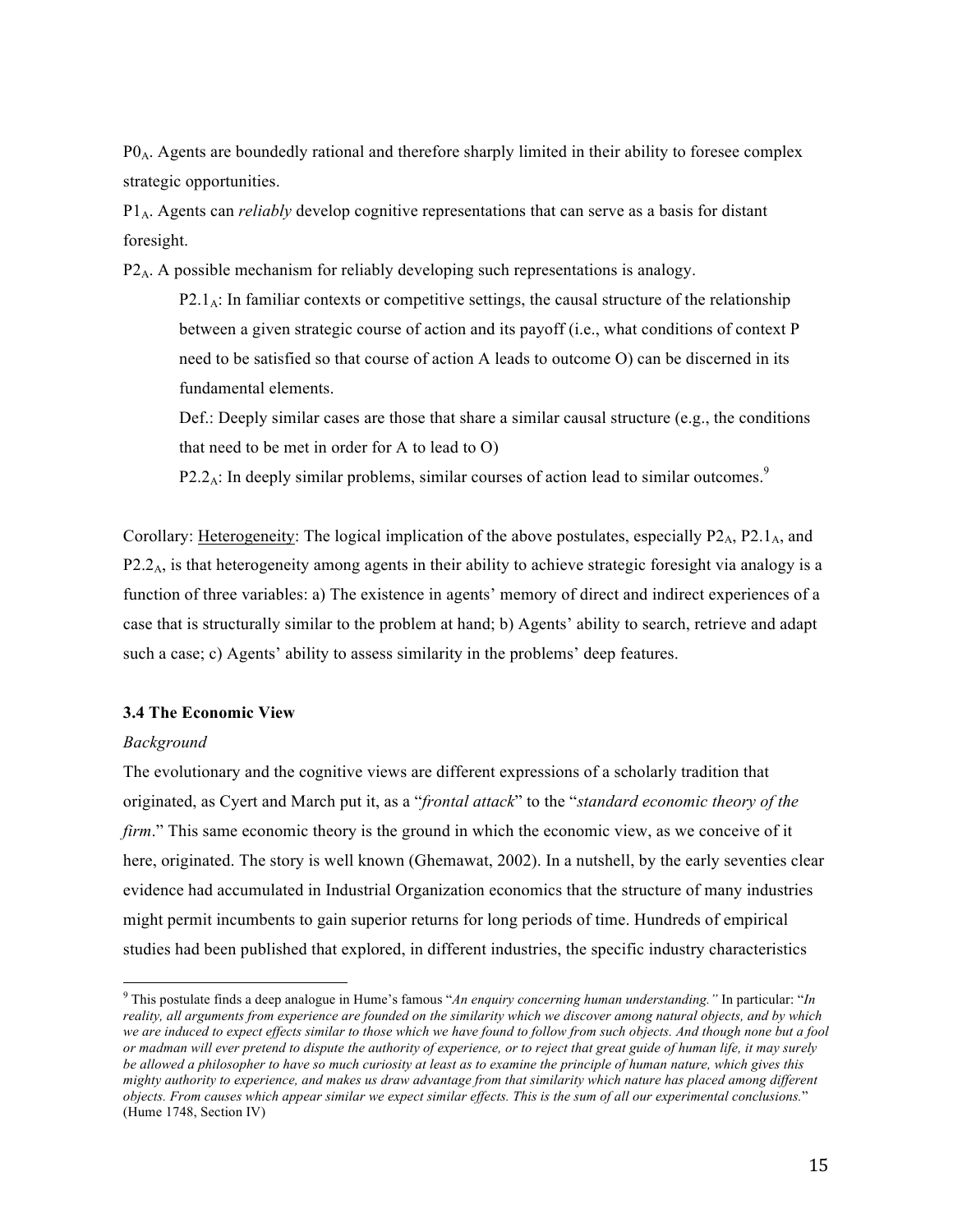leading to superior profitability. From a public policy perspective, the objective was the minimization of excessive profits. It was in this intellectual milieu that in 1975 Michael Porter wrote a "Note on the Structural Analysis of Industries," which reversed this logic by focusing on the business policy objective of profit maximization. This note marked the beginning of a school of thought (also called "positioning school") that greatly influenced both the practice (e.g., Porter, 1980 and 1996), and the theory of strategy (e.g., Ghemawat, 1991; Brandenburger and Stuart, 1996).

What interests us is the model of strategic foresight underlying the conception of the "strategist" that this line of work puts forth. If the starting point of the evolutionary and cognitive views are constraints that, as Simon (1972) would put it, are internal to the individual, here the key constraints, the problematic areas, are external to the individual. If the evolutionary and cognitive views use a magnifying lens to see how the individual processes information and how she can get better at that, the economic view uses a magnifying lens to explore the regularities of the working of competitive processes. Therefore, scholarly progress here largely accrues as a result of a better understanding of the competitive game (Brandenburger and Stuart, 1996 and 2007). What does this all mean for the question at hand? The first thing to consider is that in the positioning perspective the agents that populate the theory have traditionally been viewed as unproblematic rational profit maximizers. As a result, the strategist does not enter the theoretical picture. She is left in the background, behind the scenes. But if this is true relative to the protagonists of the theoretical fiction, it is also true that the positioning paradigm, with its prescriptive emphasis, rests on the implicit assumption that an individual exists that can apply the right principles to good effect, and the question of strategic opportunity discovery needs to be understood in terms of the implicit assumptions that are made on this user of the theory. We will elaborate on these assumptions as postulates below. To preview, it is important to keep in mind that the proposition: "*In essence, the job of the strategist is to understand and cope with competition"* (Porter, 2008) hides a series of implicit assumptions about the strategist that are more aligned with the "bounded rationality" movement than has typically been recognized. If the basic idea is that a strategist that fulfills her role can bring her firm to enjoy sustained superior returns, and her job is to "*understand and cope*" with competitive forces, then it must be true that agents' baseline ability to "*understand and cope"* with competition is far from the full rationality ideal, or "superior" would turn into "normal." Stated differently, the economic theories that are the foundation of this work act as first principles (or meta-representations) to help boundedly rational actors form powerful representations of their competitive landscape. Viewed in this light, the economic and the cognitive views are similar despite their differing roots (Levinthal, 2011).

# *Model of Foresight: Positioning*

16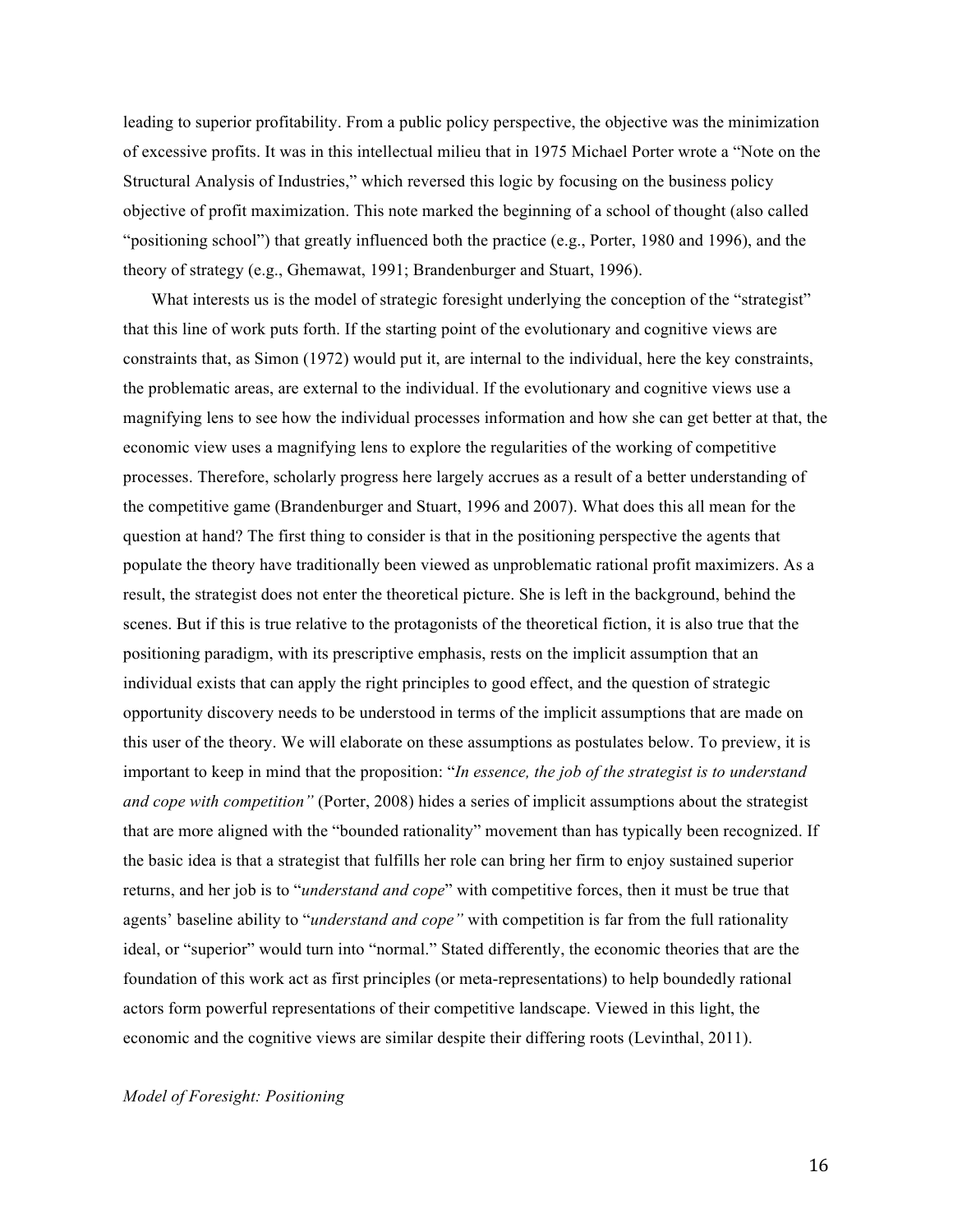The economic view is straightforward in its characterization of foresight. The acquisition of proper economic principles is a "*foundation for the formulation of business strategies"* (Brandenburger and Stuart, 1996: 5). That is, such principles give strategists the possibility of forming meaningful representations of the competitive landscape--simplified mental pictures of some select broad courses of actions and their relative payoffs. The job of the strategist is to then find the best "position" on this competitive landscape. Stated differently, strategic foresight is premised on learnable first economic principles.

# *Core Postulates*

The key traits of the positioning model of foresight correspond to largely unstated assumptions that can be inferred from the general logic of the positioning argument. We think these assumptions hold more or less true across a wide spectrum of contributions in this school, both positive and normative ones.

 $P0_{PQ}$ . Agents are boundedly rational and therefore sharply limited in their ability to foresee complex strategic opportunities.

P1<sub>PO</sub>. Agents can *reliably* develop cognitive representations that can serve as a basis for distant foresight.

 $P2_{PQ}$ . A possible mechanism for developing such representations is the application of economic principles (or frameworks embodying such principles) to the strategic situation at hand.

 $P2.1_{PQ}$ . The power of these principles derives from their being drawn from solid empirical regularities.

P2.2<sub>PO</sub>. The quality of the strategy formulation process (i.e., the quality of foresight) is a function of the agent's familiarity with the relevant principles and her ability in applying them to the strategic problem.

Corollary: Heterogeneity: Heterogeneity in the ability of agents to achieve strategic foresight is due to the heterogeneity in the agents' familiarity with the relevant economic principles and her ability in applying them to the strategic problem.

# **3. Data and Methodological Considerations**

Before we proceed to the narratives, we would like to provide some detail regarding the historical material relating to the Charles Merrill episode.

We sought to be as exhaustive as possible in identifying useful historical material on Charles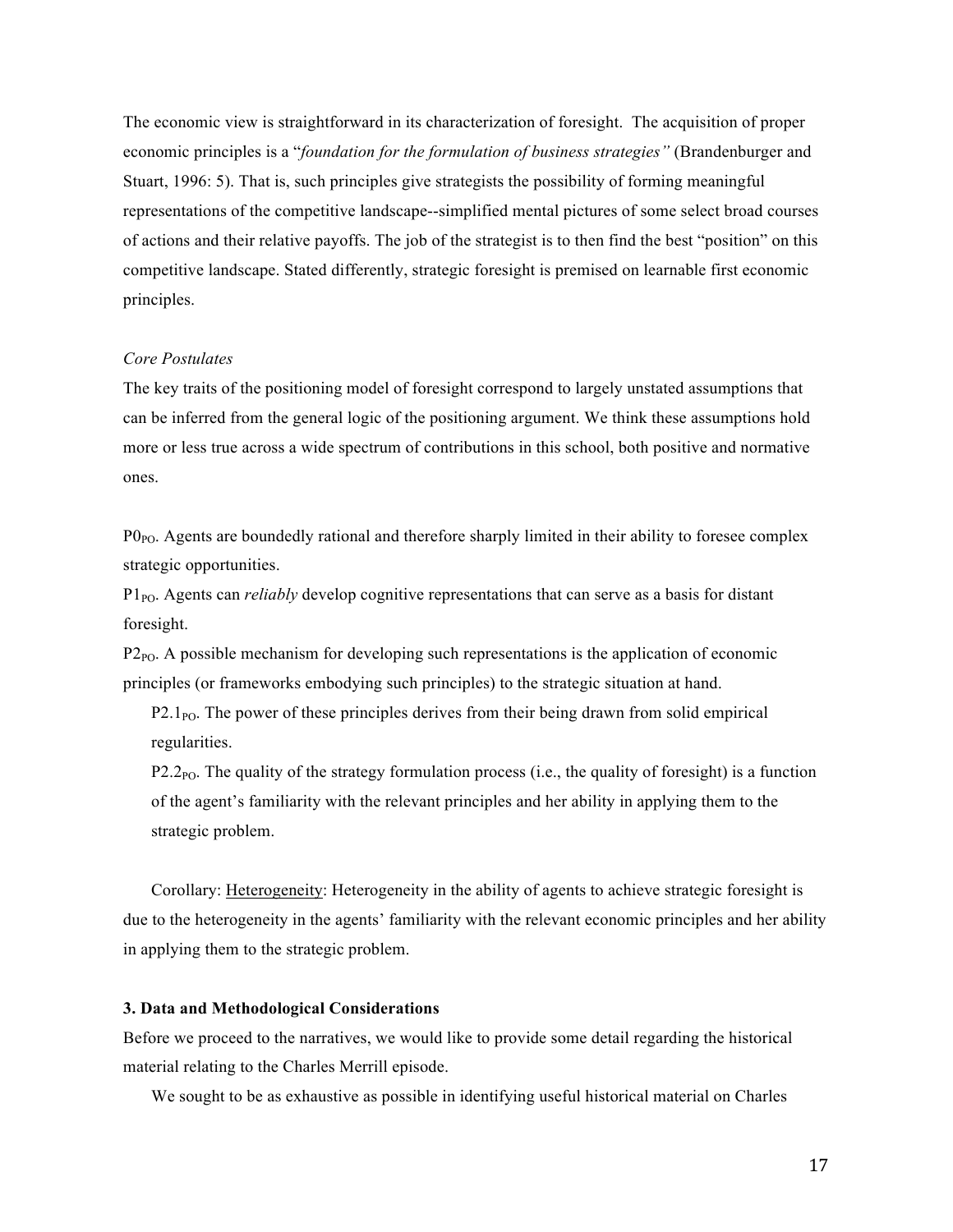Merrill and Merrill Lynch. In addition to a very informative biography of Charles Merrill (Perkins, 1999) as well as a highly detailed history of Merrill Lynch (Smith,  $2013$ )<sup>10</sup>, we reviewed firm documents such as the detailed transcript of the 1940 "strategy off-site" meeting that kicked off the new strategy at the Waldorf Astoria Hotel in Manhattan, annual reports, and other internal communications that we were able to gather. We also reviewed newspaper or magazine articles that focused on Charles Merrill's activities, Merrill Lynch, Safeway, and Pierce & Co. during the 1920- 1940 period. Finally, we reviewed historical studies on Wall Street and the financial sector more generally, as well as contemporary newspaper or magazine articles focused on the industry. We reviewed and interpreted all of this material independently of each other before sharing and discussing our interpretations.

The complete transcript of the 1940 meeting was especially relevant to our reconstruction of the events. It is an extraordinary document because in the context of that meeting, Merrill laid out his strategic ideas and how he arrived at them in excruciating detail. The meeting unfolded over a two-day period, and brought together Merrill Lynch's executive partner Charles Merrill, other top executives (most notably Winthrop H. Smith, the man who more than anyone else was instrumental to Merrill's return to Wall Street, and Edward A. Pierce, former managing partner of Pierce & Co.), and around 70 brokers. A special guest was Ted Braun of Braun & Co., an independent LA-based consulting firm. Merrill had met Ted Braun in the context of some work Braun did for Safeway, and the two men had become friends. Before accepting Pierce & Co.'s offer, Merrill commissioned Ted Braun (who, as Perkins remarks, was a pioneer in the use of modern polling techniques) to undertake a thorough survey of a sample of Pierce  $\&$  Co.'s 3000 customers and a sample of potential customers, and an indepth analysis of the operations of the Pierce branch in Los Angeles. As will become clear later in the narratives, Braun's study played an important part in Merrill's decision to accept the challenge and reenter the financial world, as well as in Merrill's conceptualization of Merrill Lynch's strategy, and Braun was given ample room at the meeting to present the results of his study.

At this point, we note that these documents are all historical artifacts, and that they cannot be taken at face value. There is a "data generating process" that produced them, and a sequence of events that caused the object to survive and come to our attention. Furthermore, there are also questions concerning the "nature" of the object, particularly the transcript of the 1940 meeting, which may be colored by Merrill's need to persuade a group of potentially skeptical, resistant employees to believe in the new vision. As will become evident below, there are good reasons to believe the document is a

 

 $10$  Interestingly, this book was written by Winthrop H. Smith Jr., the son of Winthrop H. Smith who played a very important role in Merrill's return to Wall Street, as we will see in the next section. This personal connection allowed the author access to many private documents and letters as well as personal quotes, and this significantly enriched our understanding of the story. We thank Sidney Winter for pointing us to this source, which (according to him) he discovered "serendipitously."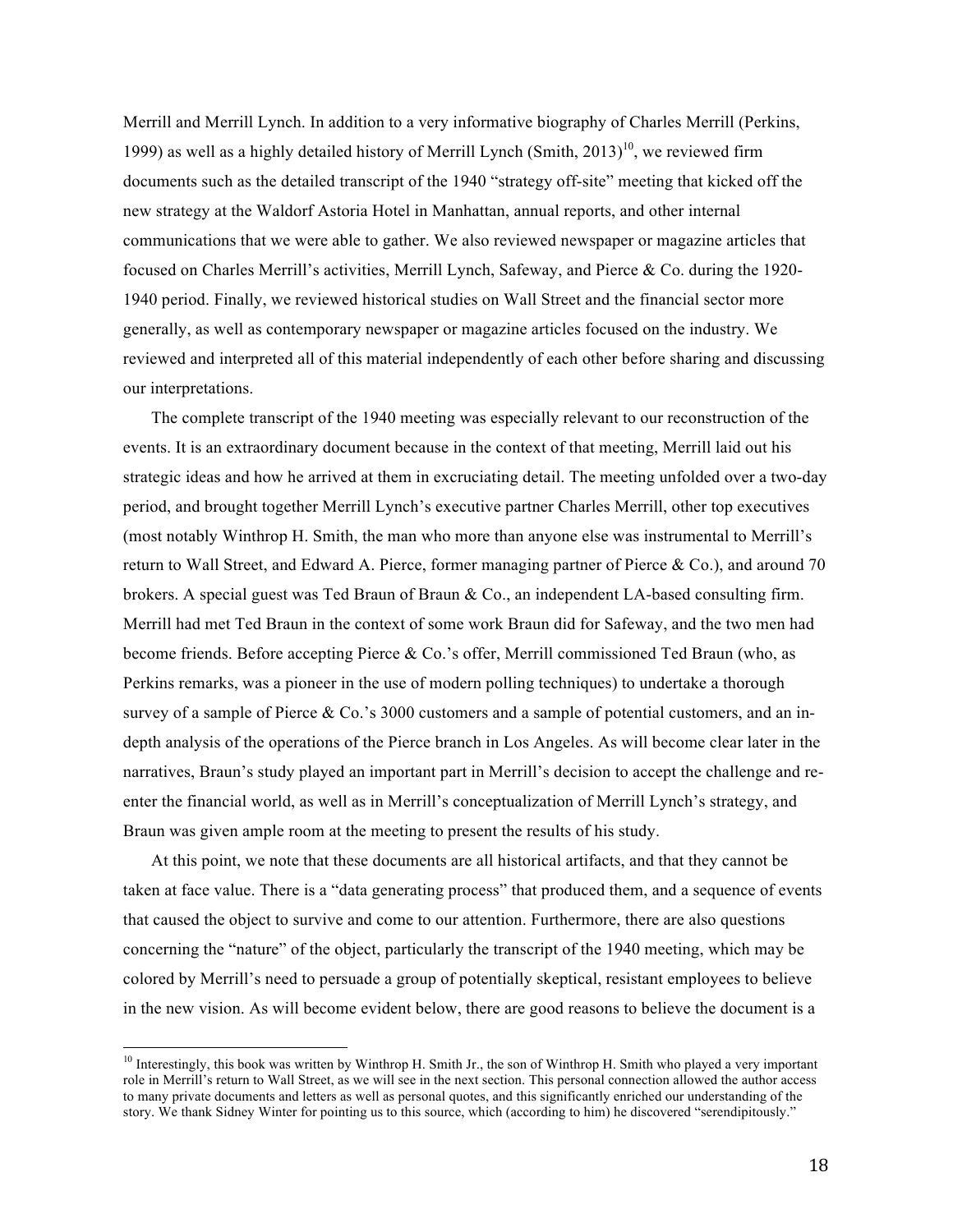fundamentally faithful representation of Merrill's thinking. But it is important to at least flag this potential issue. Thus, a lot of care needs to be taken when using such evidence. But at the same time, given its uniquely valuable nature, it should not be ignored either. Thus, we have attempted to triangulate around the facts with the larger set of documents mentioned earlier.<sup>11</sup>

# **4 Narratives**

# **4.0 Background**

On April 3, 1940, at the Starlight Ballroom of the Waldorf-Astoria Hotel in New York City, Charles E. Merrill of Merrill Lynch, E.A. Pierce & Cassatt (Merrill Lynch from now on)<sup>12</sup> unveiled the strategic innovation that changed the face of Wall Street.

In 1940, Charles E. Merrill was a semi-retired 54 year old businessman. Born in Florida from a middle-class family, and educated at Amherst College and the University of Michigan, he found his way to the then elitist Wall Street, where he made himself wealthy thanks to Merrill, Lynch & Co., the underwriting/merchant banking house he founded in  $1914<sup>13</sup>$ . By the end of the twenties, Merrill, Lynch & Co. was a healthy company, known in Wall Street especially for its merchant banking successes. Merrill was one of the few bankers to anticipate the big crash of 1929. In fact, Merrill, Lynch & Co. liquidated most of its assets in early 1929, and remained largely unscathed by the crash. In the thirties Charles Merrill left Wall Street. Merrill, Lynch & Co. sold its brokerage operations to the brokerage house E.A. Pierce & Co., and became a mostly dormant concern, active only in infrequent underwriting deals. At the same time, Merrill focused his attention on Safeway Stores, a grocery chain based in California, where he had kept a controlling stake from the merchant banking days of the previous decade. In addition, he retained a minority interest in E.A. Pierce & Co. In the thirties Merrill spent much of his time playing golf and tennis in his Southampton mansion, but also made frequent trips to California to oversee the operations of Safeway.

It was in this context that at the end of 1939, E.A. Pierce & Co. offered Merrill the opportunity to go back to financial services. Like many other Wall Street firms hit by the deep crisis of 1938-1943, the brokerage house was in trouble, and Merrill was thought of as a white knight who could rescue it. The idea was to merge what remained of Merrill, Lynch & Co (the investment banking arm of the old firm, which retained a skeleton staff) with E.A. Pierce & Co., and simultaneously merge with Cassatt & Co., a Philadelphia-based investment banking and brokerage house with which Pierce & Co. had

<sup>&</sup>lt;sup>11</sup> We thank Daniel Raff for emphasizing these methodological issues.<br><sup>12</sup> Merrill Lynch, E.A. Pierce and Cassatt was renamed Merrill Lynch, Pierce, Fenner & Beane in 1941 after the acquisition of Fenner & Beane, and fin

<sup>&</sup>lt;sup>13</sup> Charles E. Merrill & Co. was founded on Jan 6, 1914. It was renamed Merrill, Lynch & Co. on Oct 15, 1915 bringing Edmund C. Lynch on board.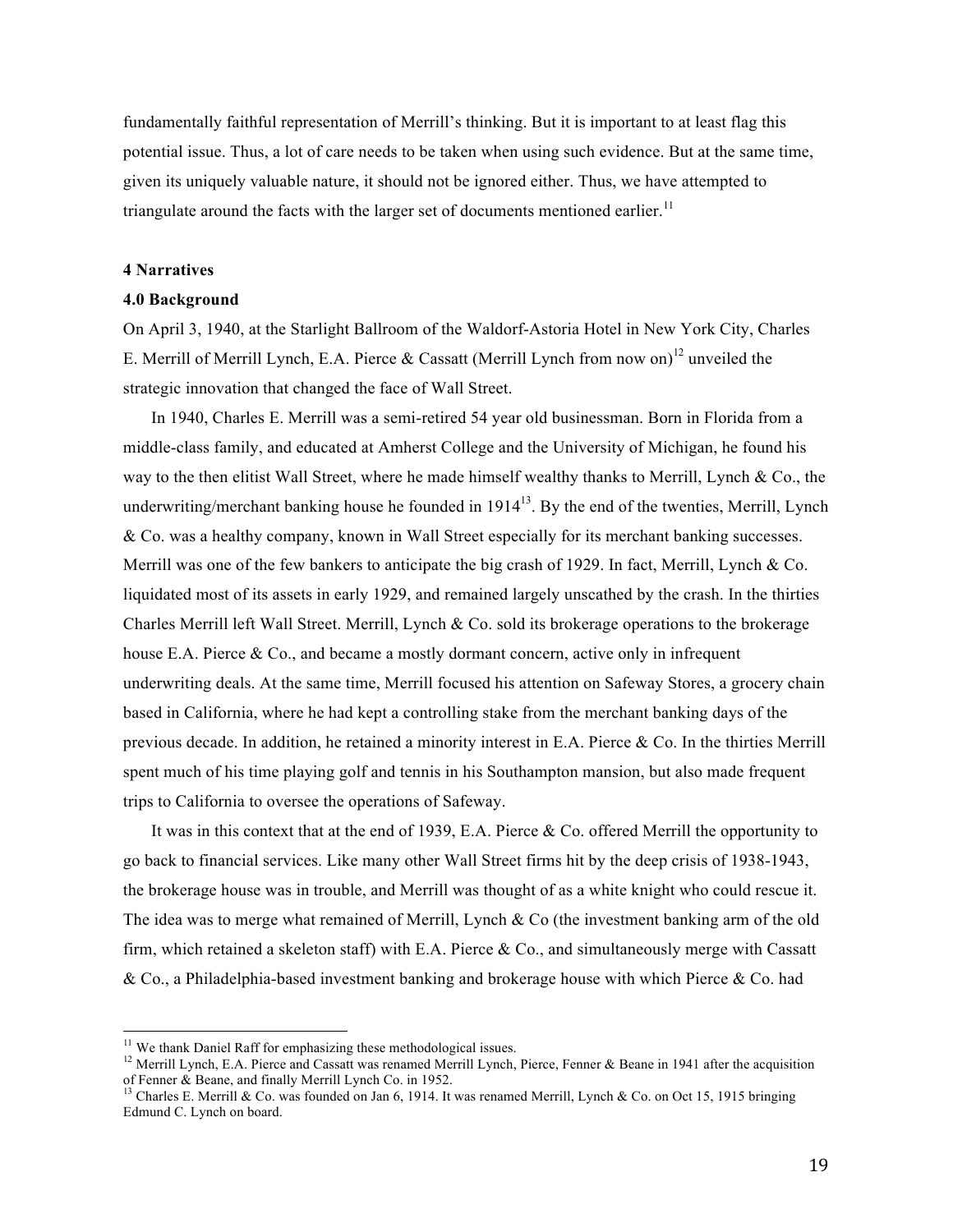been partnering since 1935. Merrill would assume the title of Merill Lynch's<sup>14</sup> "directing partner" with complete decision powers. Despite some initial hesitation, Merrill accepted the job. Just a few months later, on April 3, 1940, he unveiled a strategy for the new company that radically departed from anything ever seen before in Wall Street or the financial sector more generally. Merrill envisioned a "financial supermarket" that, in the elitist Wall Street of that era, would open the financial world to the middle class. At that time, it was common belief in Wall Street that middle-class investors were "*little fellows who had no right to be buying chips"* (Fortune, 1941: 103).

Merrill's strategic innovation led to one of the most spectacular successes in the history of Wall Street, which also marked a dividing line between the old and the modern Wall Street (Sobel, 2000). That Merrill's strategic concept was path-breaking was also evident to his contemporaries. For instance, a skeptical 1941 Fortune article concluded that: *"...[I]f he succeeds in making a profit, it will constitute the greatest possible incentive for other firms to follow similar or better methods. Thus, although the firm's motives are completely narrow and selfish, it does not alter the fact that a success would stimulate the financial business as a whole...with a consequent stimulation of the entire machinery for a free capital market*." (Fortune, 1941: 120.)

 We now use our three models of strategic foresight as three interpretive platforms for how Charles Merrill, the directing partner and chief strategist of Merrill Lynch, came to his strategic insight in 1940. We move sequentially from one model to the next. In each case we look for historical evidence that corroborates the model.

#### **4.1 Evolutionary View: Preadaptation**

 

We put the preadaptation model to work with two overarching questions in mind. The first question is: what are the precise components (i.e., activities, resources, subsystems, capabilities) of the strategy Charles Merrill had in mind when he articulated the strategic future of Merrill Lynch in 1940, and which of these components were already in place at that time? This question captures what we view as the necessary condition of an evolutionary narrative: the existence at time T, when a given strategic opportunity is conceptualized in the mind of the strategist, of most of the subsystems or activities said strategic opportunity is to be comprised of at time T+1. Indeed, as we saw, the situation should be "*analogous to an individual facing a jigsaw puzzle with only a few lacking pieces*" (DFW: 986). It is only when a few lacking pieces are missing that the strategist "*would...be able to guess the final picture and thus the color and pattern of the final pieces. In a similar way, when a firm has assembled many of the necessary components, it may be able to see that these resources could be valuable if* 

<sup>&</sup>lt;sup>14</sup> Despite the death of his long-time partner and friend Edmund C. Lynch in 1938, Charles insisted on keeping "Lynch" in the title of the new company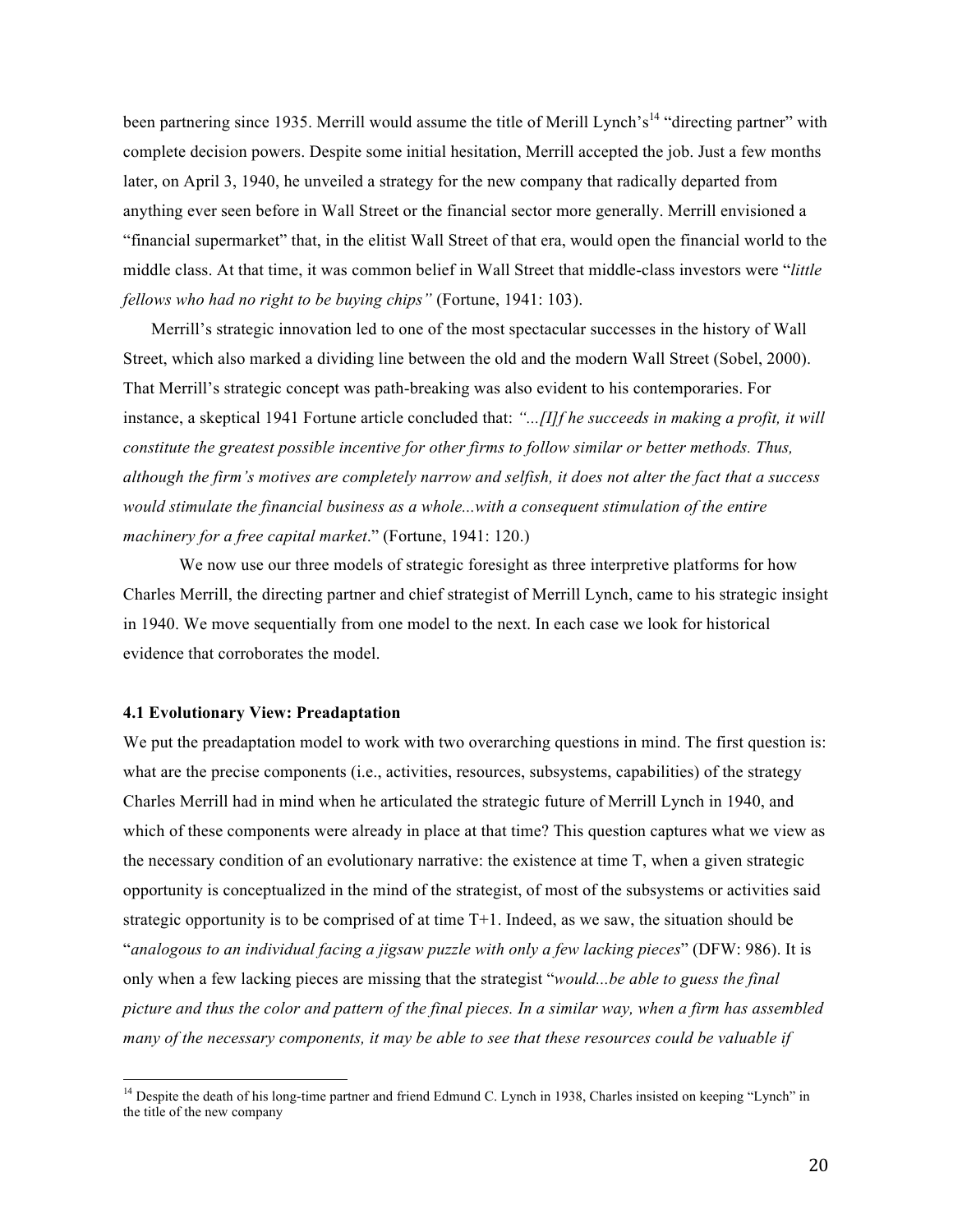*complemented with some others"* (DFW; 986). The second question is: how did these preexisting components help spark the insight that led to the new strategic conceptualization?

A practical way to answer the first question is to do something in the spirit of Siggelkow's (2002) study of Vanguard, or Gavetti and Rivkin's (2005) study of Lycos. These studies documented, respectively, Vanguard's and Lycos' strategic histories. To aid the analysis, they created maps of the most salient elements of the companies' strategy at select points in time. Similarly, we create a map of the most salient elements of Merrill Lynch's strategy as Merrill envisioned them in 1940. We then contrast this map with a map of the actual strategy in place at that time. According to the behavioral narrative, there should be significant overlap between the two maps. We inferred the map of Charles Merrill's strategic idea from the transcript of the 1940 Waldorf Astoria meeting. More specifically, the map is comprised of policy choices that were explicitly articulated in the Waldorf Astoria Meeting transcript (WAMT from now on), and that we encoded as being particularly salient to Merrill's narrative. We triangulated this evidence with other archival sources.

# *Merrill's idea in 1940.*

Figure 1 represents Merrill's initial strategic conceptualization of Merrill Lynch's strategy, organized in terms of broad/core policies (the round gray nodes) and narrowly defined ones (the square white notes), connected through lines representing logical interdependencies among them as we could infer them from WAMT. Merrill's strategic design was straightforward. Its heart is what Merrill referred to as his "theory of merchandising," which Merrill described in terms of six overarching policies: a) attracting the middle class; b) commitment to the chain store format; c) delivering the best product in town; d) doing so at the lowest possible price in town (in the class of products and services delivered); e) a culture of unconditional respect and commitment toward *all* customers, small and large, no matter their importance; f) a culture of parsimony and frugality. In Merrill's words, "*I hope you will bear with me on this thing, because I consider it absolutely basic if you are going to understand my theory of merchandising. When a customer comes into the Safeway Store, to be specific, she is entitled to buy the best merchandise in the market that she can find any place in that city, and she is entitled to buy with confidence that she is getting full value at the lowest possible price that can be found in any store in that town. And the difference between what she pays, item by item, and our cost, by George, is our gross profit, and not some per cent. Most merchants say that they are competitive, that their prices are fair, provided they think they are striking an arithmetical average. That hasn't got a damned thing to do with our theory of merchandising."* (WAMT: 7-8). Further, "*Now, in our business and in every business that deals with the public, there are two types of customers: the smart customer who knows his or her way around, and the rank and file of customers who think that you are just absolutely all*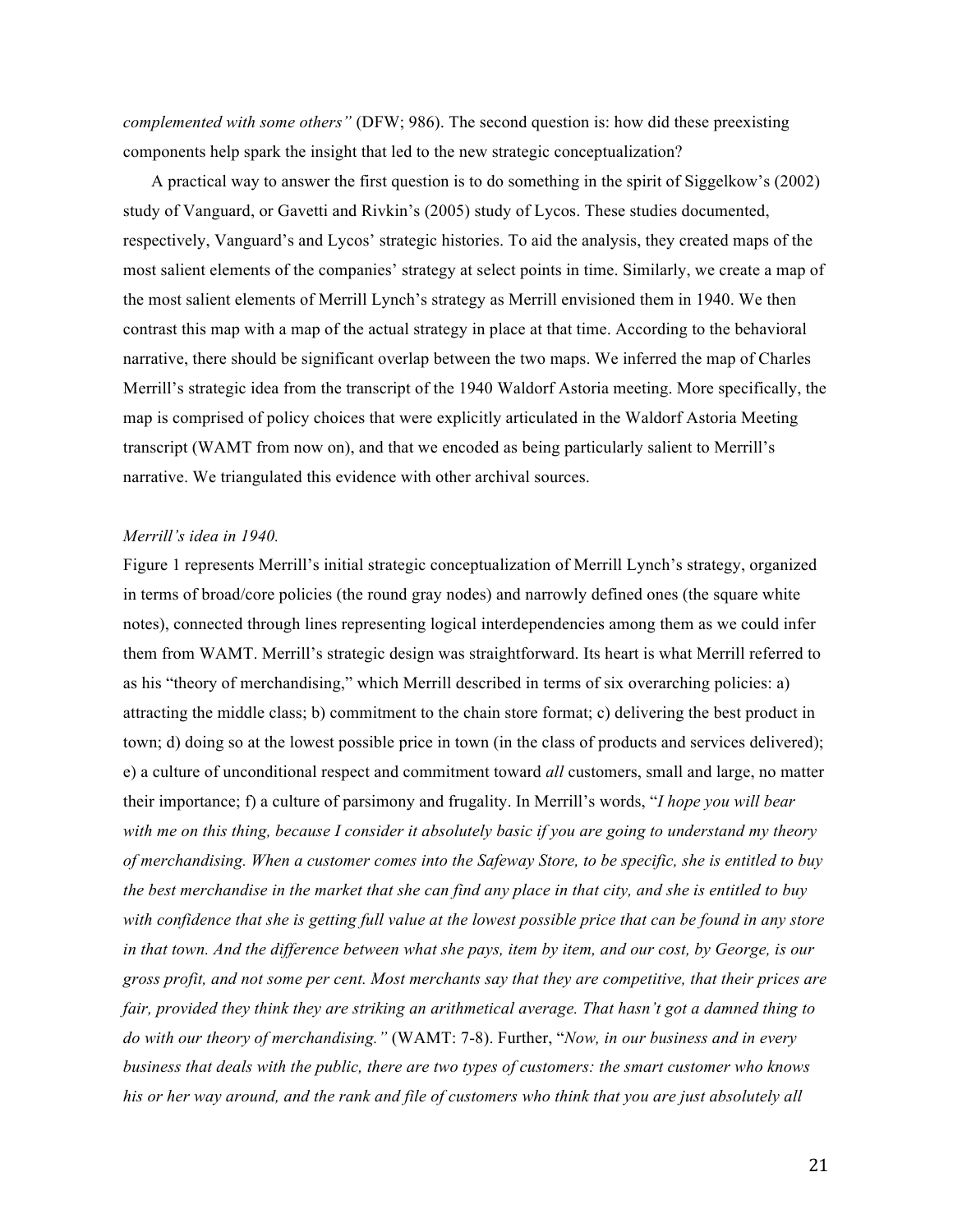*right and leaves it to you to charge a fair fee for your services. Now, I contend that, win, lose, or draw, we must treat all customers the same[…] When we open our doors to all class of customers, we have simply got to nail the policy to the mast that anybody that comes in this shop is going to receive the squarest and best treatment on the lowest competitive terms"* (WAMT: 9). All in all, the theory was that the rising middle class was where the opportunity existed, and that low price but high-quality service to all types of customers--small and large, poor and rich--was the path to pursue this opportunity.



Figure 1: Charles Merrill's Strategic Representation in April 1940

The initial articulation of Merrill's theory of merchandising in the context of financial services took the form of three main groups of "*policies and practices*" (see Figure 1 for a detailed map). In the next section we will elaborate on Braun's contribution to the formulation of these policies. For the time being, it suffices to say that Braun provided much of the factual evidence that was needed to make these choices.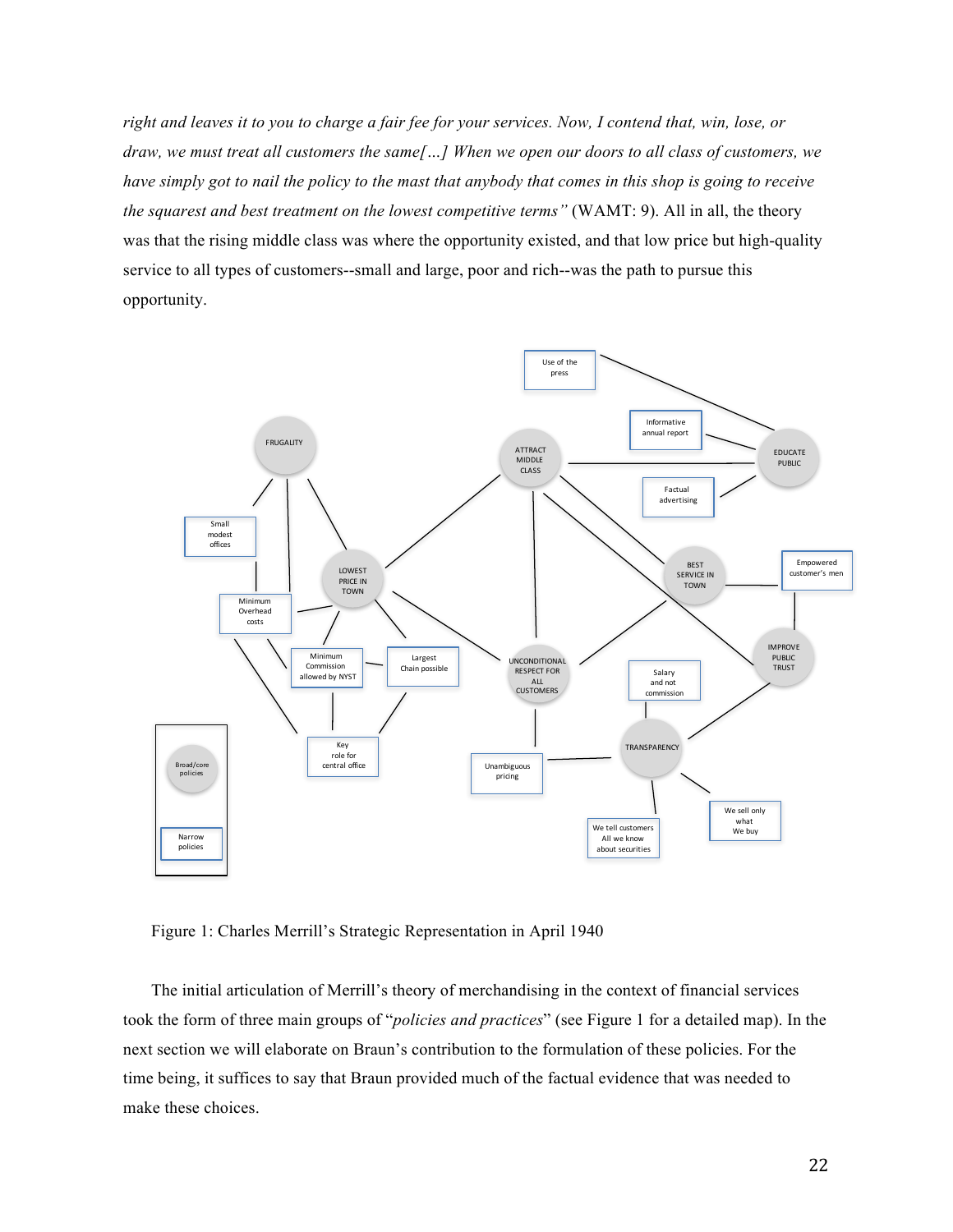The first group revolves around cost. Here, for Merrill the key policy was scale in the form of a very large network of branches. Indeed, such a network affords "*the same advantage that a big manufacturer has. If Henry Ford's company made only ten thousand cars a year, the cost of those cars would be so great that Henry couldn't sell one of those ten thousand cars*" (WAMT: 83). The implication is that a larger network of offices that relies completely on the support of a central office affords a stronger central office at a lower price per transaction. In addition, Merrill realized that "*If R.H. Macy had the same approach toward important expenses, business-getting expenses, that all members of the New York Stock Exchange have, I assure you R.H. Macy & Company would be out of business by next April first, and it wouldn't be April Fool's Day either."* The point was that frugality was antithetical to Wall Street's culture and Pierce & Co. was no exception; and a company aspiring to deliver the best service in town at the lowest price, in addition to having large scale, needed to be frugal. Therefore, a mindset of frugality was very important to Merrill's strategic design, together with a series of related low-cost policies such as: relocating to small and modest offices (vs. the large and posh offices in which Pierce & Co.'s brokerage network had expanded); slashing offices' overhead costs via, for instance, reduction of staff and support personnel, and employing cheaper telecommunications.

The second group of policies gave precise meaning to the concept of "customer focus"—if the Merrill Lynch strategy is built around the customer, what specific customer needs should it serve? Merrill thought the customers he targeted cared about price, an assumption that drove the first group of policies. As we saw, he also believed in the importance of equality, which, to him, meant a culture of unconditional respect for all customers had to be pivotal to Merrill Lynch. In addition, Braun confirmed that customers did not have confidence in Wall Street in general, and Pierce & Co. in particular. Further, they were grossly ignorant about the world of financial services. These two deficits resulted in a series of policy choices, among which a select few stood out. First, everything in the sales domain had to be done according to a principle of full transparency. For instance, customers needed to have the same information about the securities for sale as did the broker. Further, Merrill Lynch would only sell securities it also owned. Also, the pricing scheme should be totally transparent so that even unsophisticated customers could understand it. Finally, it was decided that the company should charge the minimum commission allowed by the New York Stock Exchange (a move consistent with the overall low-cost low-price strategy but also designed to signal that Merrill Lynch did not take advantage of customers). The second policy was that brokers would be paid a fixed monthly salary as opposed to a commission, a major deviation from industry practice. This was perhaps the most controversial of all policies—it represented a radical change for the broker—but also one that Merrill and Braun considered crucial to signal the company's uniqueness in its commitment to honesty.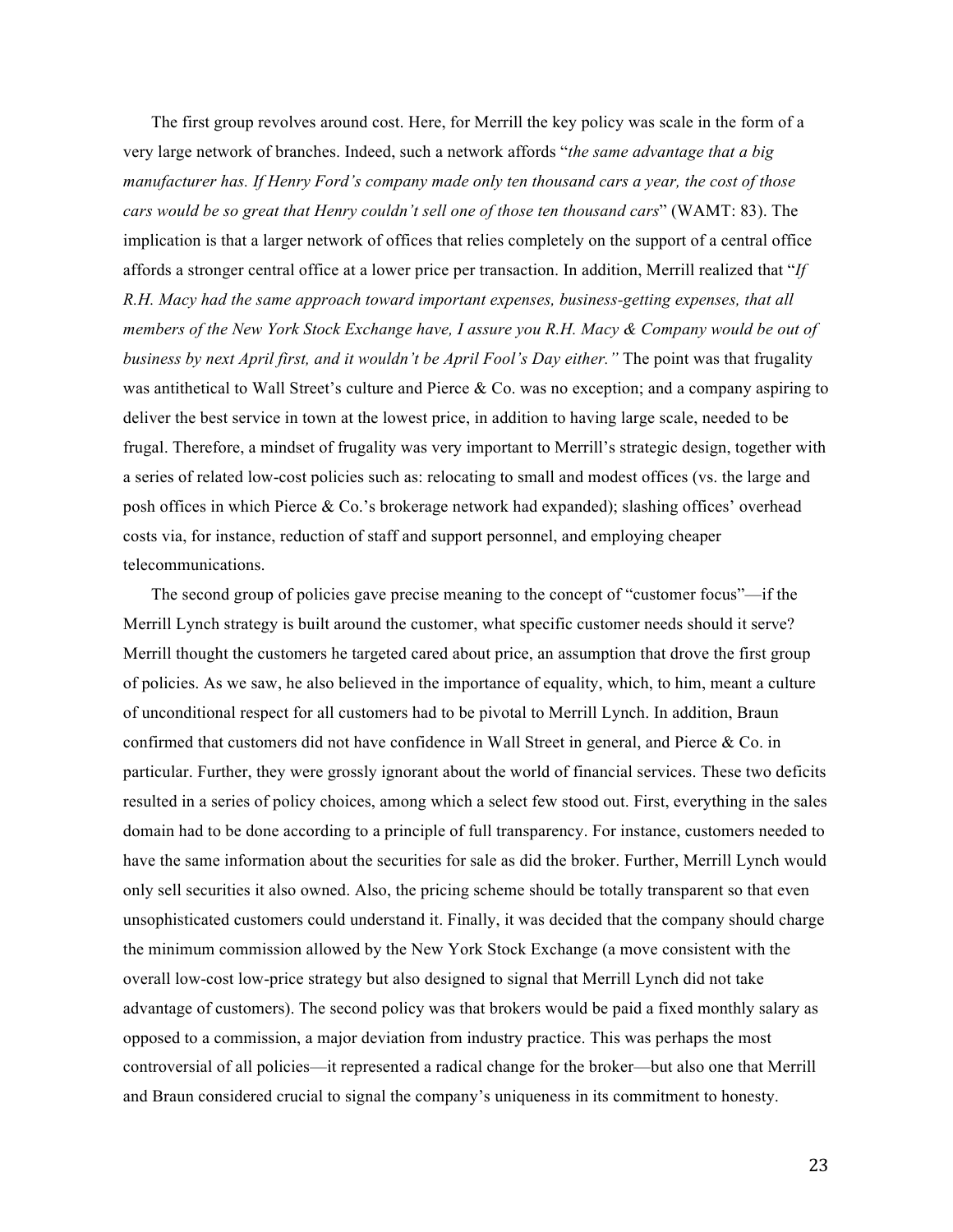Merrill initially resisted this policy. Braun had to work hard to persuade him of the policy's merits, and looking back in his later years, Merrill conceded that this particular policy was the single most important one of the new Merrill Lynch (Smith, 2013, p 143). The third policy (or set of policies) involved the "creation" of a customers' man that would fit the company's new strategy. Merrill thought that pursuing the kind of customer focus he had in mind required employees who fully identified with the company. Therefore, he tried to create an empowered broker, someone "*industrious and honest"* who did not need much supervision (a cost-saving move too) but genuinely acted in the best interest of the company. Indeed, "*Remember now, men work for money, they work for appreciation, they work for affection, they work for the joy of going somewhere. Some men, and I am one of them, like to work because it is dangerous or challenging, or impossible. They are the type of fellows we want, and if we have a customers' man or anybody else in this organization, who is not willing to enlist under that banner, then, gentlemen, the sooner we get rid of him, the better"* (WAMT: 74).

Third, in addition to informing some key HR policies, the goals of improving public trust and investor education also informed the company's approach to marketing. As Braun put it, "*Merely adopting policies and practices that are sound and that are right…won't be enough. You must keep in mind the long background of public suspicion. You have got a terrific job of producing conviction, of getting people to believe you; and that means that in creating the right package you also have the further problem of putting new twists on every aspect of it, dramatizing every aspect of it, making it so dramatic, so shocking that you get conviction; you must seem to be right in addition to being right"* (WAMT: 46). This imperative led to some unusual choices. For instance: Merrill wanted to publish an annual report, a very informative one, which was an unusual policy back then. He wanted to advertise broadly, which was unusual in the industry, and to do so in a factual, informative way, which was even more unusual. Finally, he wanted to use the press more extensively than other firms did: "*On a number of occasions we will sit down with fellows we know that work for newspapers, and we will tell them what we are trying to do, and we will give them the facts, and how they interpret those facts and how they write the story is their business, and nobody in this firm has the authority to go to one reporter and complain as to how he interprets the facts we have given him."* (WAMT: 90). In general, there is an attempt to reach the customer in a straightforward, matter-of-fact way, using her language. As the Fortune 1941 article put it: "*In short, the customers wrote the advertisements"* (Fortune, 1941: 116).

#### *Merrill's idea vs Pierce & Co. in 1940*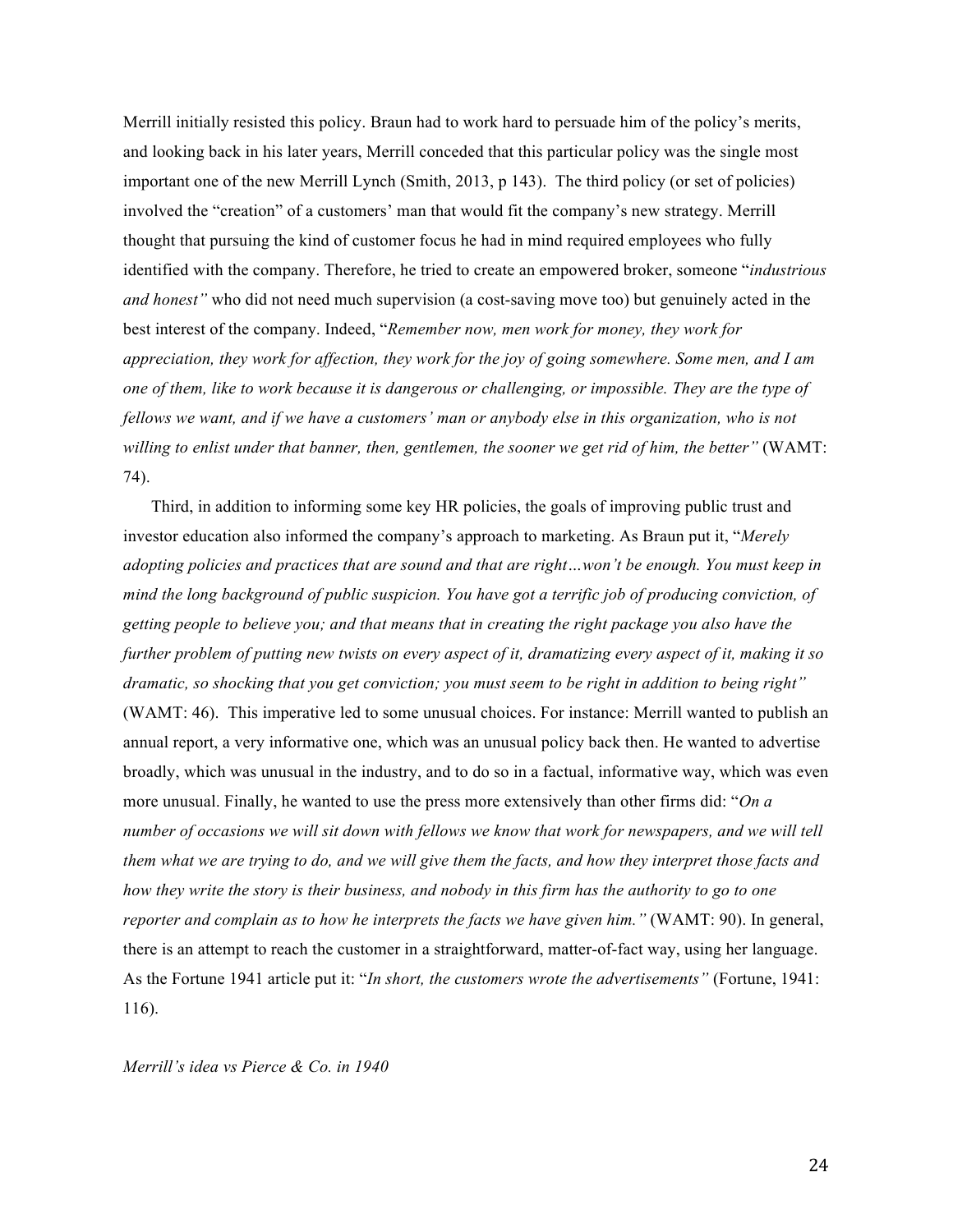We did not find detailed descriptions of the strategy of Pierce  $\&$  Co. in 1940, but we could infer its main elements from WAMT<sup>15</sup>, the biography of Merrill by Perkins (1999), the history of Merrill Lynch by Smith (2013), as well as the other contemporary sources that we used for triangulation purposes. Figure 2 maps the key elements of Pierce & Co.'s strategy. Pierce & Co. was a traditional Wall Street brokerage firm, which targeted the standard elitist market, adopted standard HR practices (e.g., compensation, incentives, typology of employees), related to the customers in a standard way (e.g., the customer was a source of revenue, not someone to serve in the best possible way), had standard operations (e.g., an emphasis on high churn and in-depth advice), and organized in ways that were standard at that time (e.g., many of the advice functions were carried out in local branches as opposed to the central office, and some research functions too). There were two notable departures of Pierce & Co. from the norm. First, compared to the competition, Pierce & Co. had an especially widespread presence in the territory. In fact, it had the largest network of branches (even without accounting its close partnership with Cassatt & Co., which *de facto* deepened the network in the Northeast of the United States). Additionally, Pierce & Co. also had a commodities business, and the accompanying access to big industrialists. Second, Edward Pierce was at the forefront of a crusade to fight the proliferation of ruthless speculators that, according to some, were the real cause of Wall Street's crisis. Since compensation was commission-based, high churn was the norm, but the company preferred to trade solid companies that could provide long-term returns than high-risk securities with less-than-solid economic foundations. In today's parlance, Pierce & Co. had a value-orientation.

 

<sup>&</sup>lt;sup>15</sup> Indeed, Braun and Merrill described the new company they had in mind largely against the background of what Merrill inherited and the broader Wall Street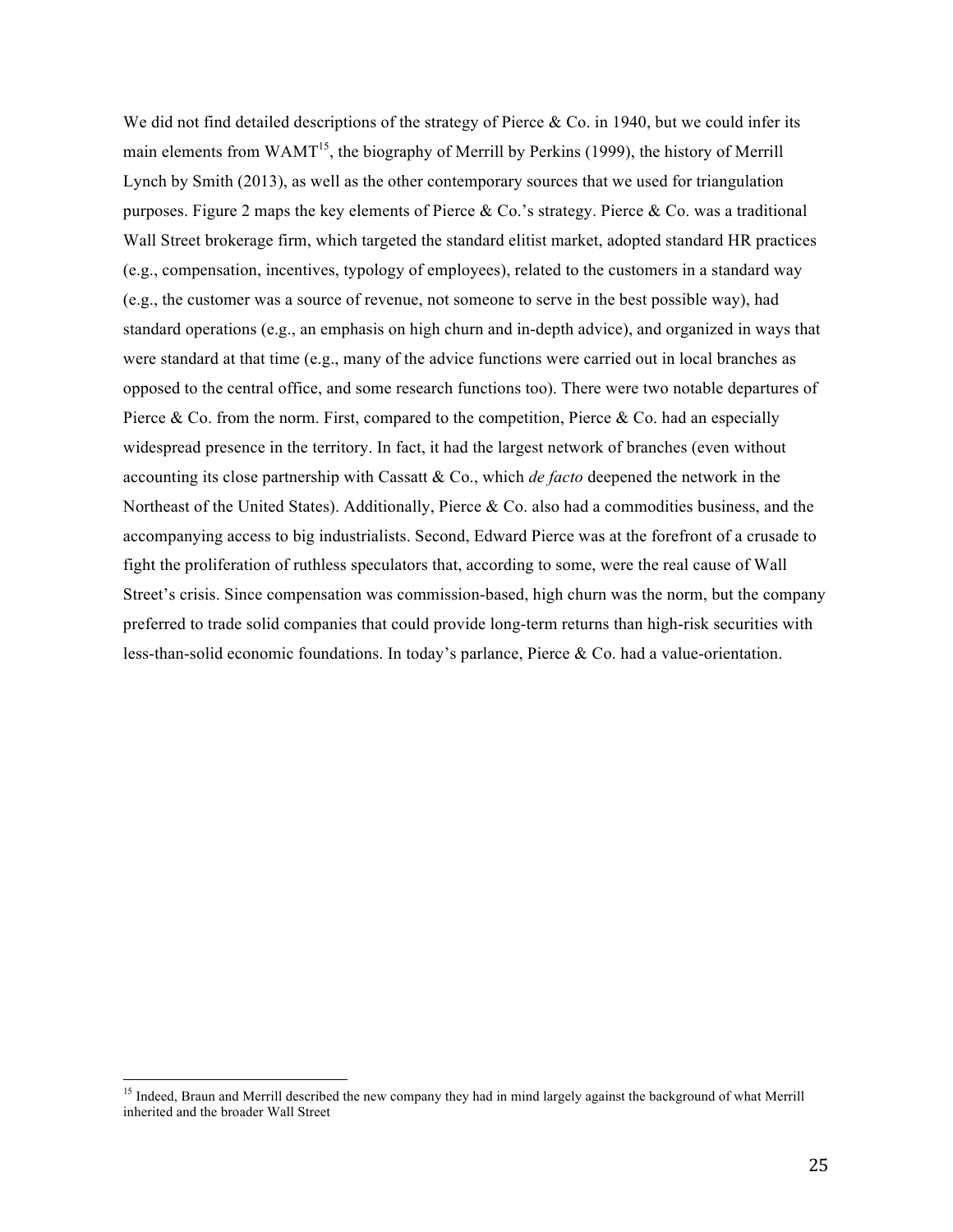

Figure 2: Pierce & Co.'s central policies in 1940

We could paint a more nuanced image of Pierce  $& Co.'s$  strategy, but we believe this summary description is sufficient to answer our first question. Contrasting Figure 1 and Figure 2 offers a striking demonstration of the discontinuous nature of Merrill's strategic conception relative to Pierce & Co.'s. Of the many subsystems of Figure 1, there is little trace in Figure 2. But there are two important exceptions—the extensiveness of Pierce & Co.'s network of offices, and the value-oriented culture of Pierce and the company. These elements are hard-to-build resources that played an important role in Merrill's envisioned strategy. However, and this answers our second question, we did not find any evidence of these elements playing any direct role to spark Merrill's idea. In sum, in 1940 when Merrill saw the final picture of the puzzle, very few, albeit "heavy," pieces of the puzzle existed, and they did not appear to help him see the picture. We thus interpret this case as being somewhat anomalous relative to the preadaptation model, especially  $P3_{PR}$  and  $P4_{PR}$ .

# **4.2 Cognitive View: Analogical Narrative**

We have shown that by the time Merrill took the helm of Merrill Lynch, he had a clear representation of the strategy he wanted the company to pursue. To put the analogical model to work, we need evidence of the extent to which this representation was the product of analogical reasoning, and, if so, how the analogy was drawn. In particular, we direct our inquiry in two directions, which correspond to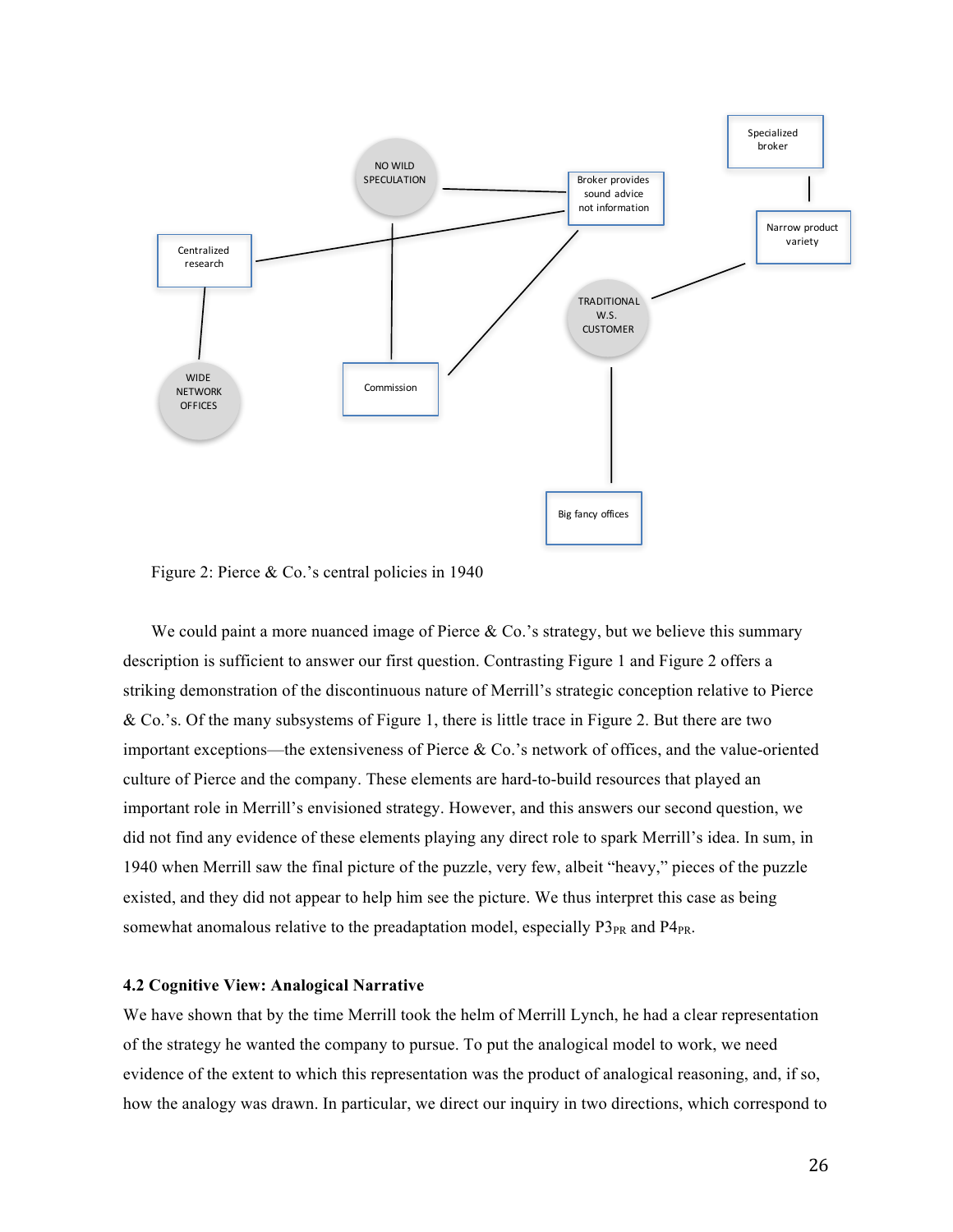two questions. To start, and most obviously, is there evidence that Merrill's basic strategic idea was a (more or less direct) product of a "case" contained in Merrill's memory? If the answer to this question is in the positive, then a second question is in order: is there evidence of Merrill assessing the similarity between the chosen analogue and the situation at hand, and, if so, how did he do so? The reason for this question is that similarity assessment is not only a defining feature of analogical reasoning, but also the place where the potential of analogy as a *reliable* source of foresight lies. So, the question of whether Merrill tested the similarity between source and target problem, and how deeply he did so, is a crucial one. In simple words, it would be important to establish whether Merrill was just the lucky carrier of a winning analogy, or if there is something in the process he followed that can be learned and generalized from.

Based on WAMT, the answer to the first question is unambiguous: the conceptual anchor around which Merrill developed the new strategy for Merrill Lynch is his theory of merchandising, as we explained in the prior section. Let us examine, for instance, how Merrill explains the origin of his idea at the beginning of the New York meeting. Merrill begins with an identity statement: "*Although I am supposed to be an investment banker, I think I am truly a grocery man at heart. I have been in the chain store business, you know, ever since 1912*" (WAMT: 6). He immediately follows this statement with the description of "*my theory of merchandising,*" which in the next paragraph becomes "*our theory of merchandising"* (WAMT: 8), because "*in our business and in every business that deals with the public, there are two types of customers…*" The conclusion is that, as a result, Merrill Lynch must adopt the policies of his theory of merchandising. To paraphrase: 1) I know the grocery "case" well, especially the chain store format; 2) based on my business experience, I formed a high-level understanding of grocery/merchandising<sup>16</sup>; 3) this theory is generalizable to financial services because there is no fundamental difference between what the public wants in this business and what it wants in grocery/merchandising; 4) given this similarity, the basic strategy we're going to adopt is based on my theory of merchandising. It is thus Merrill's experience with the chain store format in grocery, a very salient "case" in his memory (of which Merrill held a coarse representation), which led to his initial strategic insight.

If the centrality of this case is apparent, it is much less apparent the extent to which Merrill searched for and then rejected other potential sources of analogy. As mentioned earlier, Merrill's experience was broad. He had had direct managerial experiences in a variety of businesses, including the auto business, movie distribution, and publishing. Some of these experiences were deep, but not as

 

<sup>&</sup>lt;sup>16</sup> Based on Merrill's description of his theory of merchandising in WAMT, contemporary articles on Merrill Lynch, and interviews with Merrill, it is clear that what he has in mind when he speaks of merchandising is Safeway and the grocery business. Most likely, the fact that he calls it "my theory of merchandising" reflects his belief that it can be generalized to several other merchandising settings.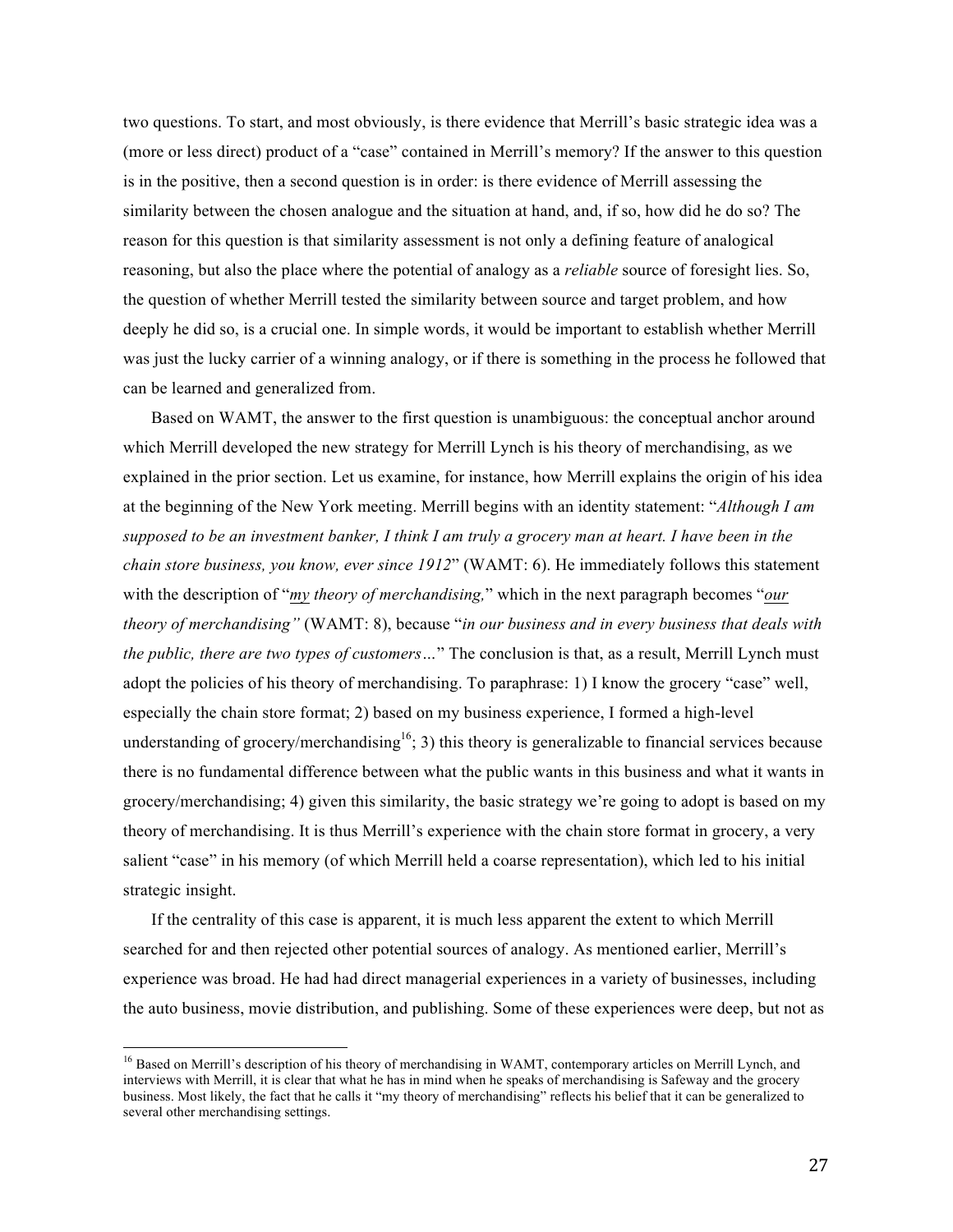salient as his experience at Safeway. In the documents we analyzed there is no evidence of any search process involving any of these experiences.<sup>17</sup> We think the saliency of the "supermarket" memory was such that this is the only case he took into consideration; or that other less salient memories received only cursory attention.

Moving to similarity, it might be worth asking what, in this case, the deep assessment of similarity would entail. According to the analogical model, the key challenge for Merrill would require meeting at least two conditions. First, Merrill would need to form an appreciation of the causal structure of the "grocery/Safeway" case or memory: What features of Safeway were essential to its success and why? And what structural characteristics of the grocery business were especially conducive to the success of a company like Safeway? Second, Merrill would need to assess the similarity between grocery and financial services through the lenses of this causal structural interpretation of grocery.

Merrill met both conditions. He met the first by relying on his theory of merchandising, and the second via the assignment he gave to Mr. Braun, as well as the extensive fact finding and analysis he did with Winthrop Smith. Let us consider in more detail how he met each condition.

Merrill's theory of merchandising was effectively a theory of performance in grocery, a causal theory: a reduced form representation of what key features of Safeway led to success in grocery and why. Merrill was vocal about what these features were, and we outlined them in the prior section. He was less vocal about the structural conditions of the grocery business under which this theory holds true, but it is clear from the records that he thought a few conditions needed to be met. In no particular order: there had to be substantial economies of scale, or having a size advantage would not allow offering both superior quality and best price; customers had to be sensitive to both the substantive attributes of the service and its price, and much less so about the shopping environment, including shop-floor service; relatedly, customers had to be sensitive to "egalitarian" treatment. At the time he was strategizing for Merrill Lynch, Merrill thought these conditions were met in the supermarket business, and were essential to Safeway's success. In this sense, Merrill passed the first test for an indepth assessment of similarity: he was looking at the source problem via a theory of performance, which channeled his attention to structural conditions (or, more precisely, conditions he *perceived* as being structurally relevant).

The next question is whether Merrill assessed rigorously the existence of these conditions in financial services, or, alternatively, he did not go beyond the hunch that led him to consider grocery in

<sup>&</sup>lt;sup>17</sup> WAMT contains several references to other businesses or companies Merrill had been involved in, directly or indirectly. Yet, they are typically used as examples of minor assertions and do not seem to have played a role to the overall strategic direction of the company. The only exception might be his experience in the publishing industry, helping create and run *Family Circle*, a magazine that was distributed free of charge in Safeway Stores. Some of this experience was drawn upon when Merrill used informational booklets on financial analysis and investing as a means of educating the "masses" and to attract them into buying financial instruments.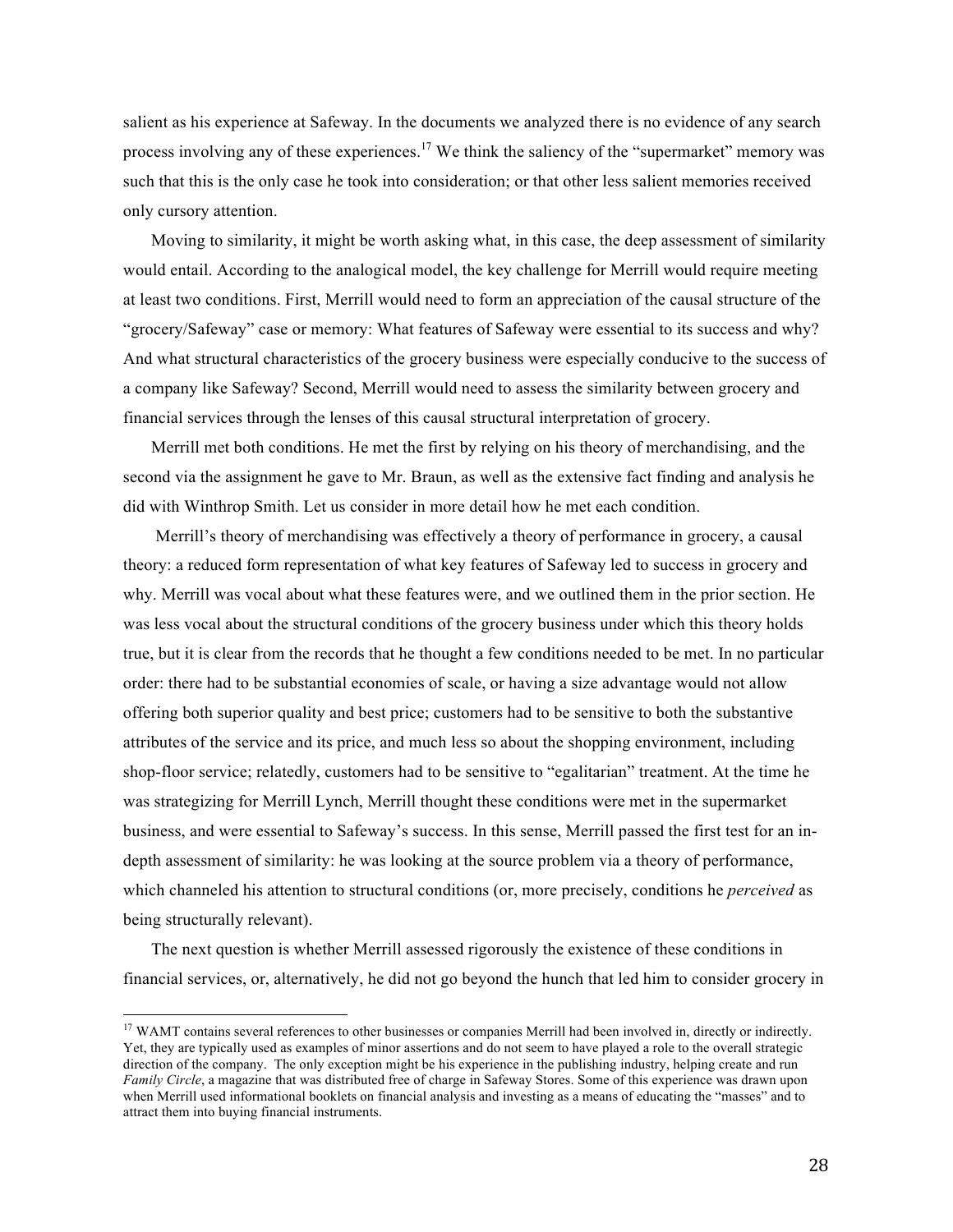the first place. To start answering this question, we need to realize that Merrill believed hunches are often misleading. Consider what he said on his early experiences with Safeway: "*And I give you my word that, notwithstanding every effort on my part to learn something about the chain store business and there was a time when I thought I knew almost all there was to know about it—I awoke with an awful thud in 1931, with the very irritating and humiliating discovery that I didn't know a damned thing about it. Well, that is a pretty place to start from. The reason why I didn't know anything about it was because nobody in the grocery business knew anything about it. I had been fed reams and reams and reams of misinformation… The people that gave me the information spoke from memory, from hunch, intuition, tradition, the general feel of the business. But they had nothing, I assure you, to support their conclusions*" (WAMT: 5). It is for this reason—that he did not completely trust his hunch that the business of selling canola oil and yogurt and the business of selling financial services were similar—that Merrill hired Braun. In his words: "*I just put myself in the corner and asked, "Well, listen here, young fellow, how much do you really know and how much of it is what is left in the sleeve of memory after all the years you have been in Wall Street? And then we decided […] that, by George, we would start out and try to find some facts, not what we thought or what we hoped or what we said we thought; we decided we would go right out to where this thing starts, then we would go and talk to the customer, or, in grocery terms, to the consumer. [...] So, we enlisted an organization known as Braun and Company to make a factual survey of the situation in Los Angeles"* (WAMT: 10).

Indeed, much of the factual evidence that Merrill asked Braun to assemble went precisely in the direction of "testing" the "structural conditions" discussed above. First, Merrill was concerned that the typical customer shopping for grocery in a supermarket might be interested in different dimensions of service compared to the typical customer shopping for securities in a brokerage firm, which might result in the limited applicability of his theory of merchandising to financial services. One of Merrill's biggest concerns had to do with customers' confidence in brokerage houses, a very diffused concern back then. Indeed, in the late thirties, when Wall Street was at the peak of one of its worst crises, the Security Exchange commissioned a survey to Elmo Roper (one of the very first pollsters in the country) to find out about customer sentiment. The results showed an alarming lack of confidence toward Wall Street, and deep ignorance regarding its most basic functions (Sobel, 2000). Most Wall Street bankers dismissed the surveys, but Merrill was concerned, as was Edward Pierce. Therefore, Merrill asked Braun to do something akin to the Roper surveys, but geared toward the company's customers, and with one crucial addition: an emphasis not only on customers' confidence, but also on what customers wanted Merrill Lynch to do more broadly--what kind of service and at what price. For instance, he wanted to know the relative importance of features such as price, the perception of being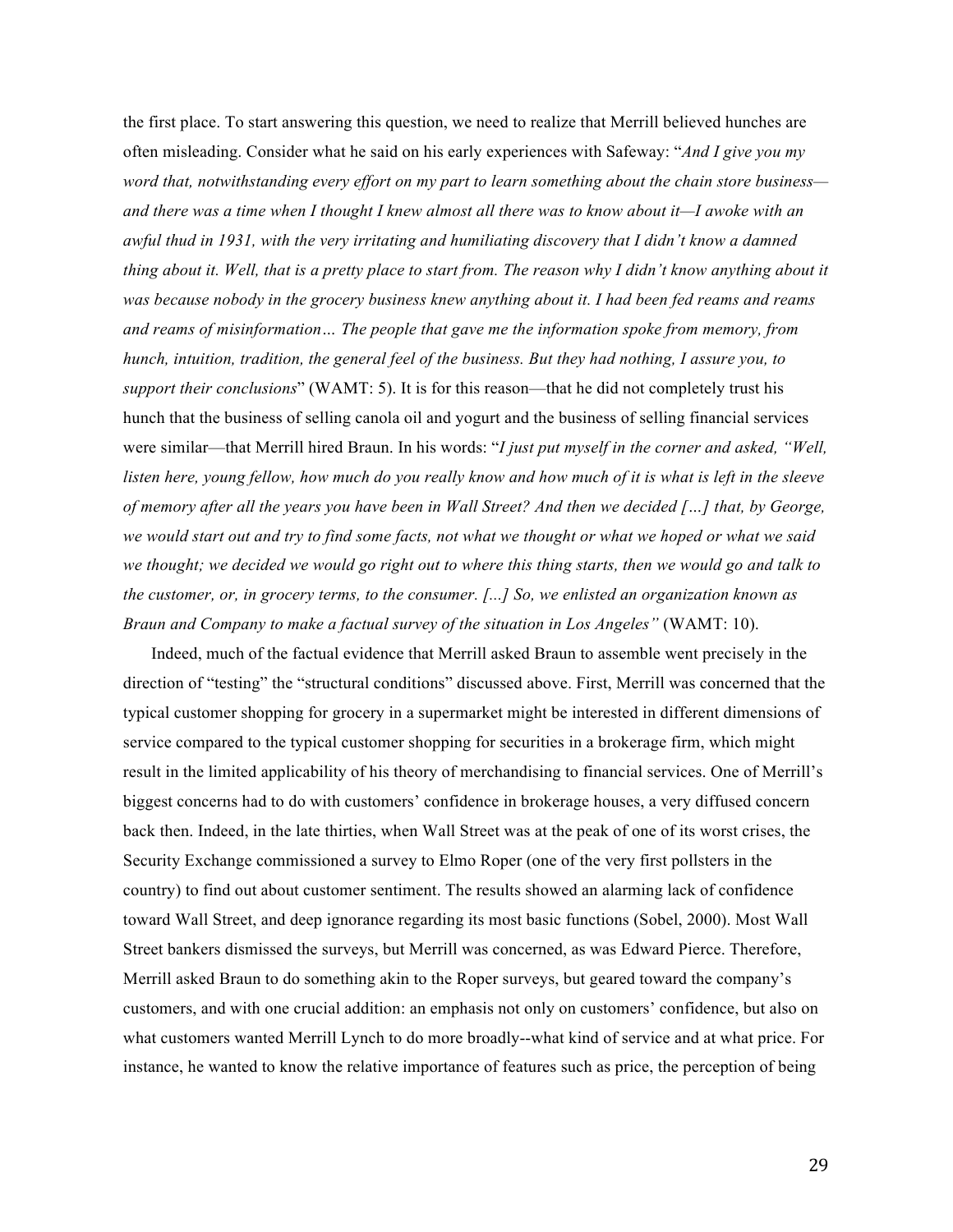treated equally no matter their socio-economic status, the elegance of the shopping environment, the perceived reliability of the broker, the type of securities of interest, and several others.

The second question for Braun was about the company's operations. Merrill was well aware of his ignorance of what was going on at the shop floor level. Relatedly, he was ignorant of the real extent of the economies of scale in financial services, and, more broadly, the extent of the potential cost savings were Merrill Lynch to adopt a Safeway-like strategy including Safeway's strong emphasis on frugality. Therefore, he asked Braun to paint a detailed picture of a typical branch's activities—what brokers did in detail, how they used staff resources, what motivated them, how they were compensated, how they dealt with the public, what their relationship with the central office was, and anything that could help understand actual operations—and the associated cost structure.

Braun responded to Merrill's requests with a data-driven and detailed analysis. On the customer front, he profiled both current and potential customers (the ascending middle-upper class). On the operations front, he performed an in-depth analysis of the current cost structure of a typical branch, but he did not stop there. In addition, in order to assess the similarity between grocery and financial services, Braun and Merrill articulated in detail the central elements of a strategy for Merrill Lynch that would be consistent with Merrill's theory of merchandising, and assessed its viability through a detailed estimation of cost and potential revenues (size of the current and potential market, and customer's willingness to pay). In fact, this survey was so central to the new strategy that Winthrop H. Smith, Merrill's soon-to-be second in command, a fellow Amherst alum, former employee and partner at the old Merrill, Lynch &Co., would go on to say that *"This survey will be ever memorable in the annals of the firm; from it we based our policies and to it we are largely indebted for whatever success we may have achieved.*" (Smith, 2013, p 141). $^{18}$ 

In addition to Braun's survey and analyses, Merrill also conducted extensive analyses with Winthrop Smith, then a partner at Pierce  $\&$  Co. In fact, it was Smith who approached Merrill with the idea of returning to Wall Street. In the fall of 1939, Merrill met Smith in Chicago while on his way to the West Coast for one his routine visits to oversee the operations of Safeway. Smith tried to convince Merrill that *"fresh capital and an aggressive reduction of overhead could turn the combined firm into a moneymaker"* (Smith, 2013, p 139). Merrill was intrigued and they went over the numbers repeatedly that weekend. Three weeks later, Merrill returned and Smith had more detailed financial projections for him. Still unconvinced, Merrill invited Smith over to New York between Thanksgiving

 $18$  We should also acknowledge the possibility that Braun and his analysis was also used by Merrill as an instrument of persuasion. At the Waldorf-Astoria meeting in 1940, Merrill was trying to convince a group of very experienced brokers to take on policies that were very different from things they were used to. This was a significant persuasion challenge, and one has to think that bombarding them with the sort of detailed numbers-driven market analysis performed by Braun should have helped the cause. But the historical evidence above should indicate that Braun and his data also played a major role in the strategy formulation.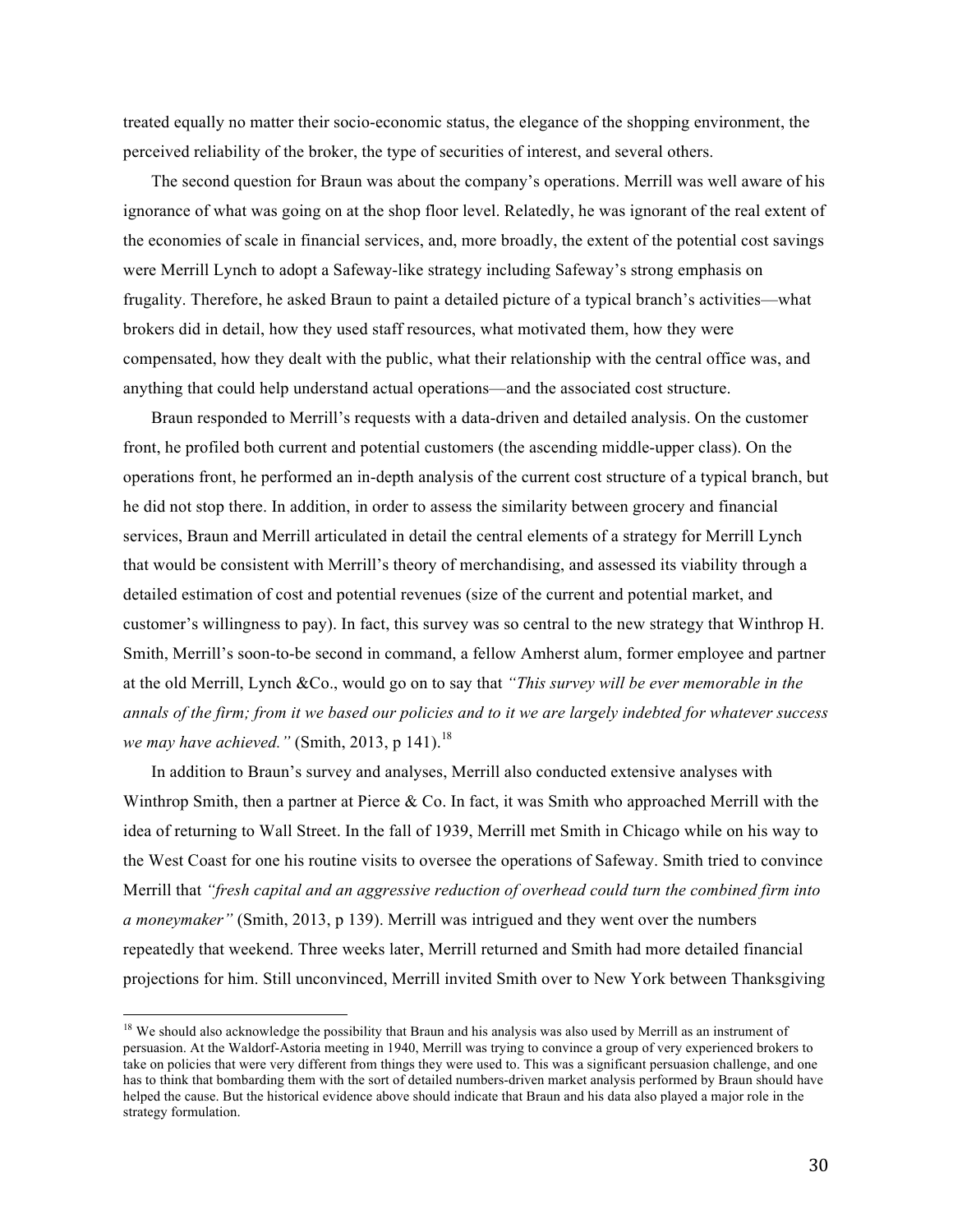and Christmas, and again starting the New Year to keep working on the numbers. According to Smith, *"We worked late into the nights for the whole month and never seemed able to get the right combination of figures that satisfied Merrill. I went back to Chicago for Christmas and came to New York the first of the year and resumed work. We never seemed to be able to come up with the right answers, and it began to look very much as though Merrill was going to throw over the whole idea of a merger."* (Smith, 2013, p 140). Merrill even sent out a survey to his longtime associates, asking them "What would Eddie Lynch have done?" In end, Merrill did decide to go ahead with the merger, and the rest is history.

## **4.3 Economic View: Positioning Narrative**

The cognitive account we just put forth suggests that Merrill's cognitive representation of financial services and the associated strategic choices had analogical roots. To put the positioning model to work, we need to assess what role reasoning from first economic principles played in Merrill's strategic innovation. What we find is that although this type of reasoning was on the surface less prominent than analogy, it complemented and supplemented analogy in at least two important ways: in the way Merrill developed his theory of merchandising, and in the way he adapted it to the idiosyncrasies of the financial services business. We now discuss them in turn.

The emphasis of the analogical narrative was on Merrill's theory of merchandising, which led him to ground his assessment of the similarity between the Safeway/grocery and the Merrill Lynch/financial services cases on causally relevant characteristics as opposed to superficial ones. The logic was that Merrill's theory was really a theory of performance, an extrapolation of factors that he believed to be causally relevant to performance. But what if the theory is flawed? A flawed theory would lead to the assessment of similarity based on features that, while perceived to play a causal role, might in fact be irrelevant to performance. Thus, a flawed theory does not filter out flawed analogies, which begs the question of how a robust theory of performance can be had.

The positioning model would answer that applying appropriate economic principles to the competitive situation at hand should return an accurate theory of performance of said situation—a theory that, depending on the situation at hand, helps formulate a new strategic solution, or explain why an existing strategy works well or poorly. We suggest that Merrill's theory of merchandising reflects the application of what can be construed as economic principles, which, if our interpretation is correct, contributed to make it a robust basis for Merrill's analogizing. This suggestion is grounded on a set of clues we observed in the historical records. Specifically, we detected some patterns in how Merrill described his theory of merchandising and in Merrill's strategic decisions in grocery, banking,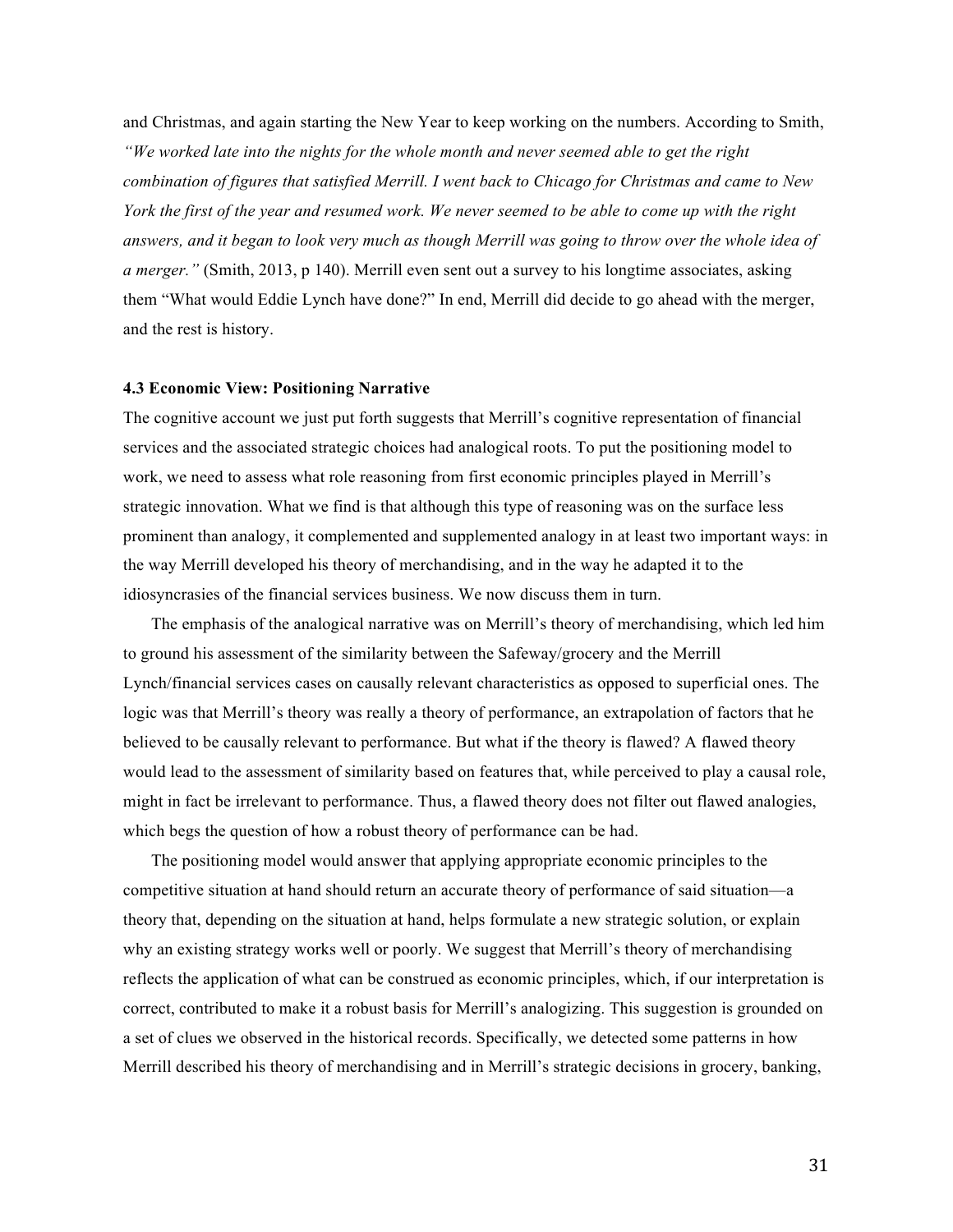and elsewhere<sup>19</sup> that are strikingly aligned with the precepts of the modern positioning school. We interpret these patterns as the equivalent of a revealed preference in the domain of reasoning, with Merrill's decisions revealing a particular way of thinking: a revealed mindset he consciously or unconsciously employed in thinking about strategic problems or competitive situations that was recurrent and therefore predictable in its key traits. According to this interpretation, Merrill can be viewed as a modern strategist *ante litteram*: his strategic thinking appears to have followed economic principles long before such principles had been made available to practitioner strategists.<sup>20</sup> The reader should know that this conjecture cannot be proved conclusively given the available historical records. The fact that we observed patterns that are suggestive of beliefs and principles that are (consciously or unconsciously) deployed to think about a problem does not guarantee that Merrill did indeed have such principles. A particular set of decisions can be consistent with a particular general belief, but they can also reflect considerations other than the general belief. For sure, the historical records contain public statements by Merrill or Merrill's contemporaries that strongly corroborate our interpretation. But again, ours is an informed conjecture.

The first pattern we detected is what we consider the most defining element of Merrill's mindset. It both permeates Merrill's description of his theory of merchandising and characterizes the essence of his past decision-making. In a nutshell, no matter the competitive setting he was in, Merrill would not face competition frontally. He would compete via drastic deviations from the status quo. Merrill consistently tried to create companies that were "different" from the competition in ways that he thought were economically meaningful. And this is also how his contemporaries understood him (Smith, 2013). For Fortune magazine (Fortune, 1941: 104): "*Short when competitors had been unwisely long, out when they were in, Merrill had made a fortune by strokes that had been cried down as pipe dreams, just as his new policy has been scorned."* Reading his description of his theory of merchandising suggests that, to him, Safeway (or any other successful merchandising company) was not a success because it was one of several companies delivering a good product or service, or because it adopted the chain store format. Its superior performance was rooted in it being uniquely, and favorably, different. What made Safeway successful was that it was unique, and superior, in its interpretation of the chain store format. Indeed, during his tenure at the helm of Safeway, Merrill dictated a series of moves that at once deepened the company's uniqueness in ways that allowed it to serve its customers better or reduce costs. To cite but one example, in 1932 Merrill convinced Life

<sup>&</sup>lt;sup>19</sup> Even in his personal life. For instance, the way Merrill, the (relatively) poor Southern outsider competed (for reputation, prestige, women) with the rich New Englanders that populated Amherst College and later in New York at the turn of the century is deeply similar to his way of strategizing in business settings.

<sup>&</sup>lt;sup>20</sup> A perceptive reviewer suggested that this evidence should not be at all surprising. In the reviewer's words: "*The principles of the positioning school were developed in large part by observing cases such as Merrill Lynch. Porter (1985) and Ghemawat and Rivkin (1998) even mention Merrill Lynch by name.*"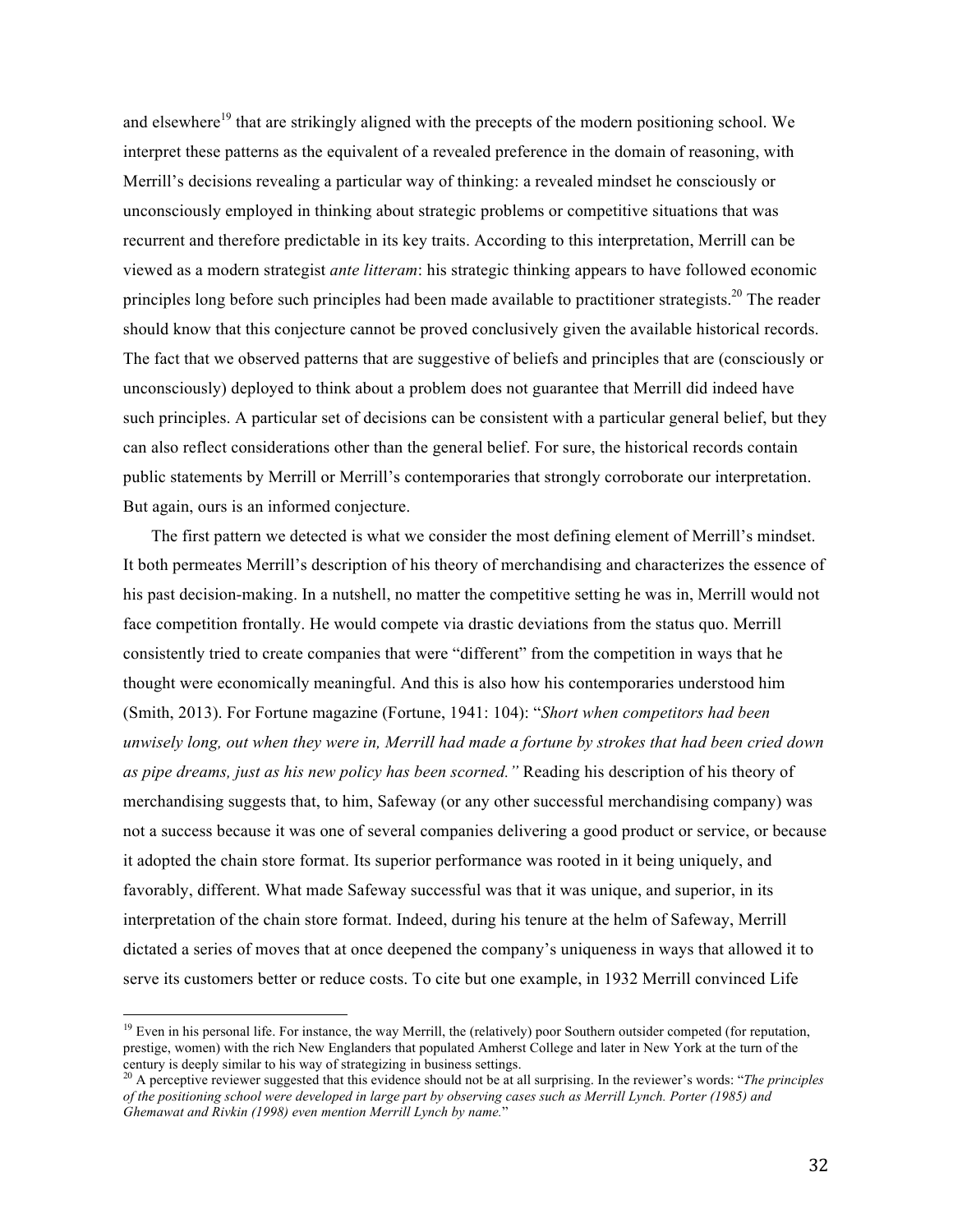magazine's managing editor Harry Evans to co-found *Family Circle* (which Merrill founded out of his own pockets because Safeway's CEO M.B. Skaggs did not want to make it a division of Safeway), a magazine targeting women that would be distributed free of charge in Safeway stores and other supermarket chains to drive traffic. Family Circle was the first store-distributed magazine in the US.

Second, despite his reputation for being a bold original thinker, Merrill was profoundly aware that unorthodoxy is a source of trouble when not coupled with strong analytics (Perkins, 1999; Smith, 2013). And that was the essence of the Charlie and Edmund couple: Merrill's creative leaps found in Lynch the austere and severe analytical interpreter. Merrill valued his analytical counterpart to the point that he went on record several times for saying that his success was largely due to Lynch's discipline<sup>21</sup>. And when the two partners grew distant, Merrill handpicked highly skilled replacements such as Mr. Braun. In this sense, it should not be surprising that when talking about Safeway, what he described as "*a vital part, one of the vital segments of Safeway's operation"* (WAMT: 10) was a "*public relations and research unit*," to study customers, keep them happy, and to monitor Safeway's costs, because that is where "*this thing starts"* (WAMT: 10). This is the key: for Merrill the "*thing"* starts with what value is delivered to customers and what it cost to deliver it—these are Merrill's central categories of thought when he thought about Safeway, Merrill Lynch, or more generally a company's strategy and success.

To illustrate, using some of the quotes from earlier: "*Most merchants say that they are competitive, that their prices are fair, provided they think they are striking an arithmetical average. That hasn't got a damned thing to do with our theory of merchandising"...* "*When a customer comes to the Safeway Store, to be specific, she is entitled to buy the best merchandise in the market that she can find any place in that city, and she is entitled to buy with confidence that she is getting full value at the lowest possible price that can be found in any one store in that town"* (WMAT: 8). And Safeway's profits come from "*what there was left in our pockets after meeting the lowest competitive prices in town, and from that subtracting the cost of our merchandise, which we tried to buy in the lowest possible market"* (WAMT: 7). The bottom line is that a pattern that is clearly visible in Merrill's descriptions of Safeway, his theory of merchandising, and the strategy he devised for Merrill Lynch is that key to a company's strategy is the economic meaningfulness of its uniqueness, which has to be assessed in terms of the value delivered to customers and the cost incurred to create such value.

The third pattern is something that, while certainly present in WMAT, we did not find in other historical records. It is a theme throughout WMAT that every single choice needed to be consistent with each other, and with Safeway's overarching identity, cultural traits, and brand. For instance,

 

<sup>21</sup> Indeed, when Charlie took the helm of Pierce & Co. and changed its name to *Merrill Lynch, E. A. Pierce, and Cassatt,* he had to fight hard to add and and then keep "Lynch" in the name of the company.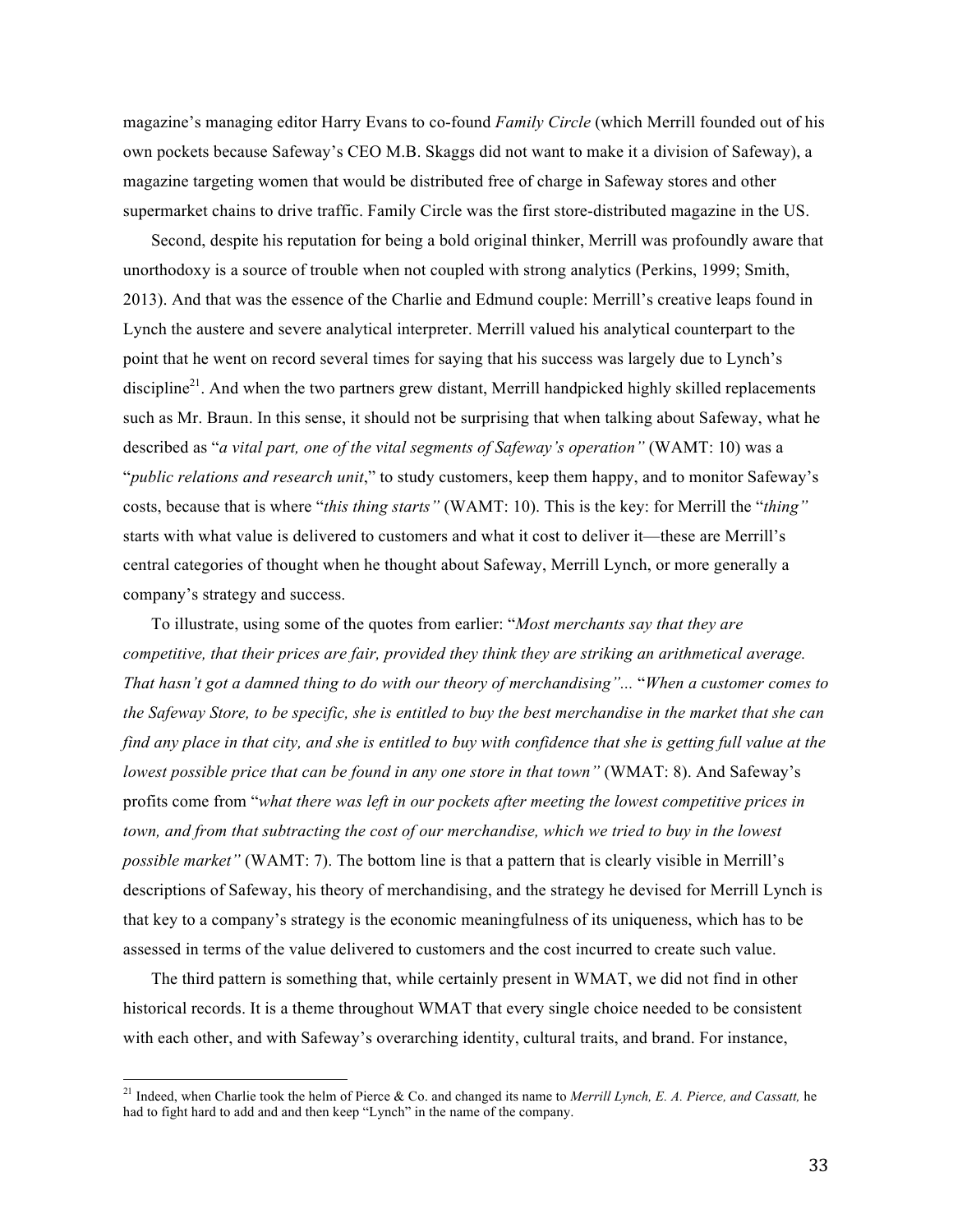"*When a woman comes into a store, she is entitled to buy her coffee at the lowest price, and her bread, her butter, and every item in that store. And then she is entitled to do something else, to get something else; she is entitled to buy items that are not frequently sold, slow turnover merchandise, at the lowest possible competitive price, because infrequently purchased items stick in the mind of the customer, and if the customer pays five cents too much per bottle of vanilla extract, and she runs into some friend and she finds out that the friend has bought an unimportant item at five cents cheaper than she had paid for it at Safeway, then, by George, her confidence in the whole operation is shocked*." Here the point is that the temptation of charging higher prices for certain items needs to be resisted because it is not consistent with Safeway's overall image in the eyes of the consumers, and could affect their interest in purchasing grocery from Safeway. For a similar reason, and because a key policy of Safeway was to accept all customers no matter their wallet or social status, Merrill thought it was fundamental to treat all customers the same way, as we have seen above. In general, WAMT contains extensive references that can be readily interpreted as suggestive of "systemic thinking."

To sum up, Merrill did not think Safeway was successful solely because it used the chain store format, a model other firms employed with varying degrees of success. Merrill had a love affair with the chain store format, but he thought a superior interpretation of the format such as Safeway's derived from: a) Safeway's distinctiveness; b) a distinctiveness that meant being unique along measurable dimensions of service that customers cared about and a superior and measurable cost structure; c) a distinctiveness that was supported by a *system* of policies that were deeply consistent with each other. These three points well describe some of the most fundamental principles of the positioning approach to strategy (Porter, 1996; Brandenburger and Stuart, 1996).

First, as Ghemawat and Rivkin (2006: 7) would put it, "*The notion of added value highlights the fact that competitive advantage derives fundamentally from scarcity. A firm establishes added value by making sure it is unique in some valuable way."* Similarly, Brandenburger and Stuart (1996) note that "*[Under conditions of unrestricted bargaining], the key to a firm's achieving a positive added value was seen to be the existence of a favorable asymmetry between the firm and its competitors*." (Brandenburger and Stuart, 1996: 23), and "*Possession of a positive added value is the key to value appropriation*" (Brandenburger and Stuart, 1996: 6). These propositions capture well Merrill's focus on uniqueness relative to the competition. Second, the concepts of competitive advantage and added value are premised on the categories of customers' willingness to pay, and firm's costs. Take the above quotes. There, the concept of *valuable* in being "unique in some valuable way," or *favorable* in "favorable asymmetry," both refer to a firm's uniqueness in its ability to command a wider wedge between the willingness-to-pay of its customers and its costs relative to its competitors. This is precisely the way Merrill conceived of Safeway's uniqueness. Finally, the notion of alignment or fit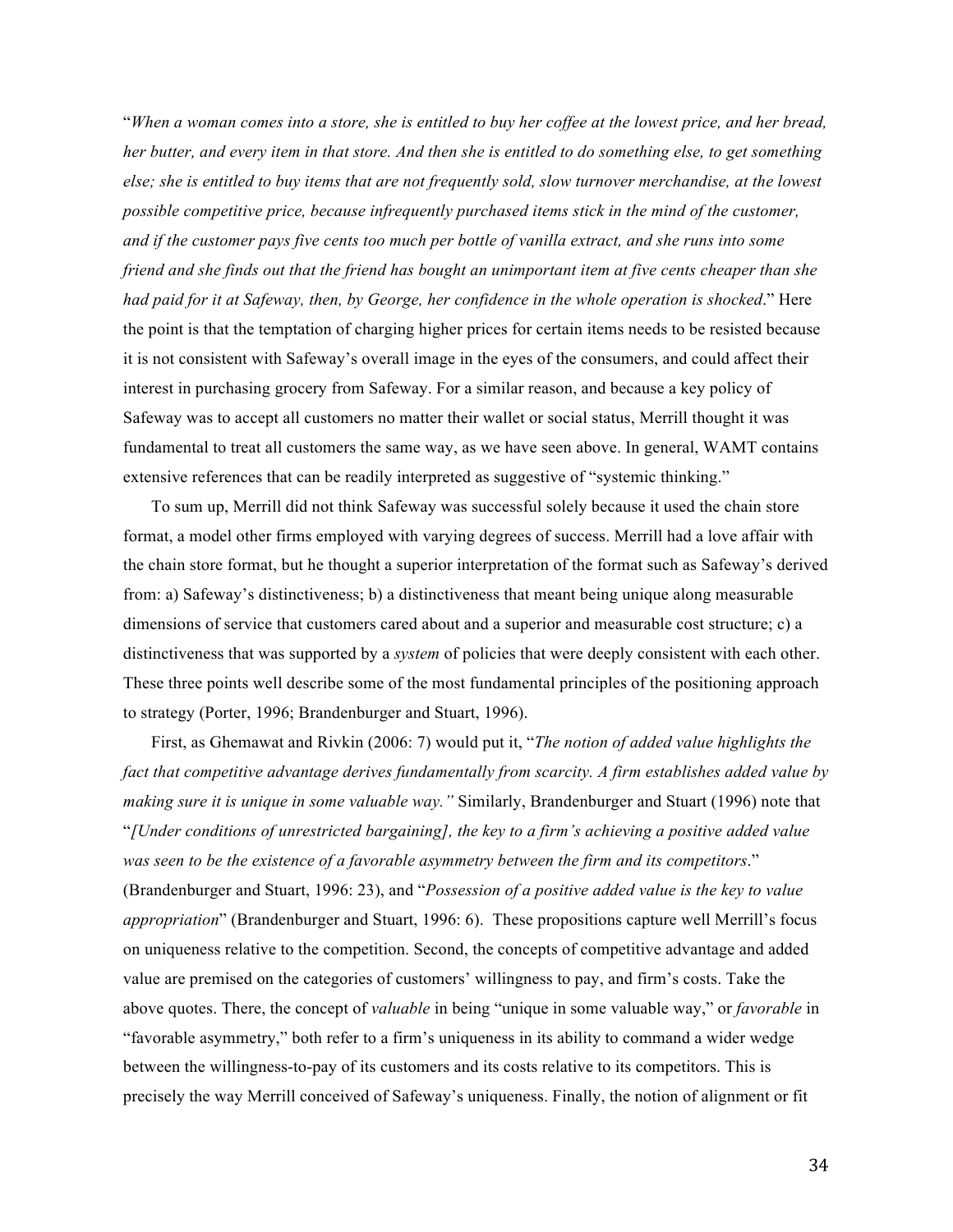has been one of the leitmotivs of this school of strategic thought. The simple idea is that "*different choices interact with one another: production decisions affect marketing choices, distribution choices need to fit with operations decisions, compensation choices influence a whole range of activities, and so forth. Each interaction implies that a choice made on one dimension affects the cost and willingness-to-pay impact of another choice"* (Ghemawat and Rivkin, 2006: 18). Because of the existence of these interactions, critical to the success of a firm's strategy is that its activities be aligned. Indeed, "*A firm whose choices are internally inconsistent is unlikely to succeed"* (Ghemawat and Rivkin, 2006: 18). Once again, this looks like a line taken from Merrill's description of Safeway.

We believe there is a second way in which first principles entered the equation. We have seen that in order to assess the similarity between grocery and financial services, Merrill and Braun pushed far the translation of Merrill's theory of merchandising into a coherent and detailed set of policies for Merrill Lynch. A translation such as this is a one-to-many mapping: there are many ways in which a coarse representation, what Gavetti and Levinthal (2000) call a *template*, can take practical form in a system of activities. For instance, "*best*" in the policy "*sell the best product in town*" can take on many different meanings, and the same can be said for all of the other elements of Merrill's theory of merchandising, such as exploiting economies of scale, becoming a frugal organization, treating all customers equal, et cetera. Gavetti and Levinthal (2000) note that "*Conceptually, there seem to be two basic mechanisms that flesh out such a template. One is the existing set of routines and behaviors of the organization. These actions may serve as defaults for choices that are not specified by the template. Alternatively, the template, and possibly past practices, may serve as a starting point for a process of experiential learning*." Somewhat surprisingly, in the case under scrutiny neither of these mechanisms played a primary role. As our evolutionary narrative suggests, Merrill's rendition of the new strategy largely rejected past practices of Pierce & Co. Further, Merrill did not use his coarse theory of merchandising as a starting point for a process of experiential learning, i.e., a process of *online local search*. Merrill used this template as a starting point for a process of *off-line distant search*. Interestingly, the new policies identified early on underwent very little adjustment as time went on. As Perkins (1999: 161) noted, "*Confessing at the outset that the new concepts were experimental and might need to be adjusted or even abandoned altogether, Charlie was nonetheless optimistic about the practicality of the reforms. In retrospect, one of the remarkable aspects of the implementation of the new policies was how little of the original plan required modification as the months and years passed.*" Based on the available records, we identified two main steps through which Merrill designed a strategy for Merrill Lynch – a thorough economic analysis of the market/industry, followed by careful choices of policies as informed by certain economic first principles.

35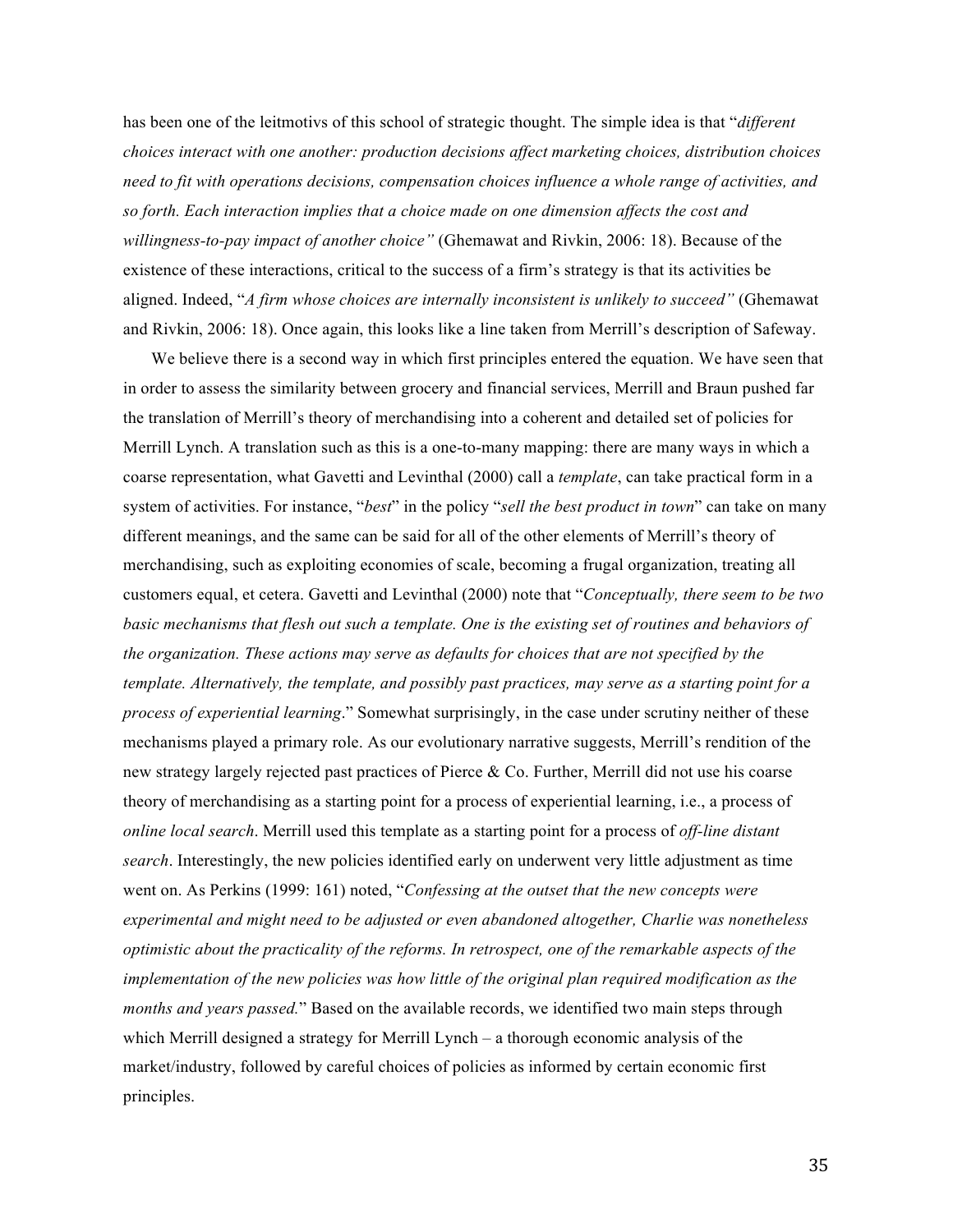First, we already commented on the extensive market analysis and financial projections that Merrill and colleagues undertook prior to embarking on the new journey. This analysis gave Merrill some direct answers about the similarity between the supermarket business and financial services (e.g., that customers were not especially interested in stylish offices; that there was significant untapped demand for financial services in the middle-upper class; or that the cost structure was such that economies of scale would be substantial), and also offered precious suggestions about what kind of specific policies Merrill Lynch could adopt in order to fit Merrill's theory of merchandising to the peculiarities of financial services. As Braun put it: "*Since we have a measurement, a pretty accurate measurement, of what they [customers] want, it hasn't been any difficult trick to build some specifications in terms of policies and practices that would meet these consumers want"* (WAMT: 45).

Second, in addition to the answers directly provided by the survey, we believe that some of Merrill's judgment calls were helped by some of the same economic first principles that underlay his theory of merchandising. While the evidence for the application of such abstract principles in his thinking is less direct at this stage, there are hints.

For instance, Merrill's narrative contains many indications that the principles of uniqueness and fit were very relevant to his policy making. Merrill wanted a company that was both radically different (and better in serving the middle-to-upper class) and premised on a set of interdependent choices so that existing competitors would be outclassed, and potential entrants would find it too difficult to enter, because Merrill Lynch should be too good and too difficult to imitate. In Merrill's words: "*We will use every legitimate competitive and aggressive method to bring customers to us. We will compete with anybody in a fair and square fight, but we must have different little displays in our windows, different signs on billboards, a little bit different from those of the other fellow"* (WAMT: 80); further,

*"Now I want to make a statement of policy which I think is really and truly important. You take a city like Spokane, for instance; we have got that market and nobody is in it today but ourselves. The way to keep that situation intact is to have the lowest rates of interest, the finest service, the best advertising, the finest personnel in Spokane that we have got anywhere in the whole system. Let's don't wait for two or three or four million shares a day and have a dozen houses want to go into Spokane. Let's keep those customers so fine, so well, that nobody would dare come into that town."* (WAMT: 181-182).

Further, consider the switch in the compensation of the broker from commission to salary. One rationale for this change was Merrill's preoccupation that "*When we give that man a report on a certain company, he may not tell us, but in the back of his head is a lot of curiosity and a lot of suspicion. He is just wondering all the time, with one-half of his brain, "How much of this can I rely on? What is behind it? Why should this customer's man show me these facts and figures regarding a company that I never heard before? What is his motive?"(WAMT 65-66).* The move away from the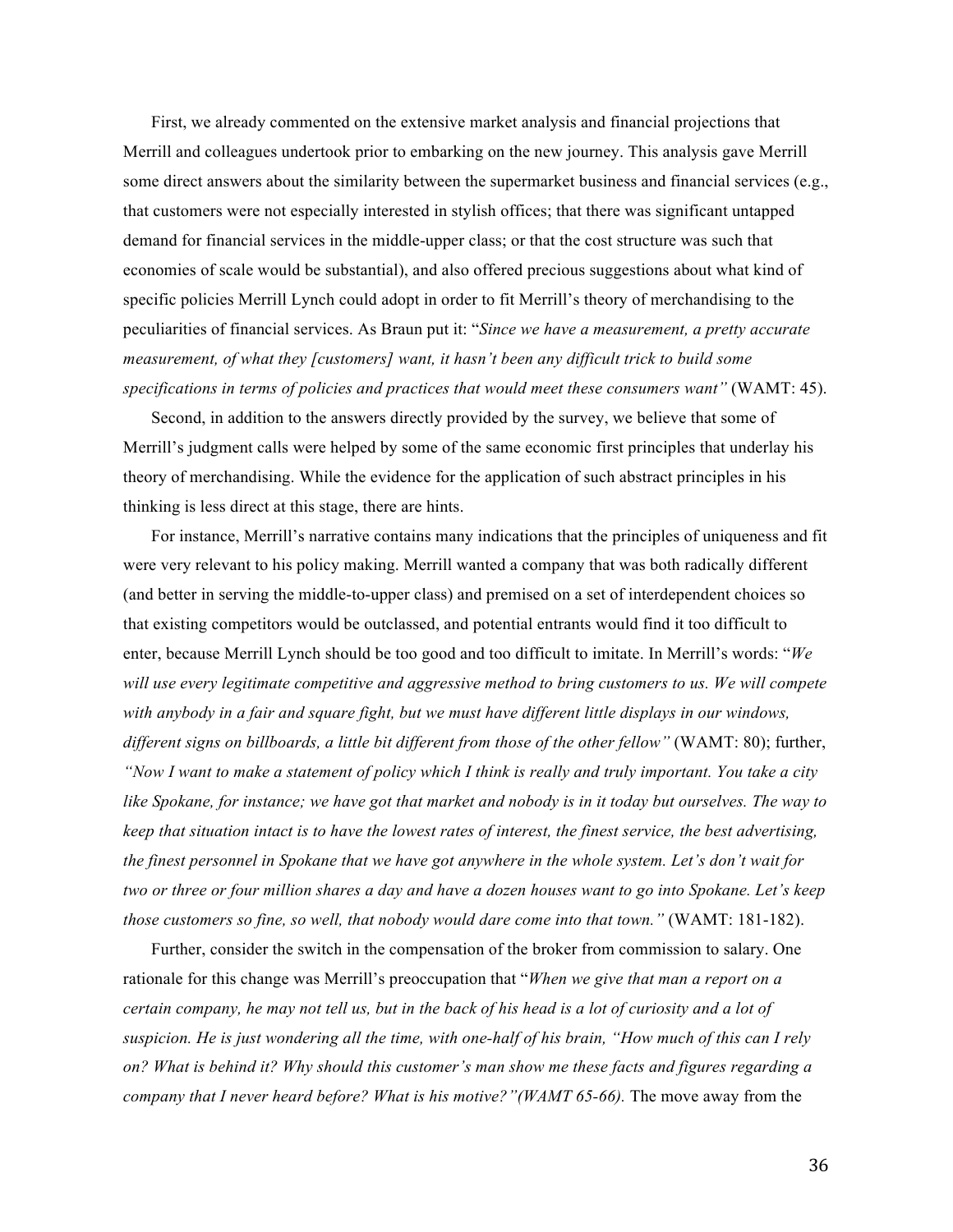commission system, if properly advertised, would attenuate this skepticism. But this was an extreme measure, one that represented a major shift from standard practice in the Wall Street of the era, and Merrill was aware of its risk. Merrill also knew that he could have pursued a more conservative approach, for instance prohibiting the sale of certain classes of risky securities or similar measures. So, why did he take the risk? We think his reasoning was that the more extreme the choices he made, the better Merrill Lynch could serve its customers, and the more difficult it would be to imitate. Indeed, for him moving to the commission system of compensation was also an instrument to implement another extreme choice: getting rid of normal, standard brokers. Merrill was aware that the new Merrill Lynch strategy was an "impossible" bet. Therefore, he thought he needed people who are motivated by "impossible" dreams. He wanted ambitious idealists. As we have seen above, he wanted men who "*like to work because it is dangerous or challenging or impossible."* (WAMT: 74). Merrill believed the move to the commission system would help him get rid of the type of greedy, competitive, ruthless broker that was most diffused at that time. Only that way, "*we can construct an organization with that spirit, and it will be so obvious that all of our competitors will say, "Well, by George, there is one firm that I would like to work for and be associated with."<sup>22</sup>*

Thus, Merrill, along with his associates, was able to design an integrated set of policy choices that allowed the firm to carve out a unique position in the competitive landscape, one that generated a high willingness to pay on the part of the customers while driving massive economies of scale to lower costs. And while evidence is not watertight that Merrill was actively aware of these abstract principles, and that the rigorous application of these principles is what led to the exact policy choices he introduced, there seem to be strong indicators that he was indeed applying these ideas.

# **5. Discussion and Conclusion**

 

Our opening statement was that the question of strategic foresight is central to strategy and yet a divisive one. Our closing statement is that a better path to foresight is one of integration rather than division; and that we now have a better understanding of what such path (at least a path) entails. In this last section, we uncover this path by first articulating a fourth narrative that integrates the salient elements of the three narratives we described earlier, and then encapsulating its meaning into a model of foresight that combines evolution with agency.

# **5.1 An Integrated Narrative of Strategic Foresight: Evidence in Outline.**

 $^{22}$  It should be noted that the evidence here is more that the chosen policies were consistent with the economic first principles, and less directly for their explicit application, perhaps with the exception of the quote about differentiation.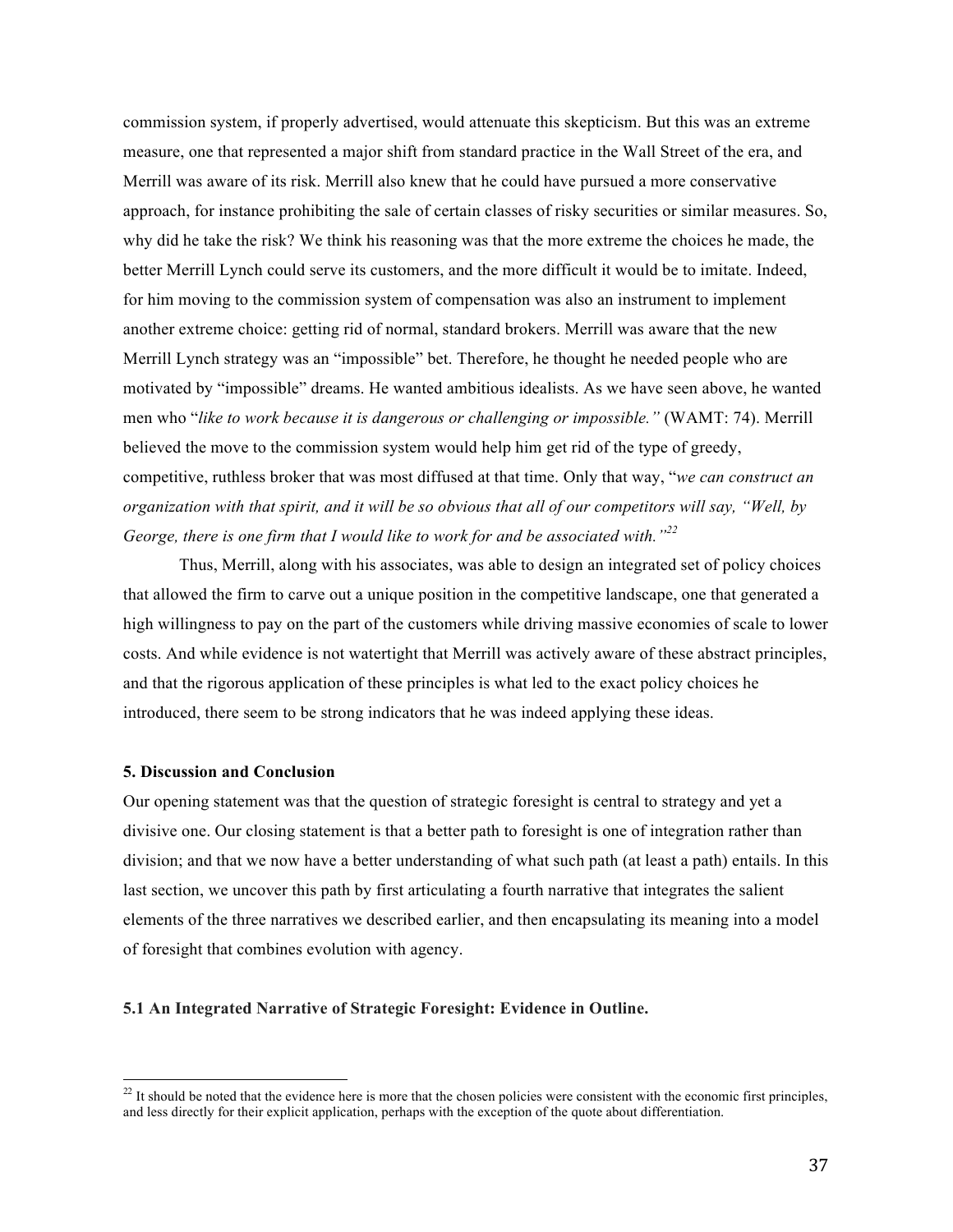There may well be facets of the Merrill Lynch story that the theory-informed narratives we constructed fail to capture, but the ones they capture emerged with force. Taken together, they configure a fourth narrative that gravitates around Merrill's theory of merchandising, and hinges on the processes of abstraction (how Merrill abstracted it from the complex reality of merchandising), and articulation (how Merrill articulated it to fit the reality of financial service so that he could evaluate the theory's viability in the new domain). This is the story of a journey from reality to theory, and then back, in a different domain. In outline:

*Element 1: Merrill's theory of merchandising.* It is around his theory merchandising, a theory of performance, that Merrill gives new meaning to financial services. This cognitive representation is "coarse" in the sense that it captures cause and effect at a high level of abstraction.

*Element 2: Abstraction.* Merrill attained a robust theory of merchandising on the basis of (at least) two documentable influences:

- His experience with the chain model of business, especially but not only in grocery.
- Some select economic principles that appear to have guided the interpretation of such experiences, whether Merrill was self-aware of them or not.

*Element 3: Articulation.* Merrill carefully assessed if the key causal mechanisms of his theory of merchandising held true in financial services. To do so, he and Braun articulated his theory via the identification of a system of detailed policies for Merrill Lynch. This process of articulation was rooted in (at least) two documentable processes:

- Comprehensive data gathering and analysis focused on Pierce & Co. and its current and potential customers, guided by Merrill's theory of merchandising.
- The use of first principles to aid the identification of new policies for Merrill Lynch.

We think these three pivotal categories, together, capture the essence of the focal events. But there is something that, while still part of the narrative, is not properly emphasized when one considers its importance to the outcomes of interest: the depth of Merrill's experiences (especially with Safeway), and its breadth (his involvement in a variety of similar merchandising enterprises). We think this lack of emphasis has to do with the theoretical idiosyncrasies of the models we used, which is something that needs to be corrected as we explain below. For now, we just add it to the integrated narrative as a fact not sufficiently emphasized.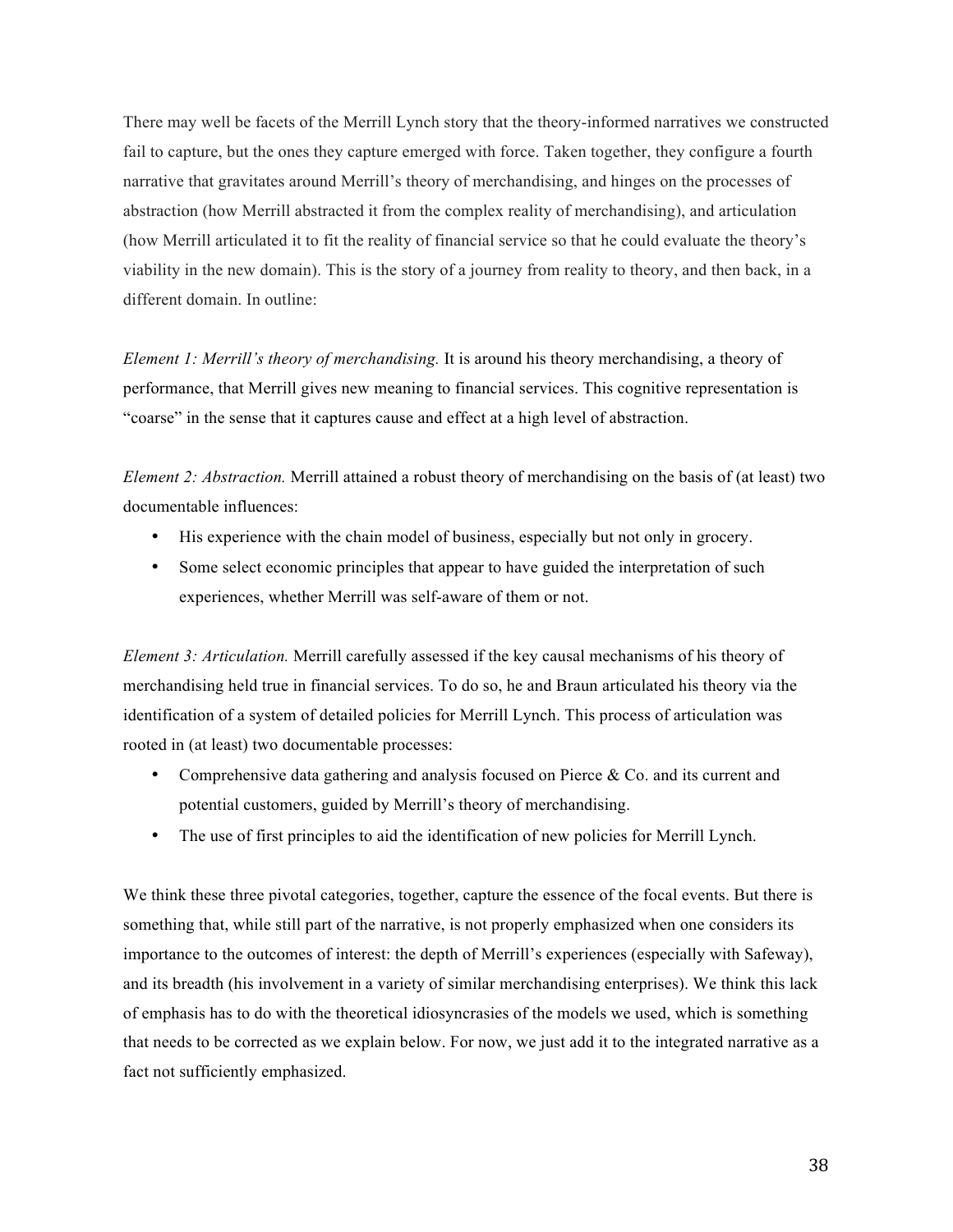*Element 4: A de-emphasized element: The depth and breadth of Charles's experience.* That Merrill knew Safeway very well, and that he had an unusually large set of experiences in other grocery firms and other merchandising businesses is a fact. It is also true that our narrative recognizes the role of this knowledge. Trivially, even the smartest agent would not know how to abstract a sensible theory of a given reality if she did not know or had poor exposure to the reality in question. What our narrative does not sufficiently recognize is the importance of Merrill's history of *direct, hands on, committed*  involvement with Safeway and related businesses. Relative to most of his Wall Street peers, Merrill had a deep experience with one specific grocery company, but his experience was broad too given his involvement with other supermarkets, and other merchandising companies outside of grocery. And as we have shown above, he identified deeply with these ventures, Safeway in particular. This meant, among other things, that Merrill had a proactive attitude toward learning about the business even in its most detailed aspects. We think this aspect has two consequences that are germane to our narrative. First, to the extent that critical to a process of abstraction is the application of the right first principles to one's domain-specific knowledge, the deeper and broader the knowledge, the more accurate, sophisticated, and nuanced the abstraction is likely to be. For example, we have seen that Merrill had an almost religious belief in treating all customers the same, and that this was a significant part of his theory of merchandising. Where did this belief come from? We cannot offer a conclusive answer, but a plausible one is that, sometime in the past, Merrill or his strict Safeway collaborators had witnessed episodes in which unequal treatment of customers led to setbacks relative to situations in which they were treated equal. These experiences then likely resulted in equality becoming part of the "Safeway way." As a result of these events, the experiential basis on which Merrill could abstract a theory of performance for Safeway or merchandising more broadly included this idiosyncratic experience, which is something that, had Merrill not been deeply involved with Safeway, might have not occurred. Stated differently, had Merrill been just an investor or an external consultant, his knowledge of operations would have probably not been sufficiently granular to even make him aware of the equality issue and that equality was an important policy. Further, the fact that Merrill knew other supermarkets and the chain-store format outside of grocery well, presumably gave him more than an opportunity to observe variation in this policy and associated outcomes. To the extent that his recurring question were: "What makes Safeway meaningfully unique and therefore superior? And is there a successful "merchandising" model?" his answers would naturally include the equality aspect. Had he had a shallower experience such as that of other bankers or even merchandisers of this time, he would have no doubt obtained a shallower answer. Second, we argued that Merrill articulated his coarse theory of merchandising largely through what we called an off-line process of distant search, driven by Braun's insightful survey and economic reasoning. For sure these processes played a central role. Yet, there is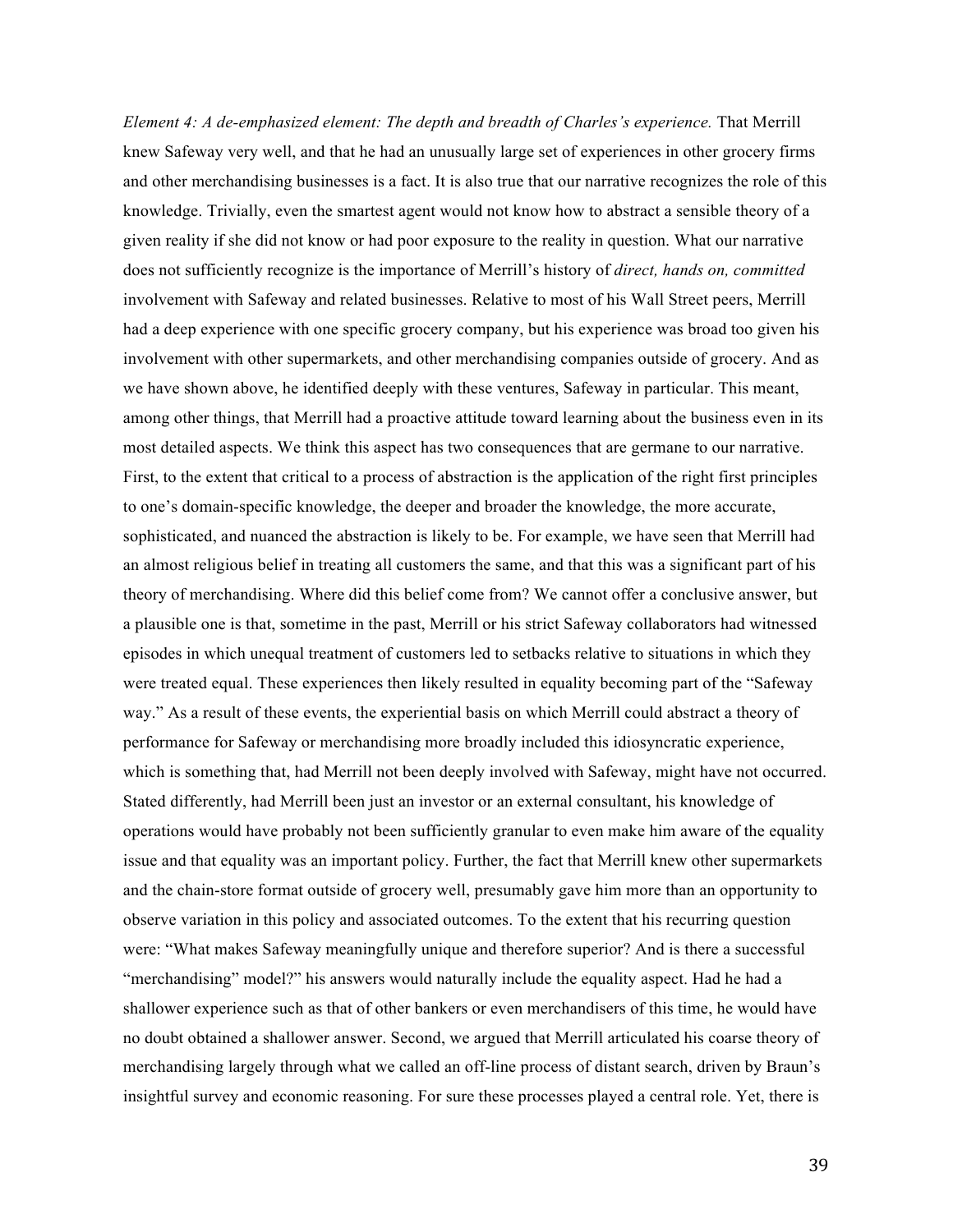some evidence that Merrill also used his experience in supermarkets to inform some specific policy choices. That is, the wisdom from his past grocery life did not inform exclusively a relatively abstract set of strategic principles. It also informed some narrow policy choices. Policy choices such as those of publishing an annual report, pursuing a rigorously fact-based approach to communication, monitoring competitors' billboards and windows so that to ensure that Merrill Lynch's were different, are all examples of individual policies transferred from Safeway to Merrill Lynch with little adaptation. In sum:

- *Implications for abstraction*. The accuracy and nuance of Merrill's theory of merchandising was helped by the depth and breadth of his experience in grocery and merchandising businesses.
- *Implications for articulation.* The articulation of Merrill's theory of merchandising into a detailed set of policy choices for Merrill Lynch was helped by his depth of experiences with Safeway.

### **5.2 Toward a Model**

#### *a. Limitations and spirit of the exercise*

This integrated narrative is, almost by design, richer than each individual narrative. It offers a fuller characterization of the focal events. But our ultimate goal was not to provide a richer characterization of this particular event. We also had the more ambitious goal of developing a general understanding of disciplined strategic foresight that leverages the strengths of the models we employed and overcomes their limitations--in other words, a more potent model of strategic foresight. Can we interpret this narrative as being suggestive of such a model?

We think the answer is in the positive, but it is important to flag the limitations of our exercise. The overarching problem is one of learning from a single case, which makes interpretation of cause and effect hard (to what extent was Merrill's success attributable to the process he followed, and what parts of the process were especially relevant?), in addition to presenting issues of generalizability (what conditions have to hold true so that the replication of Merrill's process or parts of it can lead to similar outcomes?). For instance, skeptics might say that had it not been for the anomalous post-WWII excess liquidity that benefited the American middle class in that era, today Merrill would not be material for studies such as ours. These skeptics might also say that all Merrill did back in 1940 was a theatrical production aimed to persuade skeptics. Thus, if the goal is to advance our understanding of strategic foresight, little of what we wrote in this article would be relevant. We think these objections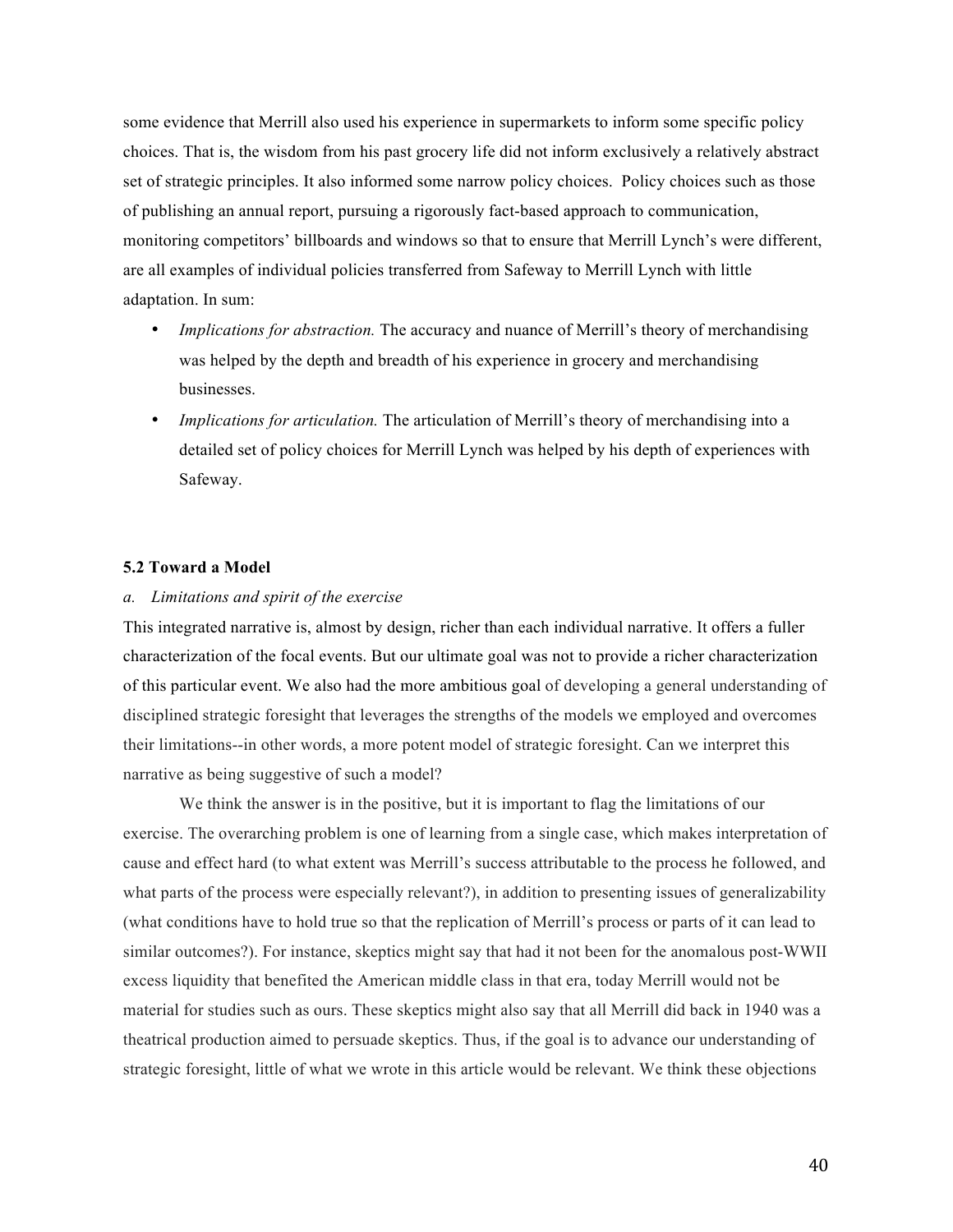are legitimate. Having lived in close connection with the historical material for a long time, we believe they are ultimately unfounded, but we cannot rule them out conclusively.

To some degree, however, the way we use the narrative here is resistant to some of these limitations. Our theory-building exercise is anchored to the models through which we interpreted the Merrill story. We use a combination of the evidence we collected and logic to evaluate the models' limitations and how these limitations can be overcome. It is more an exercise in syncretism than it is of new theory-generation, although the synthesis that emerges has novel implications. Our questions are as follows: can we discern a logical structure in the way Merrill operated that ties the models together? Are there apparent ways in which the conjunction of these models makes each of them more potent vis-a'-vis the problem of disciplining foresight? And does this evidence suggest new interpretations of such models? Even if we cannot determine conclusively the extent to which the specific outcomes we observed were determined by Merrill's process relative to other lucky contingencies, we can evaluate, through logic, if the process Merrill employed makes logical sense and in what ways it can suggest a more potent model of foresight. Based on this exercise of logical deduction inspired by Merrill's behavior we will argue that the facts leading to Merrill's strategic innovation correspond to an interpretation of each model that transcends common interpretations, in addition to (crucially) bringing them together by giving each of them a precise role or function, in what appears to be a natural synthesis. It is as if Merrill had known the models and intuited a way to combine them that ultimately overcomes some of their limitations. In this sense, we can say that the narrative is not a collection of lucky steps, but an archetypal figure that foreshadows a path to disciplined foresight that is learnable and generalizable within some bounds, which we define below. We use the term *archetype* of disciplined strategic foresight in the Platonic sense of the term archetype—a pure form that embodies fundamental properties of the "thing." There is no reason to believe this is the only possible archetype. There can be other archetypal forms of disciplined foresight. But there are good reasons to believe this is an archetype of disciplined foresight.

# *b. Interpretation of the Integrated Narrative*

So far, we progressed from overarching "views" to "models" to "narratives." We now reverse the approach, and first interpret the specifics of the integrated narrative so that to derive what specific model of foresight they seem to configure. We then draw broader implications, namely what "view" of foresight this all suggests.

*Commentary on Element 1.* Although analogy work often takes the "case," or the "memory" as the critical unit of analysis (cfr. Gilboa and Schmeidler, 2001, and Gavetti et al., 2005), here the unit of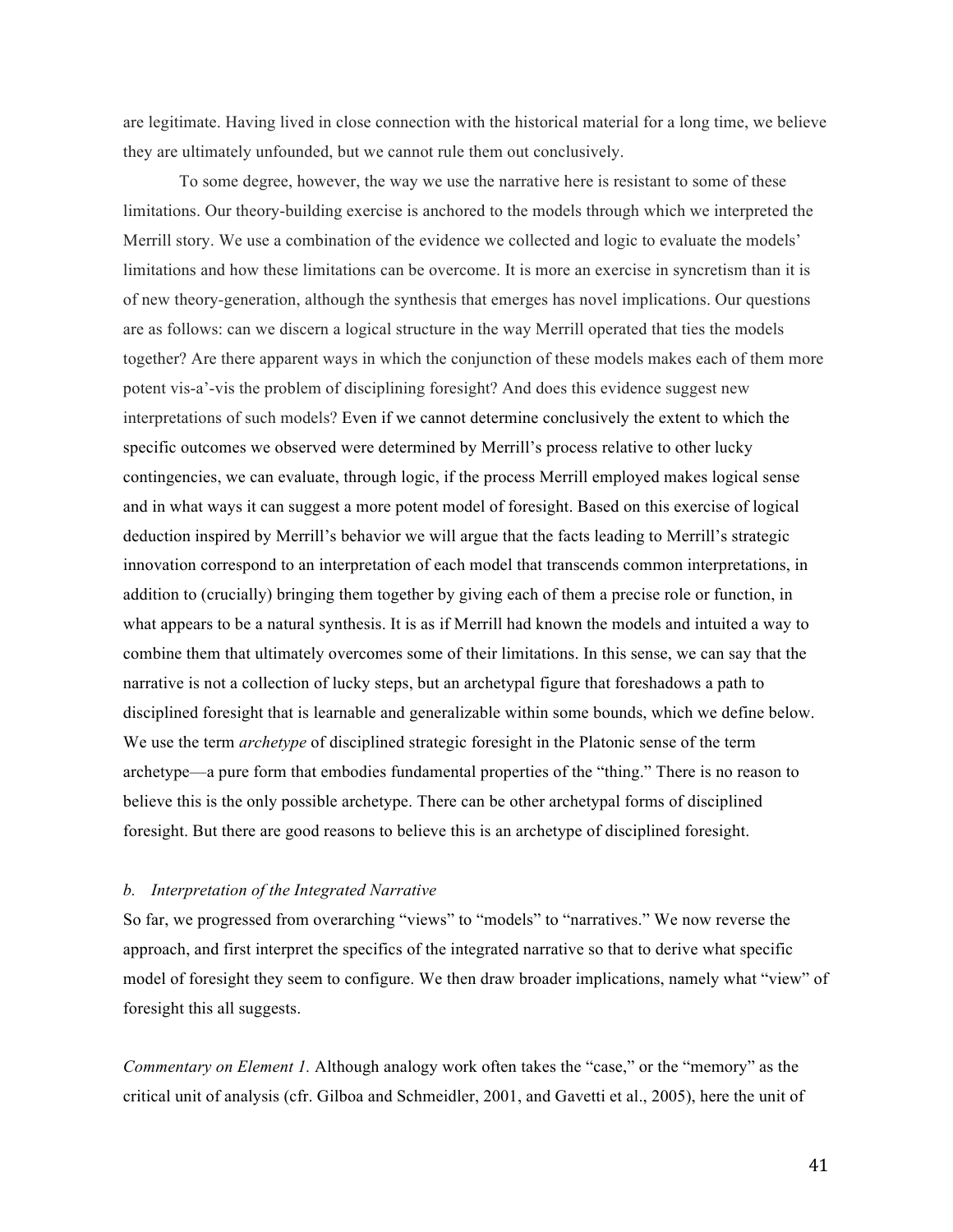analysis is an abstraction of it. The cornerstone of Merrill's thinking is not the case, but rather a causal *theory of performance* of it, a cognitive representation of the causal mechanisms that make a given outcome possible in a given setting. The idea is certainly not new in analogy work (see for instance, Gentner, 1986 and Gavetti and Rivkin, 2005), but its prominence in the Merrill story is a useful reminder of what can effectively be considered a general necessary condition for the attainment of reliability in analogy. This point reflects  $P2.1_A$ .

*Commentary on Element 2.* The narrative also traces a clear path to the development of a robust theory of performance. In this case, the importance of reasoning from first principles is self-evident. The evidence is consistent with  $P2_{PQ}$ ,  $P2.1_{PQ}$ , and  $P2.2_{PQ}$ , which state that properly applying the proper economic principles to the situation at hand should return a solid causal economic theory of the situation at hand. In general, we can assume that the acquisition of relevant first principles is not problematic for a committed decision maker, although it is quite possible that even committed decision makers can differ in their level of sophistication in the knowledge of relevant first principles. Similarly self-evident in this case is the importance of one's knowledge of the situation at hand, which is also implicit in  $P2_{PO}$ .

*Commentary on Element 3.* Postulates  $P2.1_A$  and  $P2.2_A$  posit that in similar problems similar actions lead to similar outcomes. Further, it posits that in familiar source environments it is possible to grasp fundamental cause and effect relationships. The implication is that in order to ascertain the level of real similarity, a given "theory of performance" in the source needs to be evaluated in the target domain. Consider a continuum of evaluation mechanisms that goes from maximum superficiality (i.e., no evaluation) to maximum depth or rigor. What Merrill did appears to sit squarely on the extreme right of this continuum. Merrill approached financial services with a theory of what it took to be successful in merchandising, and then questioned whether these conditions could be met in financial services. To do so, he articulated his theory as far as possible into a system of integrated policies for Merrill Lynch, and that is where his rigor in gathering data and properly using first principles allowed him to make educated guesses that, for the most part, turned out to be right in the long run. We should note that the pre-adapted elements of Merrill Lynch probably helped this evaluative process: as we have seen, Pierce & Co. was already a large network, which was an advantage not only in the subsequent phases of execution, but also in this phase of evaluation of the analogy: for instance, it is easier to make educated guesses on the cost advantages of a chain of offices if the chain already exists to a large degree than if it is to be built from scratch. This aspect of Merrill's articulation/evaluation step therefore aligns with the spirit of the preadaptation model, particularly  $P_1P_R$ , which emphasizes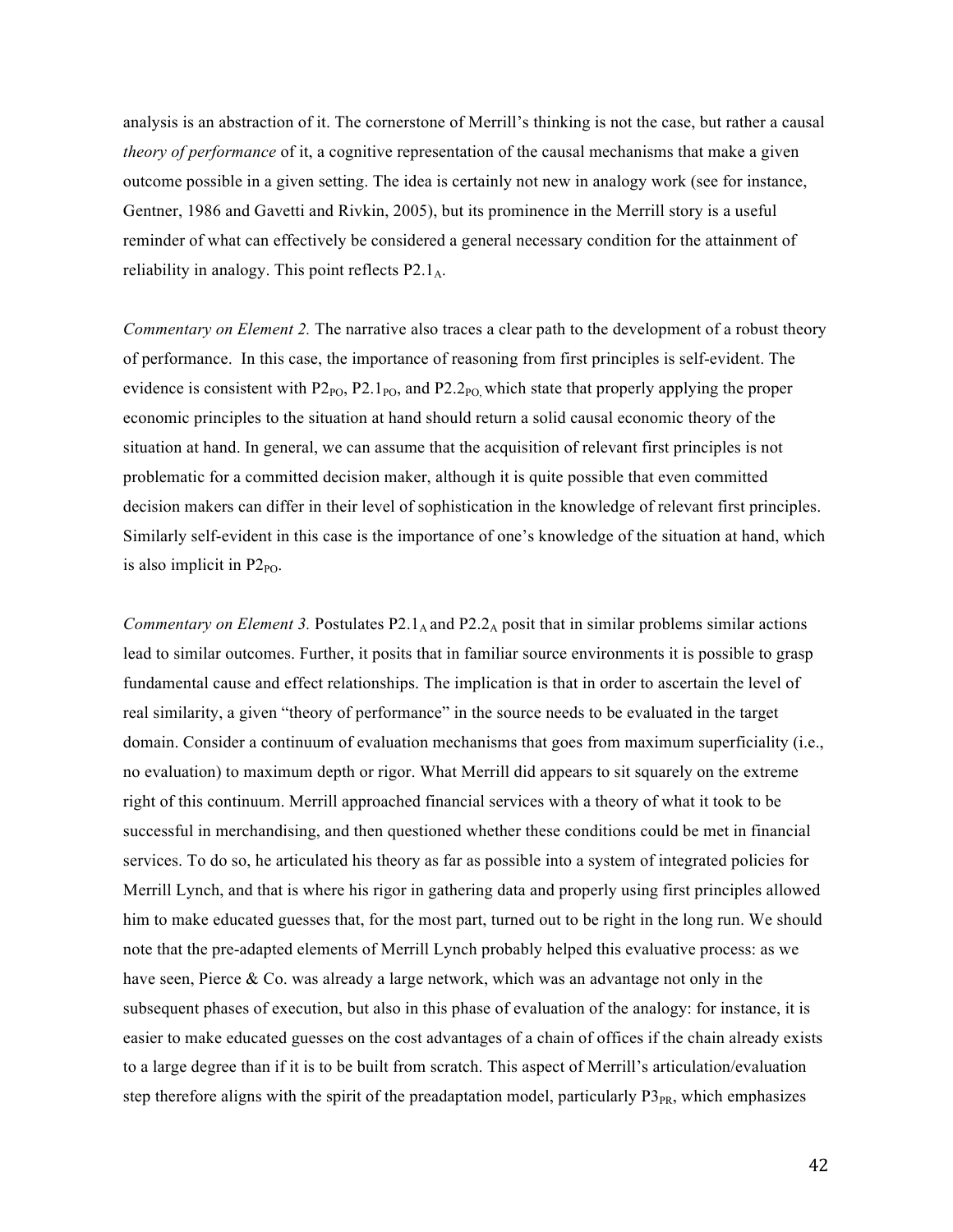the advantages of evaluating changes that are proximate to the status quo. All in all, work on analogy is typically silent on how somebody with a good understanding of the familiar source environment can assess its similarity to the problem at hand. This case offers a powerful example of how similarity can be drawn at a deep level.

*Commentary on Element 4.* Based on our understanding of the focal story, Merrill's depth (Safeway) and breadth (the broad merchandising space and beyond, including Merrill's initial banking experience) of experience played a primary role. Yet, the depth and breadth of the strategist's experience does not appear to be the focal feature of any of the models we used, although it does not conflict with any of them. For the positioning model, the important thing is that the strategist "knows" the situation at hand before she can apply the right economic principles. In staying with the intellectual roots of the model, how this knowledge is attained is unproblematic, and direct, first-hand, deep experience is not a necessary condition. For the analogy model, the important thing is that the strategist knows the causal structure of the "source" before she can assess its similarity with the situation at hand. How that knowledge is attained is typically not theorized about, and certainly depth and breadth of experience is not a central variable (but see Gavetti, Levinthal, and Rivkin (2005) for an exception). The role of the strategist's first-hand experience in domains other than the focal one is not a central element of the pre-adaptation model either, where the action is all in the existence of capabilities, sub-systems, or policies broadly defined that bring the firm so close to the new opportunity that it is hard for the alert strategist not to "see" it. Yet this role of experience is profoundly aligned with the broader evolutionary sensibility. The firm Merrill inherited in 1940, was very distant from the final puzzle he envisioned; yet what Merrill envisioned was relatively proximate to his prior personal experiences, provided he could acquire relevant domain-specific knowledge to assess the viability of the idea in financial services and make the translation. In 1940 Merrill Lynch was not pre-adapted. Charles Merrill was. He was **cognitively pre-adapted**, in the sense that he had knowledge of past situations that would allow him to see superior solutions that others could not see. And that knowledge had little to do with Merrill Lynch. Charles was cognitively pre-adapted because a case in his repertoire of cases happened to be structurally similar to the situation at hand, and it suggested a superior solution that no one else could see at that time. This observation, if considered together with what the other elements of the narrative imply, has important implications for our understanding of strategic foresight. Below we pursue these implications.

What brings all these elements together is that they all express what we view as "general truths." Indeed, the logical conditions that need to be met in order to support this assertion can be readily articulated. Specifically, it has to be true that: a) Any competitive situation is governed by

43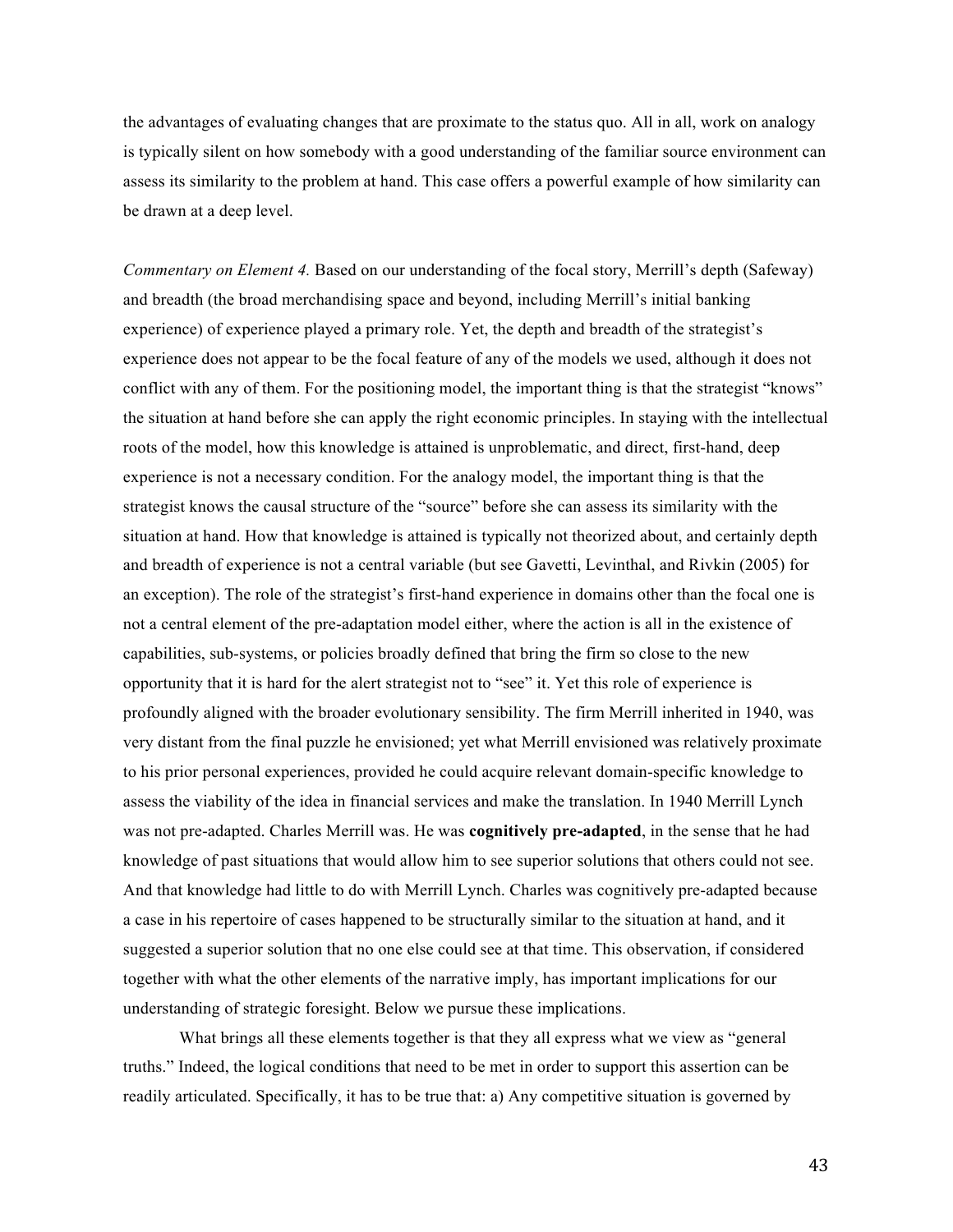predictable and discernable forces that appropriate economic principles single out at least to some degree; b) The outcomes of any given competitive strategy or behavior cannot escape these economic forces. That is to say that strategy X cannot sustain superior returns if it is in violation of economic forces that would predict otherwise; c) Any given competitive situation and associated distribution of profits among competing firm in accordance to general economic forces is the expression of complex behaviors (i.e., what firms actually do, and how what they do contributes to outcomes) that are only partially accessible to decision-makers. For instance, the strategist of company X can understand her company's superior returns are rooted in its uniqueness, but she may have a hard time ascertaining what ultimately determines the economic meaningfulness of this uniqueness; d) Ceteris paribus, an increase in one's depth of experience in a given focal domain and breadth of experience in related domains (so that meaningful comparisons can be made) increases her ability to interpret this complexity; e) Similarly, ceteris paribus, an increase in one's ability to obtain relevant information about relevant aspects of the competitive environment increases her ability to interpret this complexity.



# Figure 3: Evolution Cum Agency

# *c. Evolution cum Agency: A Path to Disciplined Strategic Foresight.*

What does this all mean for strategic foresight?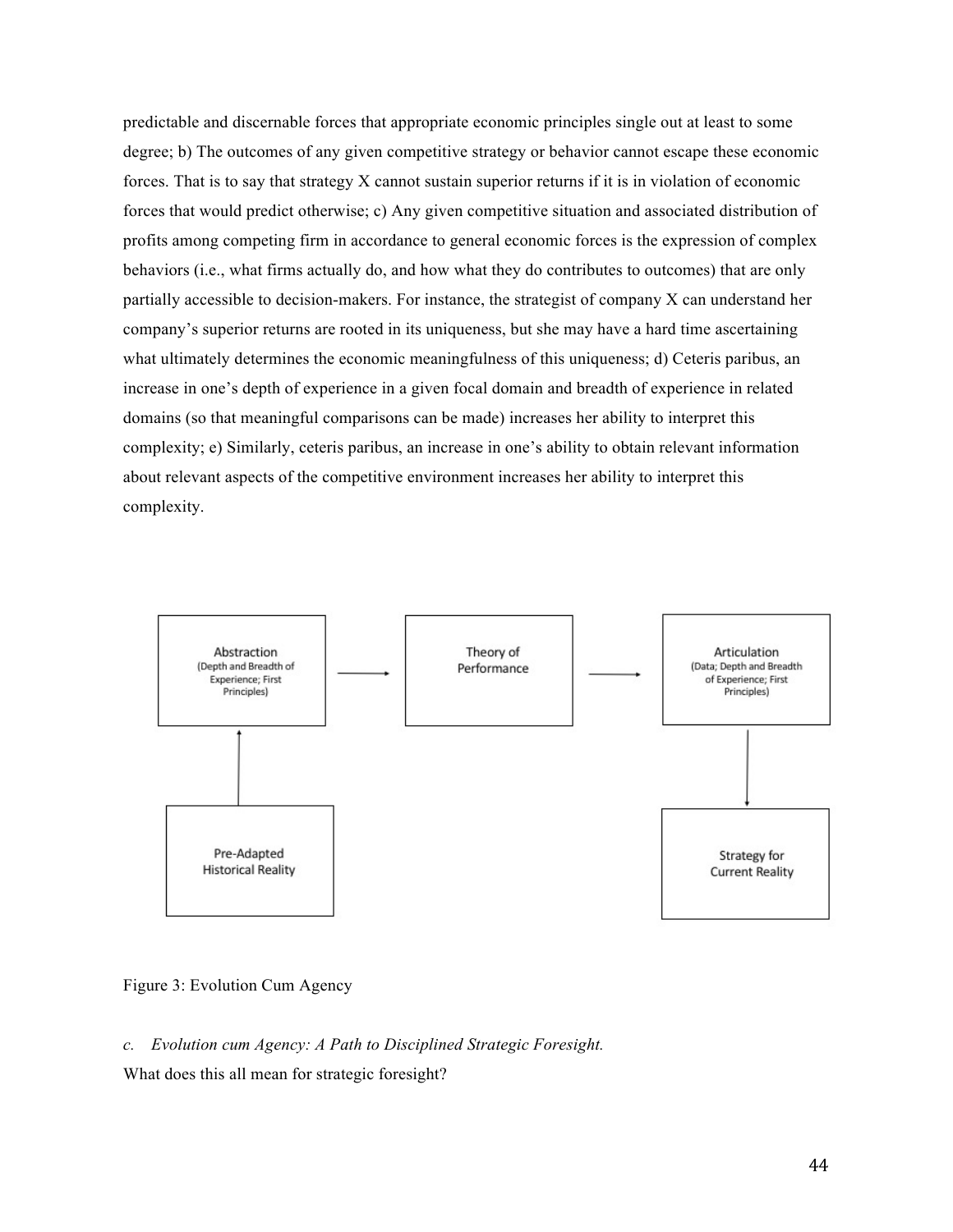In its most general form, the first implication is the proposition that relevant historical knowledge and discipline, together, can give humans remarkable power of anticipation. Here, the emphasis is on "relevant knowledge" and "discipline." Their meaning and the extent of the challenge they pose to foresight is likely to differ in different domains of human activity. In the strategy domain, the general proposition is that foreseeing innovative strategies that depart significantly from the status quo and their likely outcomes is possible and disciplinable within bounds that can be defined with some precision. This implication is valuable for two reasons. First, it can help us interpret, or reinterpret accomplishments such as Merrill's that had been either too quickly dismissed as the result of dumb luck, or too quickly celebrated as the achievements of superior intellects. The reality is somewhere in between, and we can offer at least one possible interpretation of it. Second and more importantly, given the generalizability of the elements of the integrated narrative, as anticipated above, we think the narrative represents an (and not the exclusive) *archetype of disciplined strategic foresight*. This means its central traits can be taken as the building blocks of a model of strategic foresight.

The second implication is represented by the precise form this model can take and what it says regarding the sources of heterogeneity among agents in their ability to achieve foresight. Developing a full-fledged model of strategic foresight is beyond the scope of this article, and we leave it for future work. But we can briefly define what its basic elements would be if it were to be built to reflect our interpretation of the Merrill case. As evidenced by the prior discussion, we view the model as a synthesis of the three models initially articulated, with a crucial requalification of the pre-adaptation model from pre-adaptation *tout court* to *cognitive* pre-adaptation. In essence, disciplined strategic foresight requires that the strategist or group of strategists facing a strategic problem:

- a. Rely upon a reservoir of experiences or "cases" containing a case that is structurally similar to the situation at hand. This first point expresses a boundary condition to the possibility of intelligent foresight;
- b. Have deep experience with such case and possibly with related cases that can help its interpretation. This second point expresses a second, more stringent boundary condition. It is this point in particular that expresses the evolutionary sensibility of the model.
- c. Have or abstract an accurate theory of performance of the case or cases that can act as relevant source of insight for the problem at hand, via a combination of first economic principles and in-depth knowledge of the cases in question. If properly taken, this step should return a set of conditions (both contextual, i.e., external to the firm, and organizational) that need to be met for the strategy to be viable.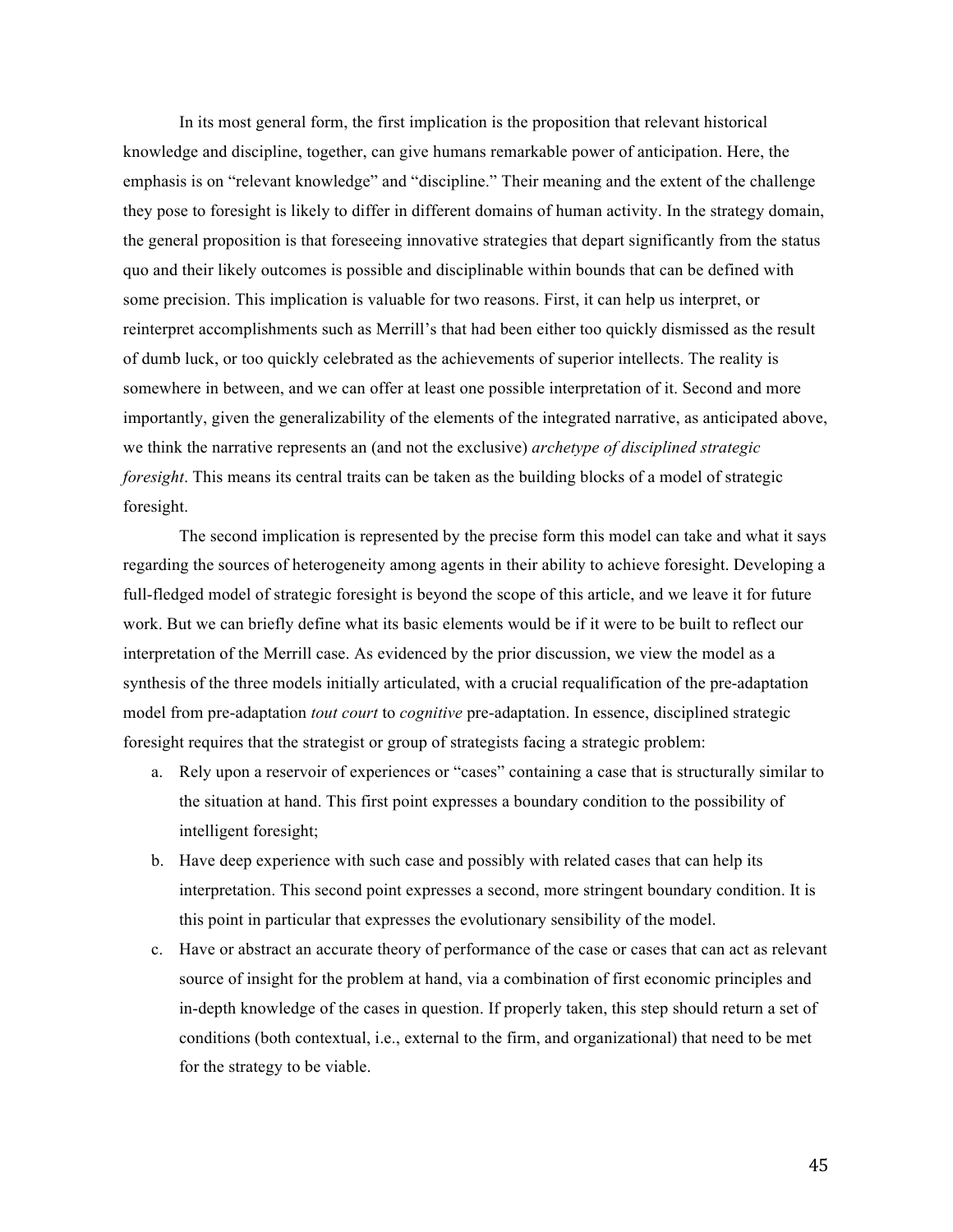d. Evaluate the viability of such theory in the situation at hand. As we have seen above, properly taking this step might require the off-line, "pen and yellow-pad," detailed articulation of the "source strategy" in the new domain, which in turn is greatly aided by a combination of detailed information about the focal firm and the environment it is in, the use of economic first principles, and knowledge of some idiosyncratic practices that played an important role in the source strategy.

The logical consequence is that heterogeneity in achieving foresight can arise at different junctures in the process and as a result of different processes, e.g., how first principles are used to abstract a theory of performance in familiar domains; how first principles are used to articulate it; how relevant information is gathered to assess the viability of the theory of performance in the new domain; et cetera. Although all of these sources of heterogeneity conceivably play a key role, what is perhaps the most important source of heterogeneity lies in the focal agents' idiosyncratic baggage of experiences—their level of cognitive pre-adaptation, and the level of breadth and depth of experience in the cases that can be source of pre-adaptation. This means, we think, that an important question for future scholarship is about whether cognitive pre-adaptation can be viewed as a variable subject to manipulation, or a constraint; and if it is not only a constraint, what type of manipulation can best shape it. For instance, if the unit of analysis is strategic decision-making, and the level of analysis is the strategist or the group of strategists, it would be natural to ask if there are ways to adapt the boundaries and nature of the group of these individuals to the situation at hand. But the issue is broader and perhaps more fundamental. What constitutes a "deep experience?" Can business education help form it? And in all this, what is a role for business consulting?

Let us move to the final implication. In staying with the structure of the article, it might be worth asking what overarching "viewpoint" this model reflects. We think the answer is that it really is the synthesis of the three views and associated sensibilities we considered throughout. Indeed, the model can be seen as a model of analogy with the addition of tight boundary conditions on what cases or experiences are likely to generate truly superior insight, and an explication of how discipline can be attained in the different phases of the analogy process. From this perspective, this is a model that addresses some of the issues normally associated with analogy and some of the limitations of current work on analogy. It can also be seen as a model of positioning, with the addition of a theoretical apparatus that injects disciplined creativity (where "discipline" denotes, among other things, tight boundary conditions on the possible sources of disciplined creativity) in a framework that lacks a proper treatment of the creative aspects of strategy, as some of the school's proponents lament (Ghemawat and Rivkin, 2006). Finally, it can be seen as a model of cognitive pre-adaptation, with a shift in the locus of pre-adaptation from the firm to the individual decision maker or teams of decision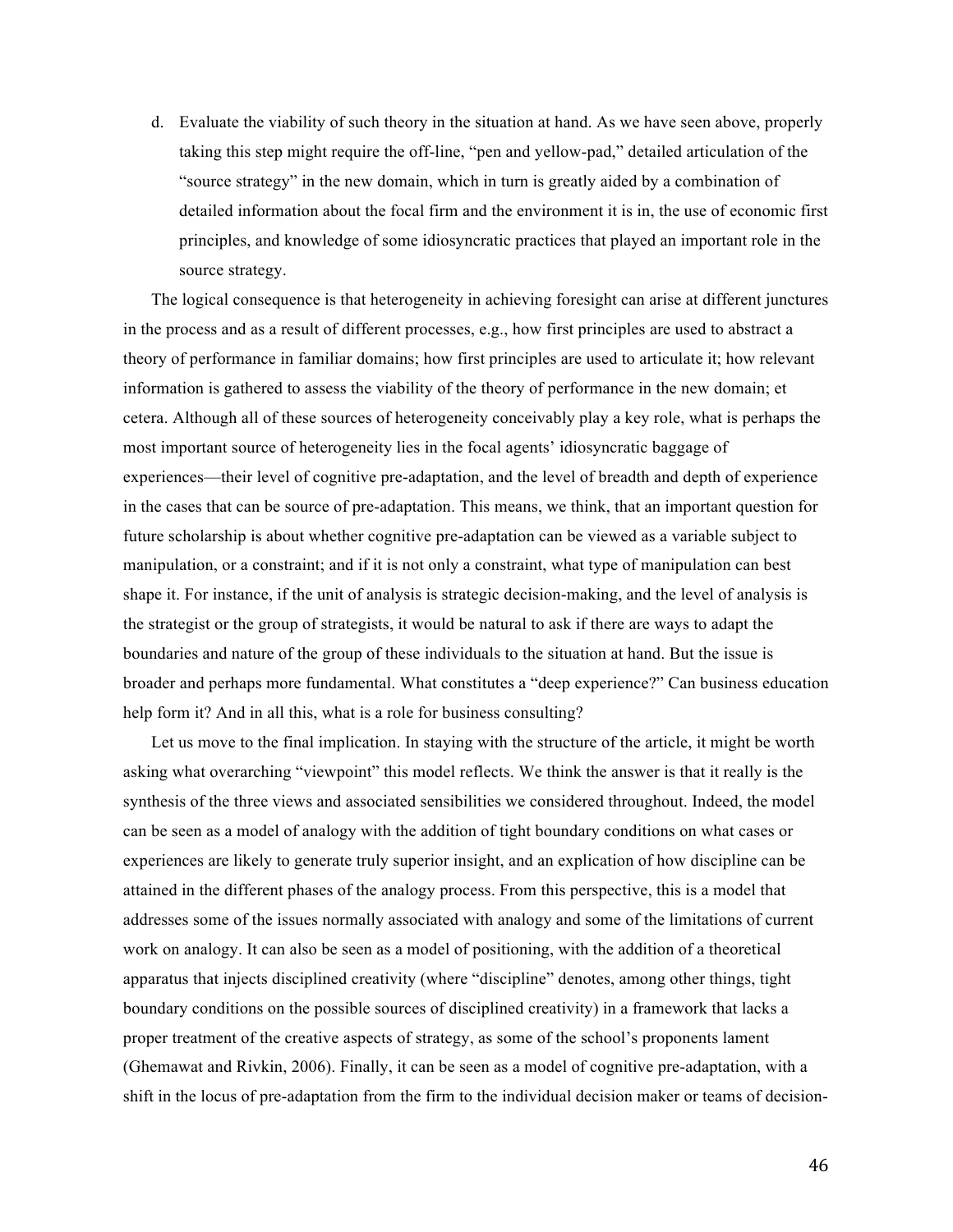makers, and the injection of a theoretical apparatus that addresses the question of how a pre-adapted decision-maker can take her favorable position to fruition. So, we view this model as a syncretic artifact that takes advantage of the various sensibilities it stems from—the emphasis of representations of the cognitive model, the emphasis on first principles of the positioning model, and the emphasis on history of the evolutionary model—and, in doing so, overcomes some of their individual limitations. It therefore expresses a view that is at once evolutionary, cognitive, and economic. It is a model of evolution cum agency.

The story we just presented is an anomaly. Merrill Lynch is a rare violation of the precept of behavioral continuity: it took a long jump that required a major shift in capabilities, routines, or subsystems, and it did not fall. In the parlance of our postulates, it is a violation of  $P4_{PR}$ . Further, Charles Merrill had an unusual ability to anticipate the detailed components of a course of action that deviated significantly from the status quo. We already summarized what we view as the key insights and generalizations that we can draw from this "anomaly." Let us add a broader reflection.

We think this anomaly suggests that the concept of behavioral continuity may have more layers than is typically recognized. There is the layer of routines, but there is also the layer of cognitive representations. If routines are rightly viewed as the genetic material of organizations in many cases, cognitive representations may well play a functionally equivalent role in other cases. If preadaptation at the level of firms' capabilities or routines is how we can explain what appear to be significant yet successful departures from the status quo such as Corning's move to fiber optics, cognitive preadaptation can explain equally well other significant yet successful departures from the status quo such as Merrill Lynch's strategic innovation.

Consequently, the story we just presented is really *not* an anomaly . . . provided that we give behavioral continuity the broader meaning we suggest. But accepting this expansion necessarily translates into a more expansive evolutionary perspective on strategy, one that maintains its original stance on capabilities, inertia, and associated understanding of the sources of heterogeneity across firms, while also pursuing strategic foresight, choice, innovation, albeit within precise limits. It is a perspective that gives strategic agency more play but interprets it through the lenses of its commitment to behavioral realism and the power of history. This perspective thus holds the promise of defining a "behavioral center" for the strategy field that in the past has had the tendency to both balkanize around extreme characterizations of economic and behavioral perspectives (Gavetti and Levinthal, 2004; Mintzberg and Waters, 1985) and to be relatively a-historic. To conclude, the behavioral ferment that characterizes the recent history of the strategy field and that goes under the headings of behavioral strategy (Powell et al., 2011; Gavetti, 2012), micro-foundations (Felin and Foss, 2005), and attention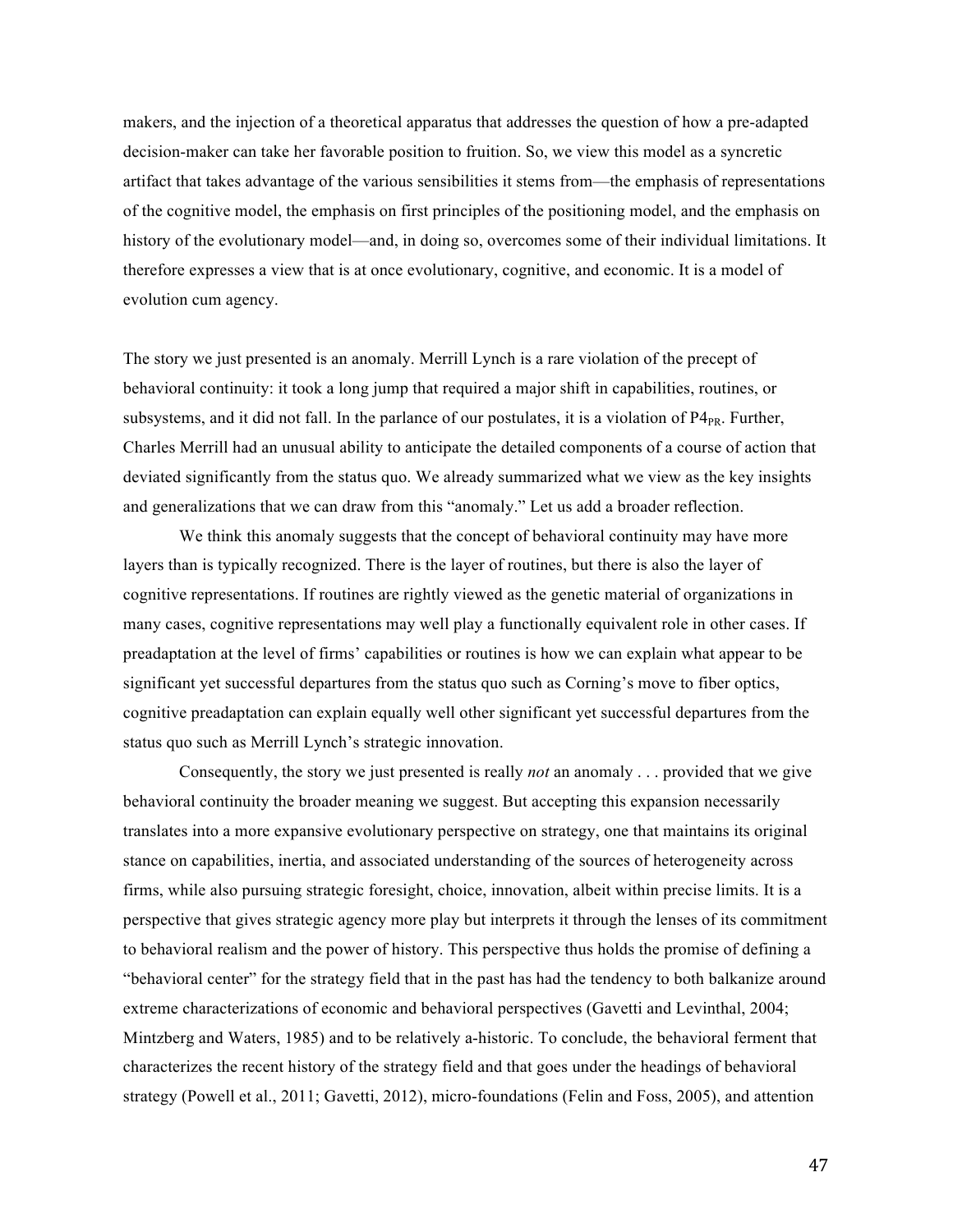(Ocasio, 1997) is quite rich in behavioral realism at all levels of analysis, but perhaps not as rich in its historical sensibility. For this reason, we think it may be well served if it found in this expanded evolutionary sensibility a common center.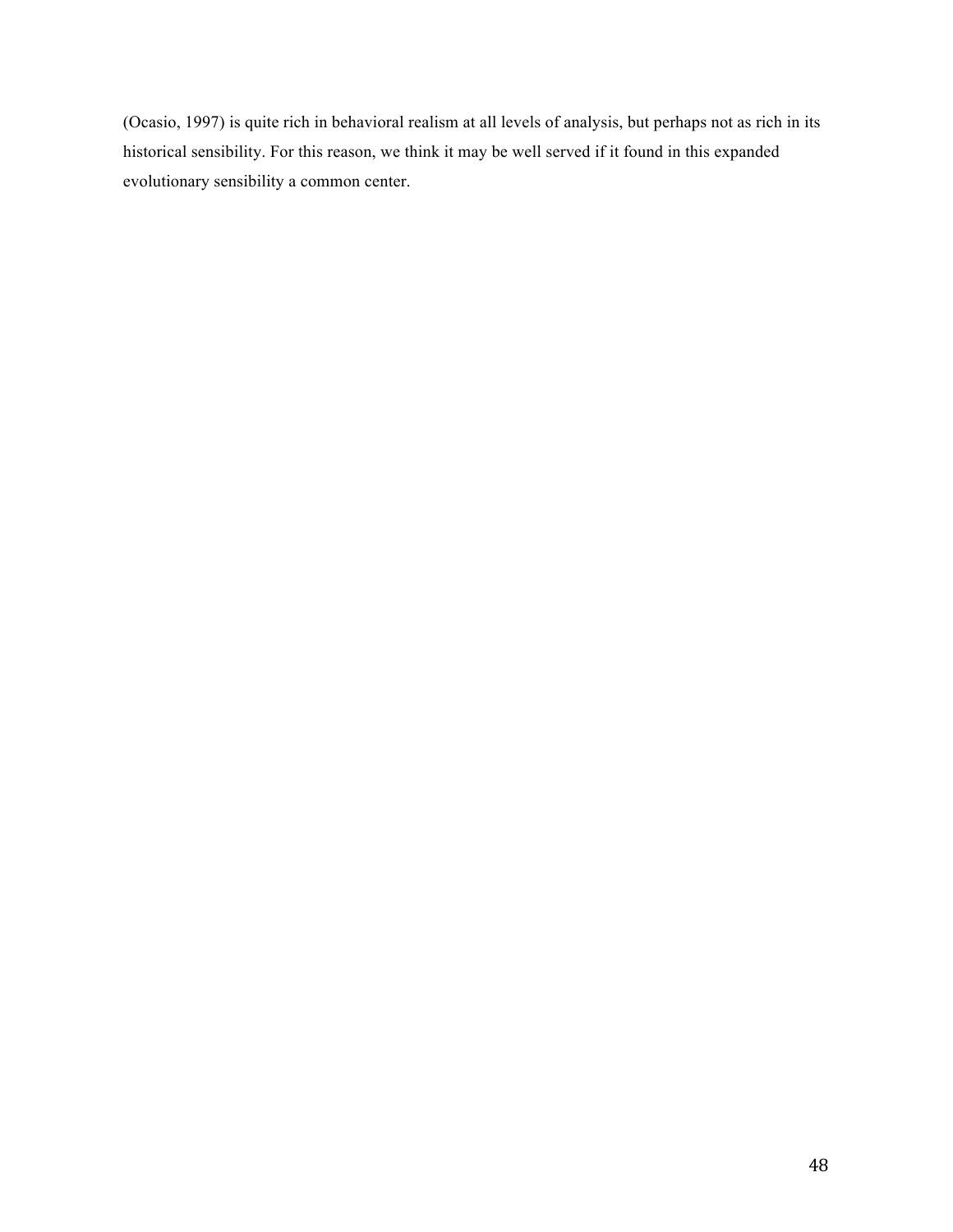# **References**

Allison, G. T. 1969. Conceptual Models and the Cuban Missile Crisis. *American Political Science Review* **63**(3) 689-718.

- Anderson, J. R., G. H. Bower. 1980. Human Associative Memory. Hillsdale, NJ, Lawrence Erlbaum Associates.
- Argote, L. 1999. *Organizational learning creating, retaining and transferring knowledge*. Norwell, MA, Kluwer Academic Publishers.
- Brandenburger, A. M., H. W. Stuart. 1996. Value-based Business Strategy. *Journal of Economics & Management Strategy* **5**(1) 5–24.
- Cattani, G. 2006. Technological pre-adaptation, speciation, and emergence of new technologies: how Corning invented and developed fiber optics. *Industrial and Corporate Change* **15**(2) 285-318.
- Cohen, M. D. 2007. Reading Dewey: Reflections on the Study of Routine. *Organization Studies* **28**(5) 773–786.
- Cohen, M. D., L. S. Sproull eds. 1996. Introduction. *Organizational Learning*. Thousand Oaks, CA, Sage Publications.
- Csaszar, F.A., D.A. Levinthal. 2015. Mental representation and the discovery of new strategies. *Strategic Management Journal.*
- Cyert, R. M., J. G. March. 1963. *A behavioral theory of the firm*. Englewood Cliffs, N.J., Prentice-Hall.
- Denrell, J., C. Fang, S. Winter. 2003. The Economics of Strategic Opportunity. *Strategic Management Journal* 977–990.
- Dosi, G., R. Nelson, S. Winter. 2000. Introduction. *The nature and dynamics of organizational capabilities.* New York, NY, Oxford University Press.
- Felin T., N.J. Foss. 2005. Strategic Organization: A Field in Search of Micro-foundations. *Strategic Organization.* **3**(4) 441-455.
- Gavetti, G. 2015. Representing is not the same thing as changing organizations: Cyert and March vs. Simon. *Journal of Management Inquiry* 24 327-328.
- Gavetti, G. 2012. PERSPECTIVE—Toward a Behavioral Theory of Strategy. *Organization Science* **23**(1) 267–285.
- Gavetti, G., J. W. Rivkin. 2005. How strategists really think: Tapping the power of analogy. *Harvard Business Review* **83**(April) 54–63.
- Gavetti, G., D. Levinthal. 2000. Looking Forward and Looking Backward: Cognitive and Experiential Search. *Administrative Science Quarterly* 113–137.
- Gavetti, G., D. A. Levinthal. 2004. The Strategy Field from the Perspective of Management Science: Divergent Strands and Possible Integration. *Management Science* **50**(10) 1309–1318.
- Gavetti, G., D. A. Levinthal, J. W. Rivkin. 2005. Strategy Making In Novel and Complex Worlds: The Power Of Analogy. *Strategic Management Journal* **26**(8) 691–712.
- Gentner, D. 1983. Structure-mapping: A Theoretical Framework For Analogy. *Cognitive Science* **7** 155–170.

Ghemawat, P., J. W. Rivkin. 2006. Creating Competitive Advantage. *Harvard Business Review*.

Ghemawat, P. 1991. *Commitment: the dynamic of strategy*. New York, NY, The Free Press.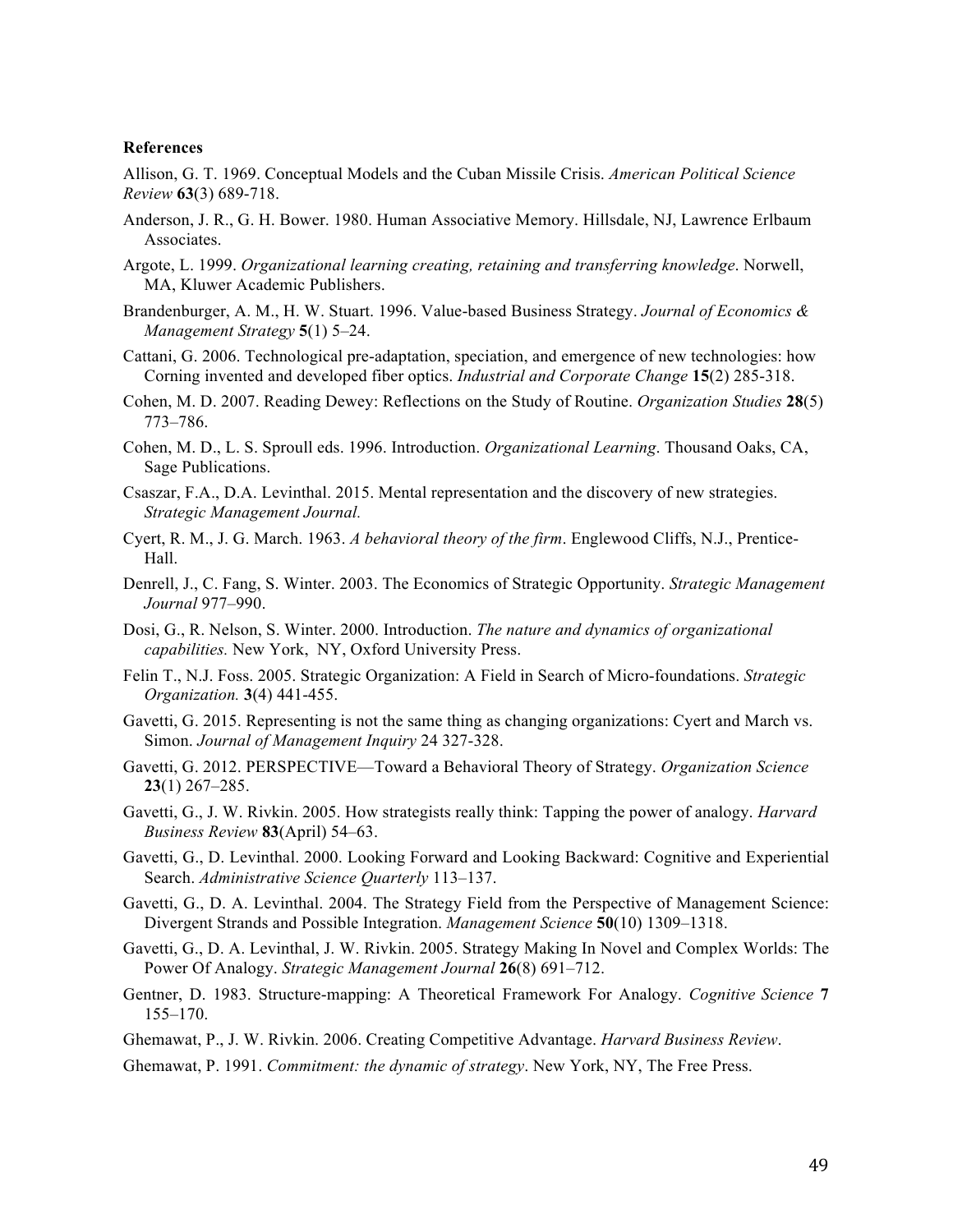- Gilboa, I., D. Schmeidler. 2001. A Theory of Case-Based Decisions. Cambridge: Cambridge University Press..
- Hofstadter, D. R. 2001. Analogy as the Core Cognition. D. Gentner, K. J. Holyoak, B. N. Kokinov, eds. *The Analogical Mind: Perspectives from Cognitive Science*. Cambridge, MA, MIT Press, 499– 538.
- Holyoak, K. J., P. Thagard. 1995. *Mental Leaps: Analogy in Creative Thought*. Cambridge, MA, MIT Press.
- Hume, D. 1748. *An Enquiry Concerning Human Understanding*. Raleigh, NC, Alex Catalogue.
- Kandel, E. R., J. H. Schwartz, T. M. Jessell. 2000*. Principles of Neural Science* 4th ed. New York, NY, McGraw-Hill, Health Professions Division.
- Kaplan, C. A., H. A. Simon. 1990. In Search of Insight. *Cognitive Psychology* **22** 374–419.
- Kogut, B., U. Zander. 1996. What Firms Do? Coordination, Identity, and Learning. *Organization Science* **7**(5) 502–518.
- Levitt, B., J. G. March. 1988. Organizational Learning. *Annual Review of Sociology* **14** 319–338.
- Levinthal, Daniel A, March, James G. 1993. The myopia of learning. Strategic Management Journal, 14(Special Issue): 95-112.
- Levinthal, D.A. 1997. Adaptation on Rugged Landscapes. *Management Science,* 43(7): 934-950.
- Levinthal, D.A. 2011. A Behavioral Approach to Strategy—What's the Alternative? *Strategic Management Journal* **32**(13): 1517-1523.
- Loewenstein, J., L. Thompson, D. Gentner, 2003. Analogical Learning in Negotiation Teams: Comparing Cases Promotes Learning and Transfer. *Academy of Management Learning & Education* **2**(2) 119-127.
- March, J. G. 2006. Rationality, foolishness, and adaptive intelligence. Strat. Mgmt. J. *Strategic Management Journal* **27**(3) 201–214.
- March, J. G., L. S. Sproull, M. Tamuz. 1996. Learning from Samples of One or Fewer. *Organizational Learning*. Thousand Oaks, CA, Sage Publications.
- Mintzberg H, J.A. Waters. 1985. *Of Strategies, Deliberte and Emergent.* Strategic Management Journal **6**(3) 257-272.
- Mullainathan, S., A. Shleifer, J. Schwartzstein. 2008. Coarse Thinking and Persuasion. *Quarterly Journal of Economics* **123** 577–619.
- Ocasio W. 1997. *Toward an Attention-based View of the Firm.* Strategic Management Journal. **18**(S1) 187-206.
- Nelson, R. R., S. G. Winter. 1982. *An evolutionary theory of economic change*. Cambridge, MA, Belknap Press of Harvard University Press
- Neustadt, R. E., E. R. May. 1986. *Thinking in Time: The Uses of History for Decision-Makers*. New York, NY, Free Press.
- Perkins, E. J. 1999. *Wall Street to Main Street: Charles Merrill and Middle-Class Investors*. New York, NY, Cambridge University Press.
- Porter, M. E. 2008. The Five Competitive Forces That Shape Strategy. *Harvard Business Review*.
- Porter, M. E. 1996. What is Strategy? *Harvard Business Review* **74**(November-December) 61–78.
- Porter, M. E. 1985. *Competitive advantage: creating and sustaining superior performance*. New York, NY, Free Press.